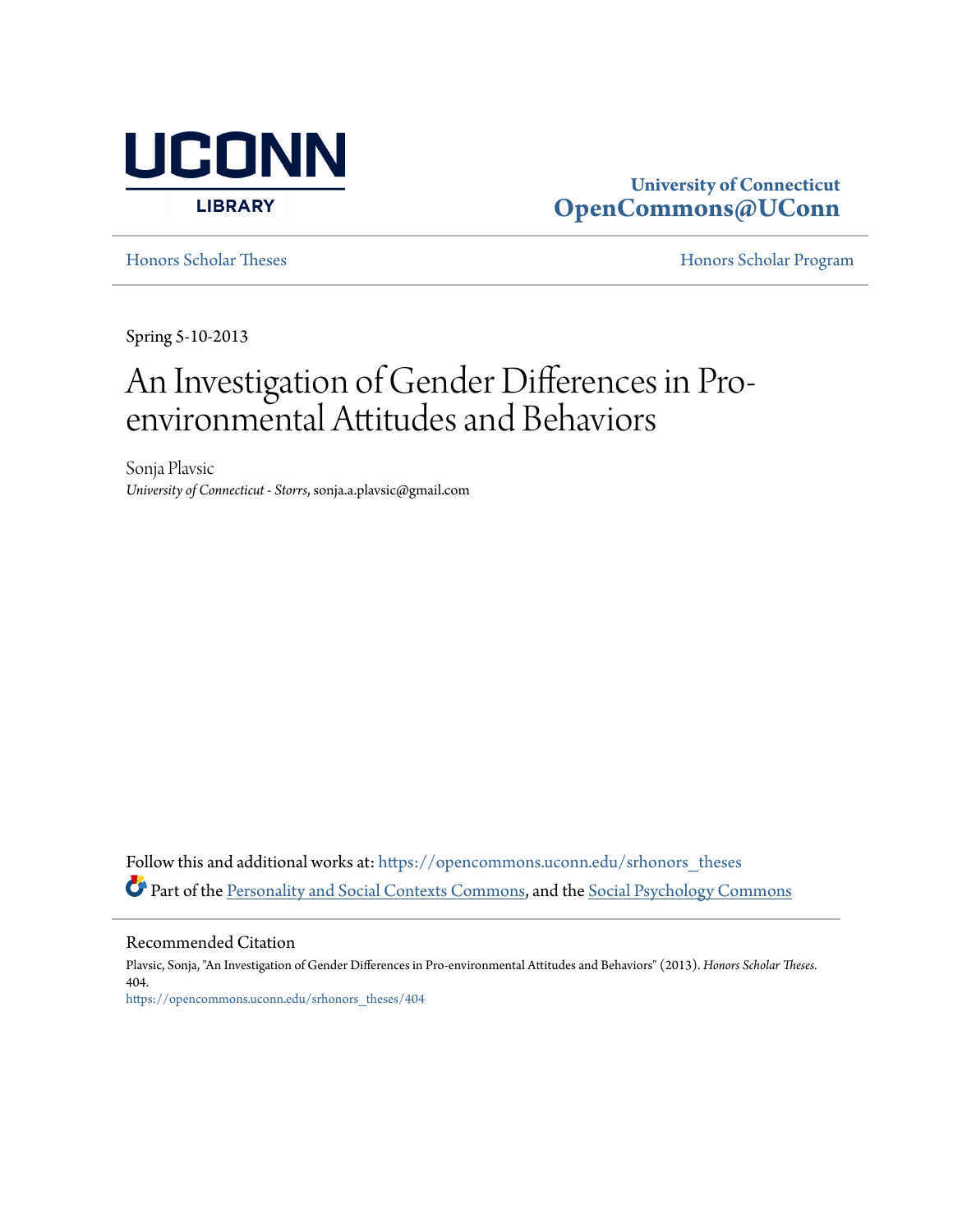An Investigation of Gender Differences in Pro-environmental Attitudes and Behaviors

Sonja Plavsic

University of Connecticut

Honors thesis fulfilled in partial requirements for the Honors distinction

University of Connecticut

May 2013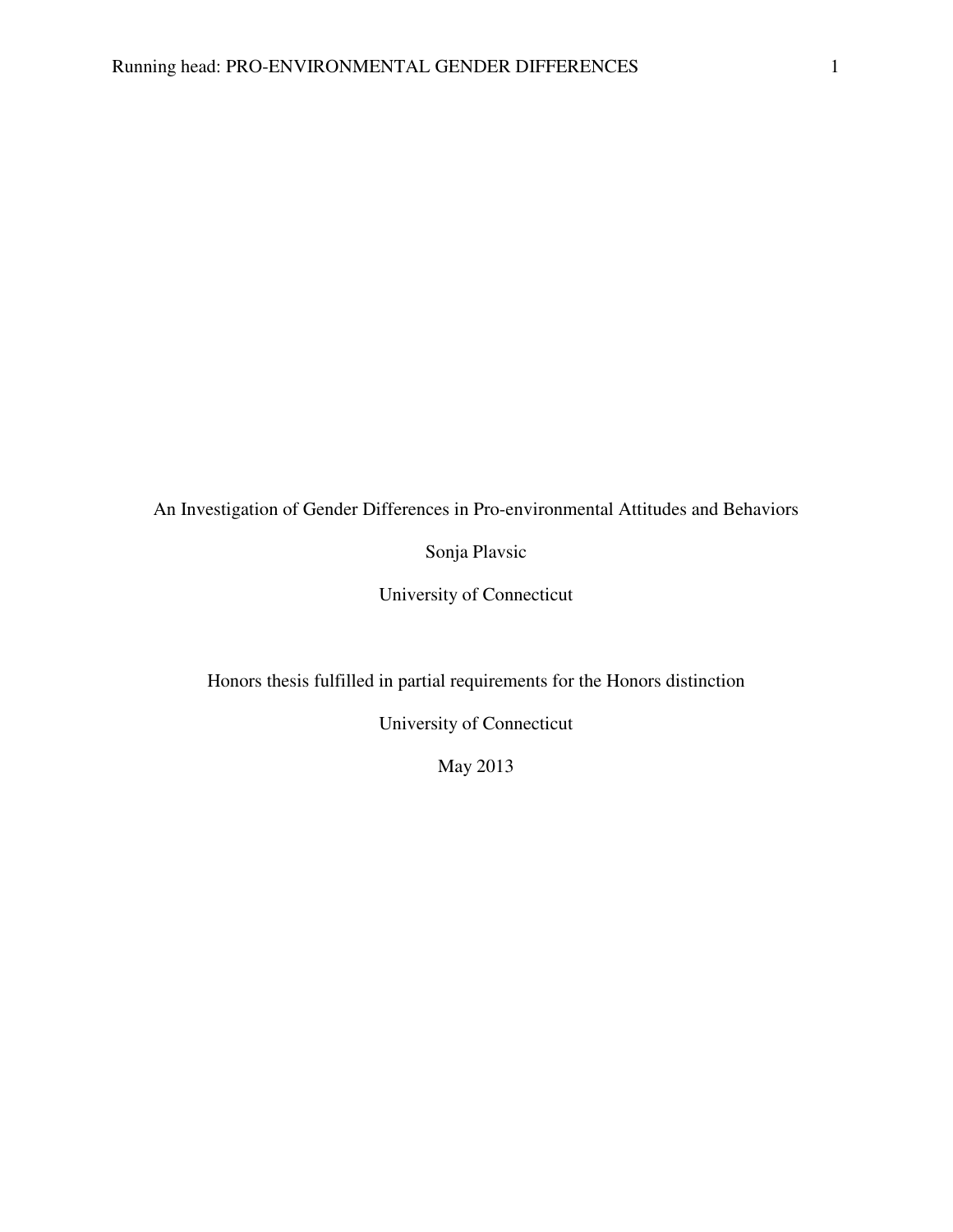#### Abstract

Environmental responsibility has become an increasing concern in today's world. "Green" practices have become the norm with a growth in recycling options on school campuses and in cities, emissions restrictions for cars, and many brands positioning themselves as eco-friendly. The purpose of this study was to determine whether there are gender differences regarding proenvironmental attitudes and behaviors among college students as predicted by socialization and social role theories, ecofeminism, and social norms. Participants were 313 University of Connecticut students (124 male, 189 female) who took part in an online survey measuring their attitudes towards the environment and conservation behavior. This study found that proenvironmental attitudes did affect pro-environmental behaviors, with females reporting more favorable and appreciative attitudes towards the environment. Students perceived that they recycled and conserved more than other students and friends both at home and on campus. They, however, perceived their recycling and conservation habits on campus to be less than their family's, but nearly the same at home. Individuals were also influenced by social norms of their family, friends, and other students' perceived pro-ecological behaviors. Family, friends, and other students significantly influenced pro-environmental behaviors both at home and on campus, with family acting as the most influential referent. This study replicated previous research as well as contributed to current literature on pro-environmental attitudes and behaviors.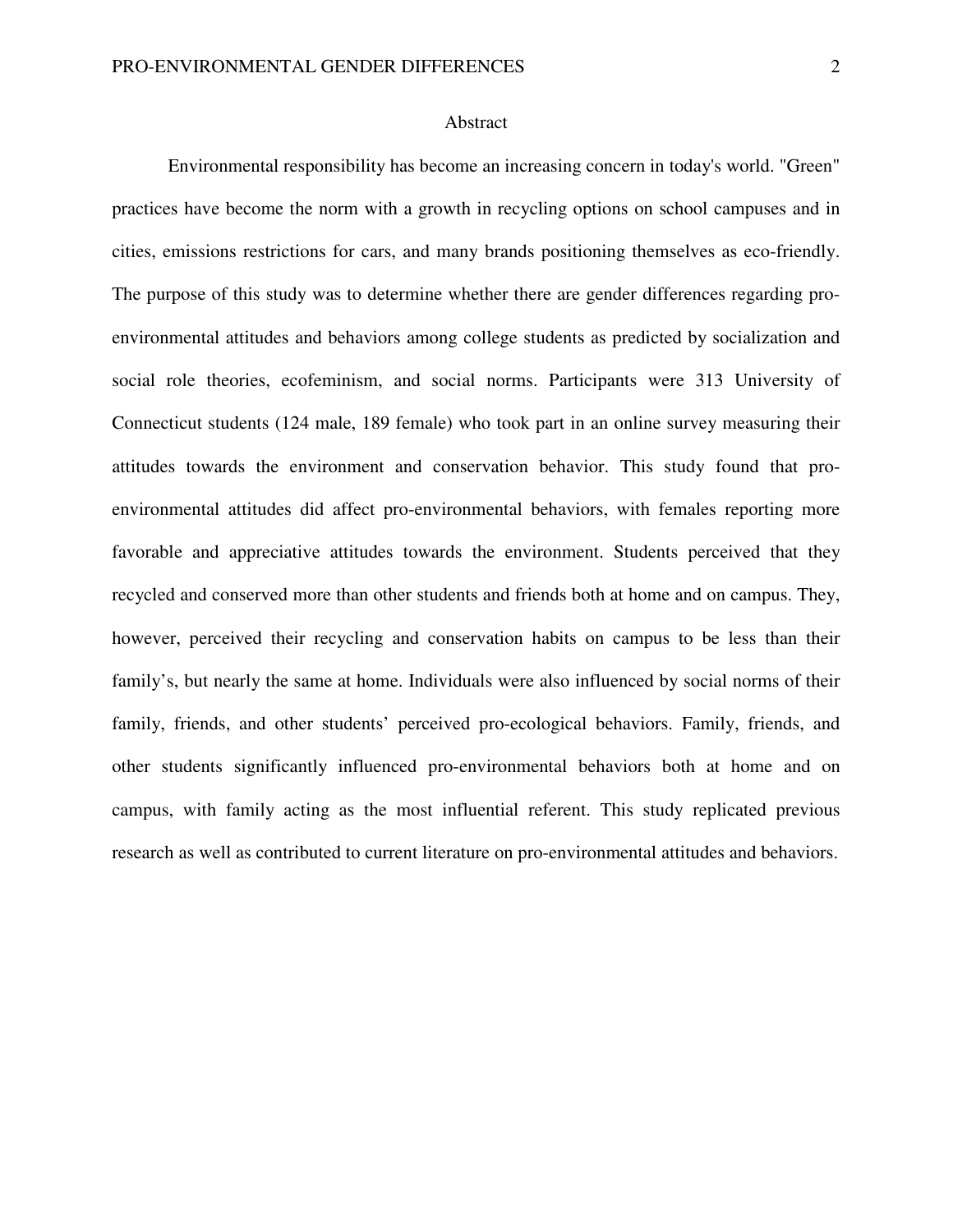An Investigation of Gender Differences in Pro-environmental Attitudes and Behaviors

The international agenda is shifting so that environmental concern and sustainability are spearheading the "green" movement. The constant pursuit of a higher standard of living among developed countries has increased pollution and waste; individuals are willing to spend more resources for consumption of goods and services (Subramanian, 2000). As the largest consumers of fossil fuels, developing countries have been most accountable for the pollution and toxic waste – but with great power, comes great responsibility. Research in some of these countries has found that females have a more favorable attitude towards the environment than do men, likely due to socialization and social role differences (Zelezny, Chua, & Aldrich, 2000). Ecofeminist literature further asserts gender differences in human relationships with the environment, with women relating more to the environment on an empathic level (Bloodhart & Swim, 2010; Stephens, Jacobson, & King, 2010). Social norms are also influential factors in predicting pro-ecological behavior (Nolan, Schultz, Cialdini, Goldstein, & Griskevicius, 2008; Schultz, Nolan, Cialdini, Goldstein, & Griskevicius, 2007). The purpose of this study was to investigate gender differences in conservation attitudes and behaviors.

The global state of the environment is changing at a rapid pace as a result of several anthropogenic changes. Ecologists have found the magnitude of this change to be "so large" and "so strongly linked to ecosystem processes and society's use of natural resources," that the world's biodiversity, the variety of life, has been compromised (see Sala et al., 2000 for a review of this literature). Due to greenhouse gas emissions, the hole in the protective ozone layer over the Antarctic has been growing at an alarming rate, posing a threat to the climate, environment, and biodiversity (Anderson et al., 1997). Transportation systems, storm water, sewage, and other waste disposal methods continue to have substantial adverse impacts on the environment,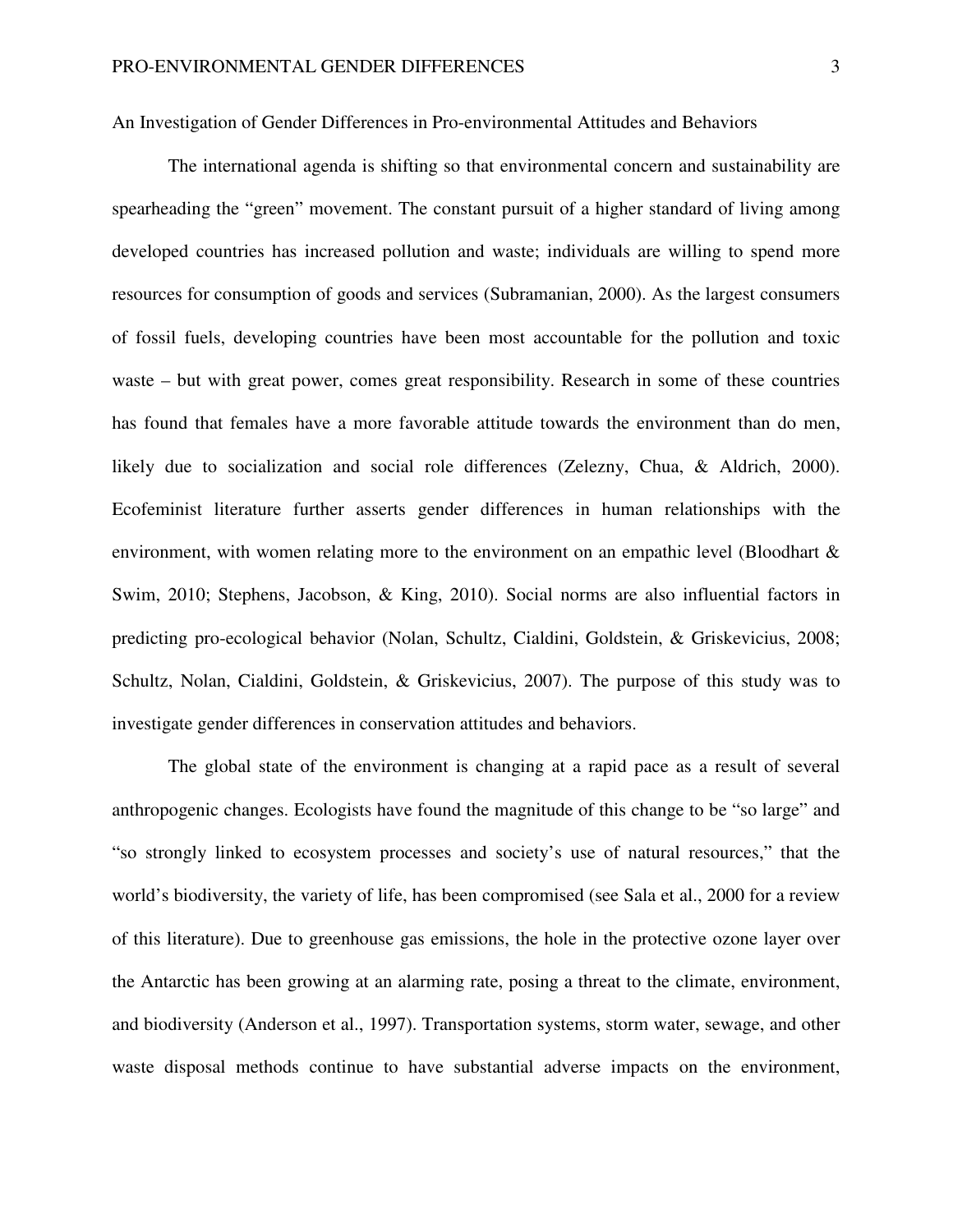including biodiversity and water quality (Sala et al, 2000). Since the early 1990s, environmental awareness in developed countries has increased and concerns have been raised about the "viability of such indiscriminate disposal practices" (Subramanian, 2000, p. 254).

Increased conservation efforts and instillation of an ethic of care in current and future generations have become imperative in order to mitigate the detrimental effects that anthropogenic activities have had on the environment. In 1997, the Kyoto Protocol was adopted by participating parties, and put into force in 2005. The Protocol, part of the United Nations Framework Convention on Climate Change (UNFCCC), outlined an international initiative to reduce the greenhouse gas emission rate. The UNFCCC is an environmental treaty with the goal of preventing hazardous human-caused interference of the climate system. The treaty recognized that the brunt of culpability lay with developed nations, as they were the ones most responsible for fossil fuel burning and energy, water, and material consumption in the past 150 years, as well as those with the most resources to expend to make a significant difference (United Nations, 1998). Due to the implementation of these regulations to reduce human-induced effects, substantial progress has been made in "better management of the waste streams and more efficient utilization of the land resources" (Subramanian, 2000, p. 254).

As a result of the increased attention to global ecology, environmentalism has become a matter of increasing importance in today's culture. "Green" practices are being encouraged, with the regulation of auto-emission levels for cars, LEED rating systems for sustainable building, the positioning of brands towards eco-friendliness, and recycling options on campuses and cities setting the standard for behavior. With the growing popularity of plastic, manufacturers have also been exploring new designs and material combinations to simplify soft drink bottle constructions and reduce waste products (Subramanian, 2000). Increased awareness of the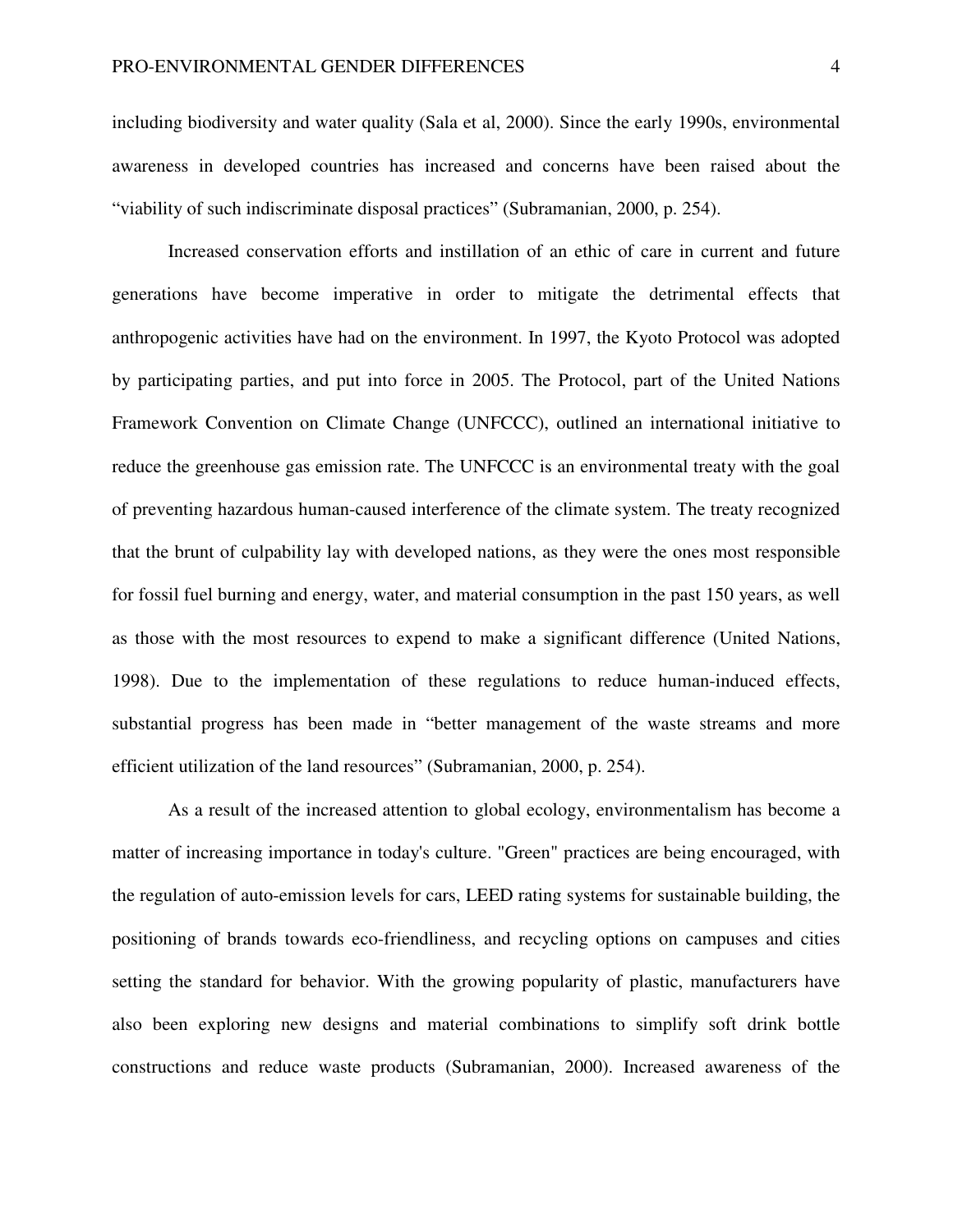environmental issues support exploration and implementation of practices that make products and processes less harmful to the environment (Subramanian, 2000). Although institutional standards have been implemented to set a minimum bar for efficient sustainability, environmental change must grow from an individual level as well.

The idea that women may have more positive attitudes regarding the environment has been supported by a number of studies. Tikka, Kuitunen, and Tynys (2000) found that female students had a more positive view of nature and the environment than men. Males were also more concerned with mastering the environment while females took a more emotional and nurturing approach. Female students also showed more environmental responsibility (e.g., recycling) than male students. In a study by Aydin and Cepni (2010), students' attitudes towards environmental issues also showed significant gender differences in favor of females. In the past few decades, as the state of the environment has become more critical, scales have been devised to examine the importance individuals place on various ecological and environmental facets. The Environmentally Responsible Behavior (ERB) measure, composed by Mobley, Vagias, and DeWard (2009) is a composite scale consisting of 17 items measuring the frequency of different environmentally responsible behaviors over the past 12 months. Likewise, the New Ecological Paradigm (NEP) has been instrumental in measuring environmental attitudes over the past four decades. Unlike many other scales, the NEP focuses on human-environmental relationships. It is the most prevalent scale, and many studies testing it have reported that women endorse the NEP to a greater extent than men (Casey & Scott, 2006; Dunlap, Van Liere, & Mertig, 2000; Hampel, Boldero, & Holdsworth, 1996; Rideout, Hushen, Perkins, & Tate, 2005). Zelezny at al. (2000) found that women reported significantly more general environmental concern than men, although the effect of gender on NEP environmental attitudes was small.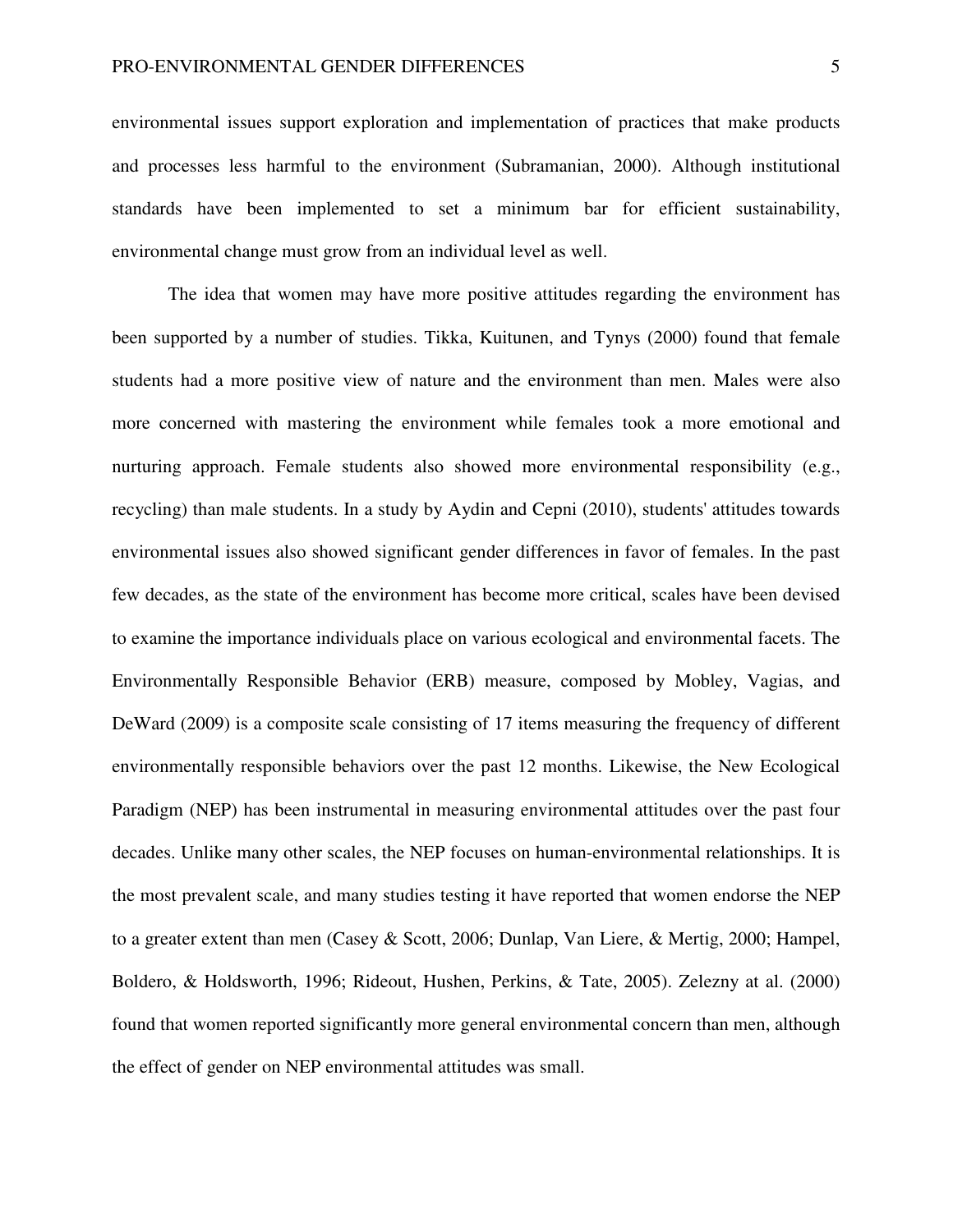#### *Socialization of Men and Women*

Socialization theory can provide a lens through which psychologists can come to understand the gender differences in pro-environmental attitudes and behaviors. This theory proposes that behavior can be predicted through socialization – the process by which individuals are shaped by expectations within the frame of cultural norms (Zelezny et al., 2000). Gender expectations are particularly salient, with women considered to be more caring, interdependent, nurturing, and men expected to be more aggressive and competitive. Research has found that females across cultures are socialized to be more expressive, caring, interdependent, nurturing, cooperative, and helpful in caregiving roles. Males, on the other hand, are socialized to be more independent and competitive (see Zelezny et al., 2000 for a review of this literature). Socialization is tied into social role theory (Eagly, 1987), which posits that individuals are placed into different roles corresponding to their gender. Because women are perceived as more "caring" and men as more "assertive," they are placed into roles that cater to these traits, respectively, with women as homemakers and men as moneymakers.

According to Eagly (1978), individuals are distributed into social roles that are hierarchically arranged, with a disparity between the statuses of men and women. The normative pressures typical to Western society establish that females "shall yield to social influence and males shall remain relatively independent" (p. 87). Middlebrook (1974) postulated that passivity and yielding have been emphasized in the feminine role in United States culture, so that when little girls are socialized into their roles, they may be cultured to yield. Due to social role theory, perceivers' implicit theories of influence can affect how they act towards individuals of either gender (Eagly, 1983). Gender roles consist of norms that specify how men and women should behave. Status characteristics such as sex affect behavior because people have expectations about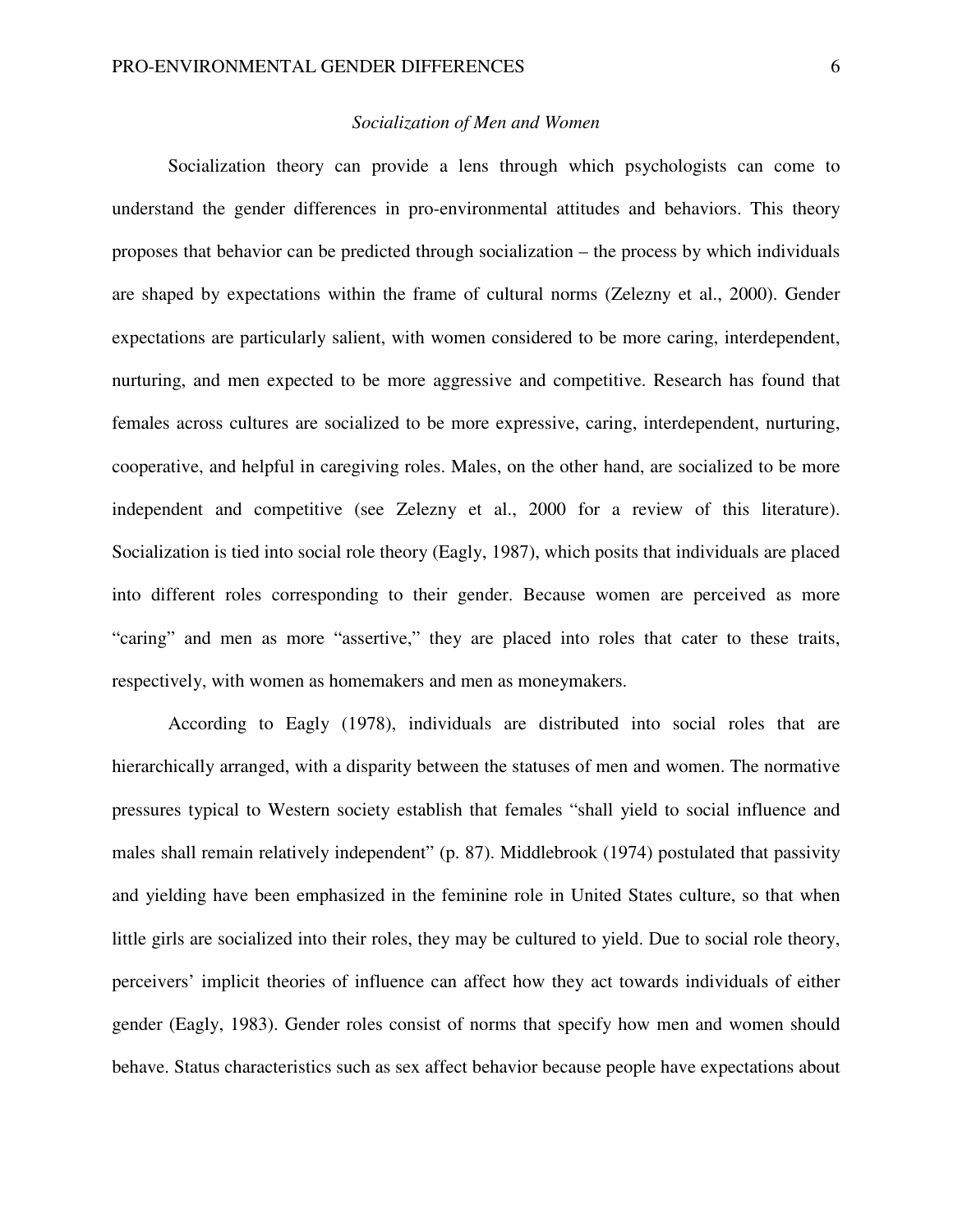their own and others' competence based on them (see Eagly, 1983 for a review of this literature). Perceivers then believe in the stereotypic sex differences that men are dominant and influential and women are submissive and easily influenced, to the extent they believe that the men and women they observe are related thorough hierarchical roles that give men higher status. Consequently, individuals will behave in ways that confirm these expectancies, as consistent with normative social influence.

A growing area of study, ecofeminism, has expanded upon socialization and social role theories to propose the idea that there are gender differences in human relations with nature and pro-environmental behavior. Ecofeminism proposes that women are more likely to care for the environment because a) they are socialized into nurturing roles, making them more sympathetic to environmental woes, and b) women relate to the environment on the same level, as they are both being dominated by patriarchal systems.

#### *Environmentalism and Ecofeminism*

Francoise d'Eaubonne's piece, ''Le feminisme ou la mort'' was responsible for the conception of the term "Ecofeminism" in 1974 (see Uhls, 1996) According to Ynestra King (1990), a prominent feminist and ecofeminist, ecofeminist theory originated from nature analysis, including that of human nature, and the "historic position of women in relation to those forms of domination" (p. 117). Ecofeminism has been gaining ground recently with the exponential advancement of technology, which has become a major component of human existence. King (1990) argues that technology needs to become less of a "tool for domination and oppression" and more a means of fulfilling the responsibility to sustain (p. 115). A major concern is that society is losing touch with the earth, and needs to acknowledge its dependency on it and reintegrate its materialistic lifestyle into the "ecological patterns by which nature sustains life"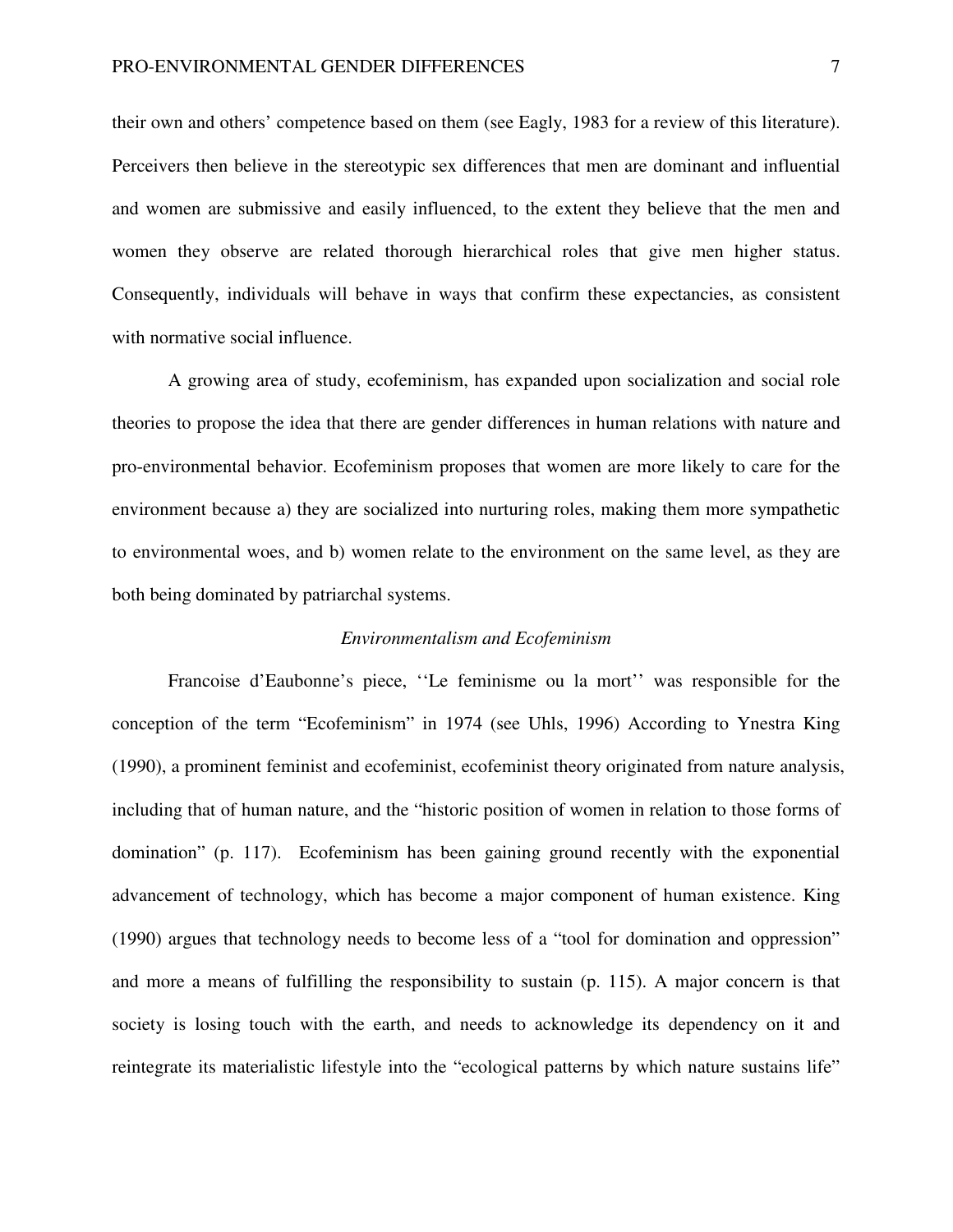(Ruether, 1993*,* p. 21). D'Eaubonne urged women to take up responsibility of preserving and restoring the ecological balance of the Earth and to develop their potential in order to partake in the upcoming "ecological revolution" (see Uhls, 1996).

Ecofeminism posits that the treatment of both women and the natural environment results from an overarching, patriarchal society, and that hegemonic systems of power materialize both as "domination of men over women and as domination of people over the environment" (Bloodhart & Swim, 2010, p. 187). Initially, it was assumed that since women were engaged in reproductive, nurturing, and life-sustaining activities, they were provided a greater awareness of the processes of nature and a keener insight into the cycles of life. It was this knowledge that would "point the way out of a male-constructed, male-dominated environmental catastrophe" (Sandilands, 1998, p. 237).

Consequently, ecofeminism asserts that there are differences in how men relate to women and the environment, and how women relate to themselves and the environment. This theory maintains that the representation of women in particular social roles and activities, or the way women are socialized, as 'natural creatures' has created an ability for them to see both sides – the cultural and the natural (Sandilands, 1998). 'Nature ecofeminists' perceive that there is an essential biological and psychological link between woman and nature. They believe women can be closer to nature because of their "positions as mothers, homemakers and carers," while men concentrate more on mastering nature (Stephens et al., 2010, p. 554). 'Cultural ecofeminists', on the other hand, aim to de-emphasize the connection between women and nature, which they consider a degrading concept imposed on them by a "socially constructed patriarchal order" (Stephens et al., 2010, p. 554). They believe that women will be subordinate to men, so long as nature is subordinate to culture, and that any attempt to save the Earth will be compromised until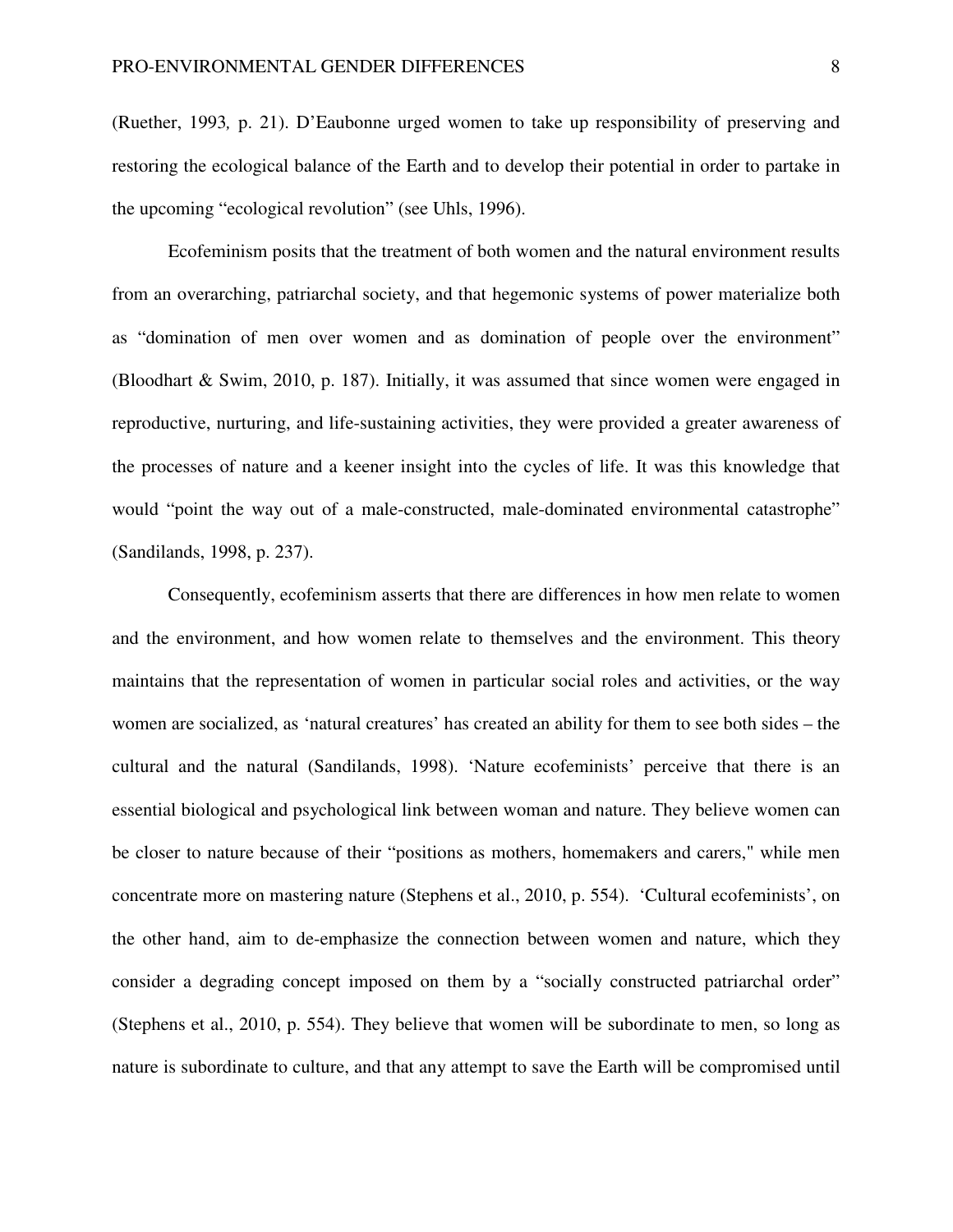the relationship between men and women becomes more equal (Stephens et al., 2010).

As a result of these different expectations for men and women, behaviors prescribed to each gender could differ in an environmental context. The divergent paths males and females take in their occupational and domestic roles may be related to gender differences in environmental concern. For example, female presence in environmental politics is more pronounced than in other genre of politics, suggesting that there might be factors within the experience of young girls that are pertinent to their apparent greater concern about the environment in adult life (Hampel et al., 1996). Hampel et al. (1996) found that the gender differences in environmental behaviors can appear as early as adolescence. Although boys typically score higher than girls on tests of environmental knowledge (Eagly, 1978; Hampel et al., 1996, Tikka et al., 2000), some evidence shows that boys are likely to be less concerned about the environment, because they are more apt to define themselves in terms of being future paid workers than are girls (Dwyer, 1991).

Associations of the natural environment with women and femininity are abundant. Bloodhart and Swim (2010) note the personification of *Mother* Nature. Socialization and the media may perpetuate female roles with harmony over the environment, and male roles over mastery of the environment. Previous research (see Hampel et al., 1996 for a complete review of this literature) has found a stronger correlation between 'appreciative' outdoor activities (e.g., hiking, gardening, and photography) and environmental concern, than with 'consumptive' activities (e.g., hunting and fishing). Hampel et al. (1996) found that secondary (high) school boys participate significantly more often in consumptive behaviors than do secondary school girls, regardless of their level of environmental concern. This may be a reflection of the influence of media, where activities such as fishing are almost exclusively portrayed as a masculine hobby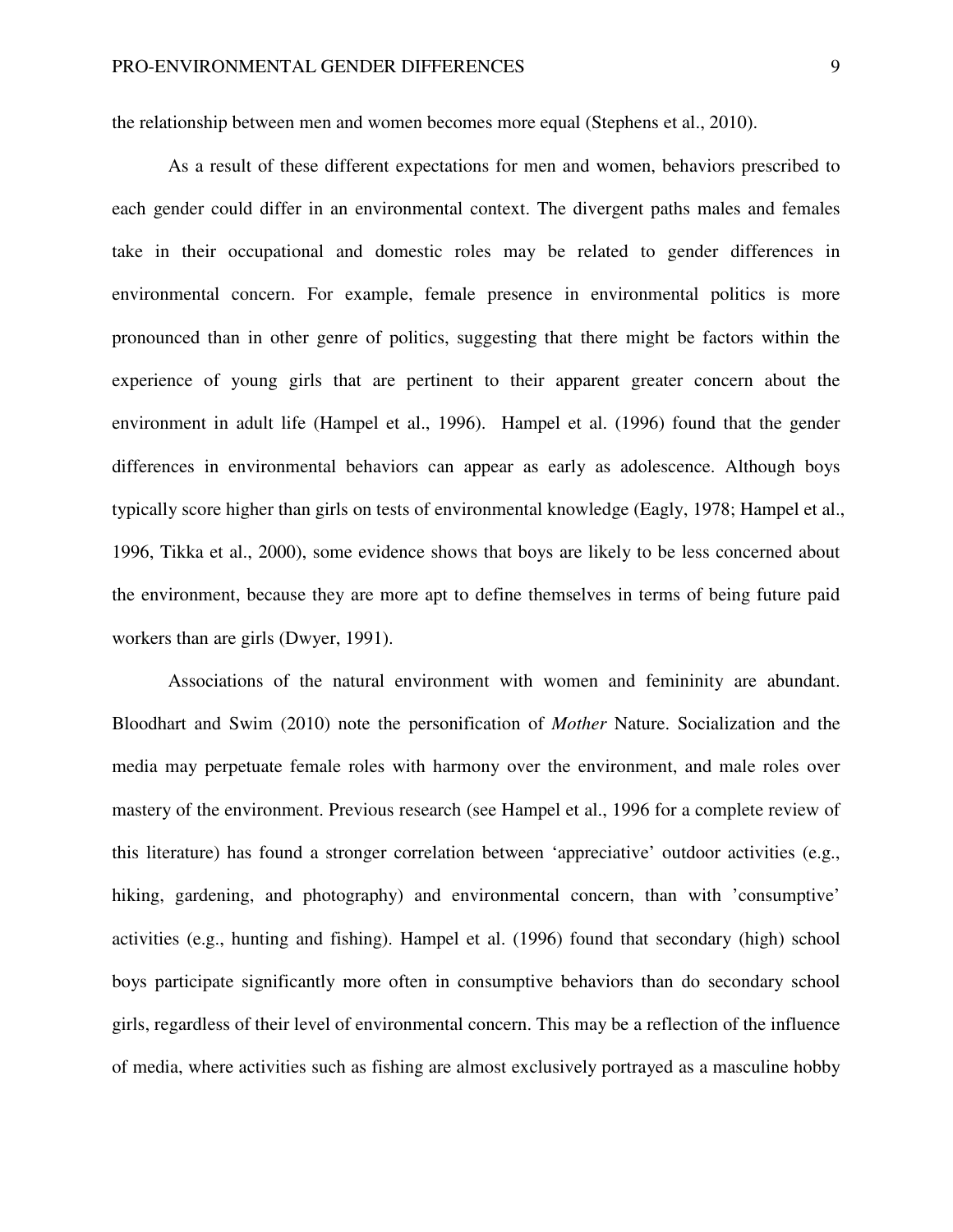(Hampel et al., 1996). Sahin, Ertepinar, and Teksoz (2012) found that gender had a significant direct effect on individuals' outdoor activities. Males in the study spent more time outside (e.g. walking, camping), but female students reportedly took more pro-ecological actions as a result of their favorable attitudes and values towards the environment.

Zelezny et al. (2000), offer an alternative explanation for this link between women and nature, as the tendency of female socialization to be oriented toward others, or toward taking responsibility for ameliorating social problems. There has been consistent research that women, being members of a low status group, are aware of and have more empathy for others in lower status groups (see Zelezny et al., 2000 for a review of this literature). In high stress situations, women are more inclined to reach out to others and depend on social groups and fostering bonds with living things more so than do men, consistent of tend and befriend theory (Taylor, Klein, Lewis, Gruenewald, Gurung, & Updegraff, 2000). Findings by Sevillano, Aragones, and Schultz (2007) showed that having a high degree of empathy induces perspective taking and increased concern towards a perceived individual. They discovered that perspective taking did not only increase the concern for an organism and the entire group to which the organism belonged; rather, taking perspective also led to a general increase in concern for the welfare of all living organisms. For example, taking the perspective of a bear will not only lead to an increase in concern for the welfare of that specific bear, or all bears, but in other life forms, as well. Organisms included in Sevillano et al.'s (2007) biocentric scale included plants, animals, marine life, and birds.

Bloodhart and Swim (2010) discussed that the basis upon which ecofeminist principles were adopted was not gender, but the relations among attitudes and behaviors which could be endorsed by either sex. For example, those who subscribed to a sexist ideology would be more likely to support the exploitation of nature – regardless of their sex. Wang (1999) found that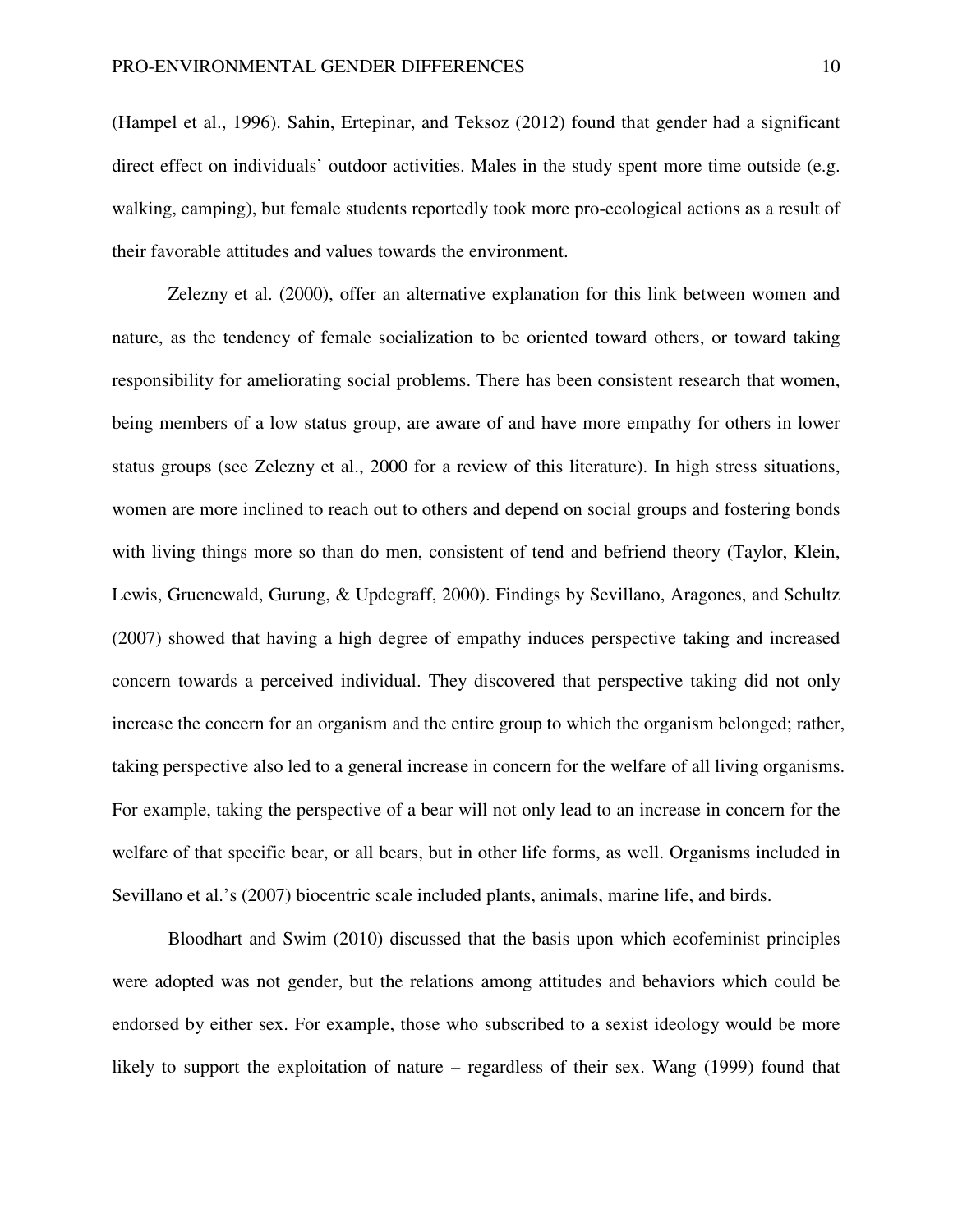those who support more traditional attitudes towards women and gender roles were less likely to endorse pro-environmental relationship between humans and nature. Similarly, Smith (2001) discovered that the rejection of traditional gender roles mediated the positive relationship between women and pro-environmental beliefs. This suggests that there is nothing innate about women making them more attuned to the environment; rather, that women are more likely to be connected to nature than men because of their predilection towards feminist ideals that reject domination and exploitation (see Bloodhart & Swim 2010 for a review of this literature). Therefore, women are not "naturally more natural" than men, but instead, byproducts of a society that expects them to fulfill a role that is nurturing and submissive to hegemonic principle (Bloodhart & Swim, 2010, p. 188).

To ascertain the degree that social role theory and ecofeminist values play a role in proecological attitudes and behaviors, this study hypothesizes that:

*Hypothesis 1.1.*Women will have more positive attitudes toward the environment compared to men.

*Hypothesis 1.2.* Women will engage in more environmental conservation behavior, as outlined in the ERB, compared to men.

*Hypothesis 1.3.* What is important to males and females in conserving resources will differ; females will care more about societal and environmental benefits.

#### *Social Norms and Environmental Conservation*

This study also examined the effect that normative social influence has on proenvironmental attitudes and behavior, since much of human behavior occurs as a result of perceived expectations about how individuals should behave (Deutsch & Gerard, 1955). Being accepted by a group is the basis of conformity according to normative social influence. Asch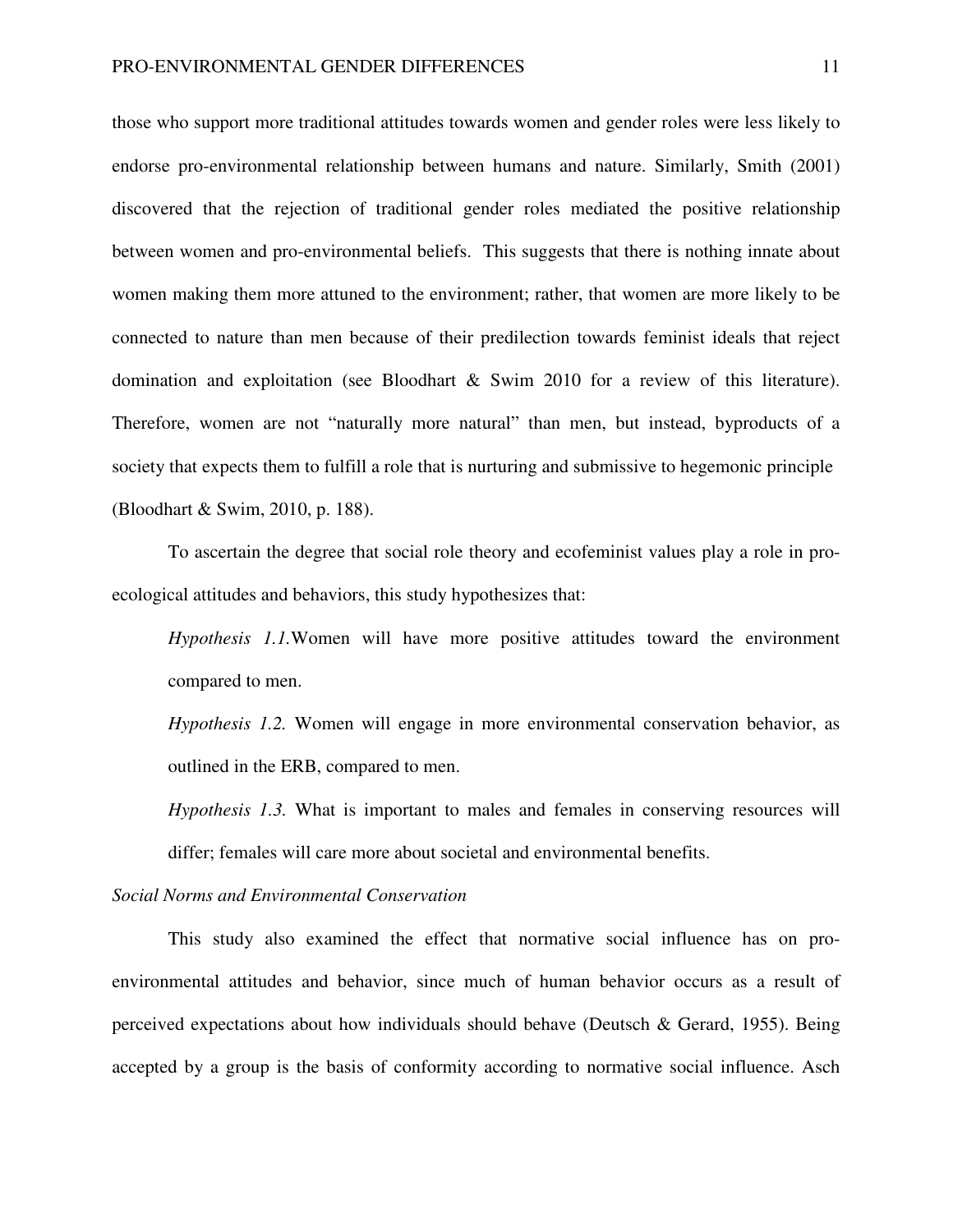(1973) first studied the influence of others' behaviors on personal actions, and found that a group's rules, or social norms, are a strong predictor of individual behavior. Social norms are unwritten rules dictating appropriate or normal behavior.

The social norm approach has gained ground in the past three decades in environmental branding and marketing strategy health campaigns (Schultz et al., 2007). Research has shown that the expectations and knowledge people have of others' behavior has some influence in how they themselves behave. People incorrectly perceive others' behaviors when it comes to judging how much others engage in positive behavior (e.g., energy conservation) in that they tend to underestimate the amount to which others engage in desirable behaviors, as compared to themselves (see Schultz et al., 2007 for a review of this literature). According to the social norm approach, individual behavior can be changed upon one seeing just how mistaken he or she is in their judgment. Since individuals base their own behavior on their perception of peer norms, their behavior will change to meet the mean.

Schultz et al. (2007) specifically studied how introducing normative information would change environmental behaviors of participating households. All households received feedback about how much energy they consumed and descriptive information about the average energy consumption of other households in their neighborhood. During the observation period, households were divided into two categories: whether a household was above the baseline measure or whether it was below it. Half of the participating households were randomly assigned to receive solely the descriptive information – how much their neighbors had consumed on average. The latter half received the normative information and an injunctive message – a smiley face if they consumed less energy, and a frown face if they had consumed more. A descriptive norm relays what is typical, what people normally do, and an injunctive norm relays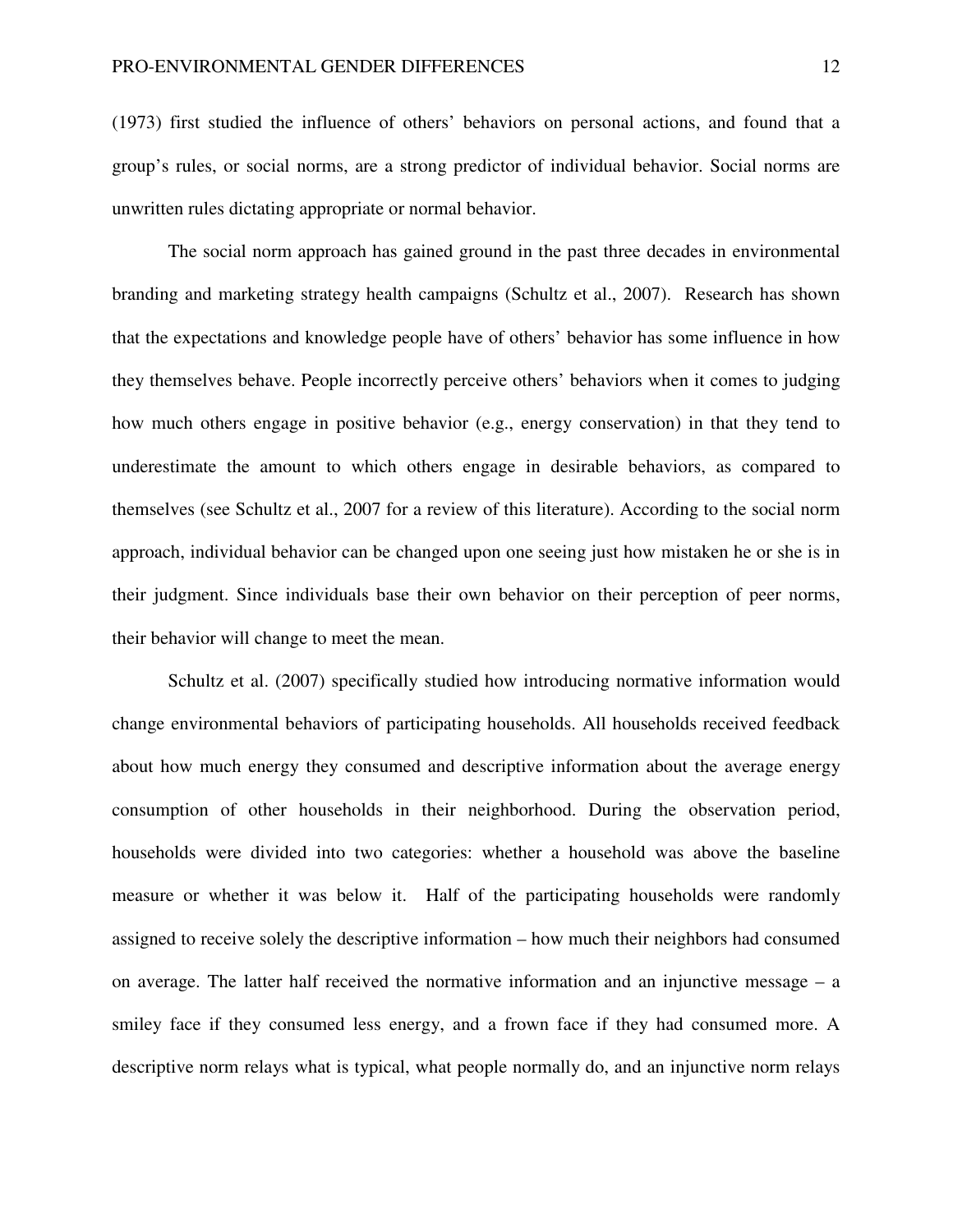what one *should* do – what society consider to be right or wrong. Households that consumed less than the baseline in both groups adjusted their behavior to meet the baseline, therefore consuming more than previously, supportive of descriptive norm governing behavior. This aversion to deviating from the norm is supported by other studies, showing that those who do deviate, whether they are below or over the average, will adjust their behavior in order to meet the norm (Schultz et al., 2007; Berkowitz, 2004). However, there was a boomerang effect in the first group, where those who consumed more on average actually consumed even higher amounts of energy after receiving the normative information. Shultz et al. (2007) found that the injunctive norm acted as a buffer to those who were already high consumers. Once the injunctive component was added, consumption levels decreased. Using both descriptive and injunctive norms in tandem did more to change behavior than just one by itself. Goldstein, Cialdini, and Griskevicius (2008) found similar results in a hotel setting, where normative messages increased towel reuse by over 28 percent.

Regarding normative social influence, for example, Nolan et al. (2008) found that participants reported conservation practices of their neighbors as being least likely to motivate their own conservation. Conversely, conservation practices of others (i.e., social norms) highly predicted individual conservation. We were interested in University of Connecticut students' perceptions of the pro-environmental habits of others, friends, and family. Participants were asked how often they thought other students, their friends, and their family members recycle, conserve energy, and conserve water, as well as how often they themselves perform each behavior. Participants were also asked how often they perform each behavior on campus and at home. This study tested whether other students, friends, or family influence participants the most, and in which context.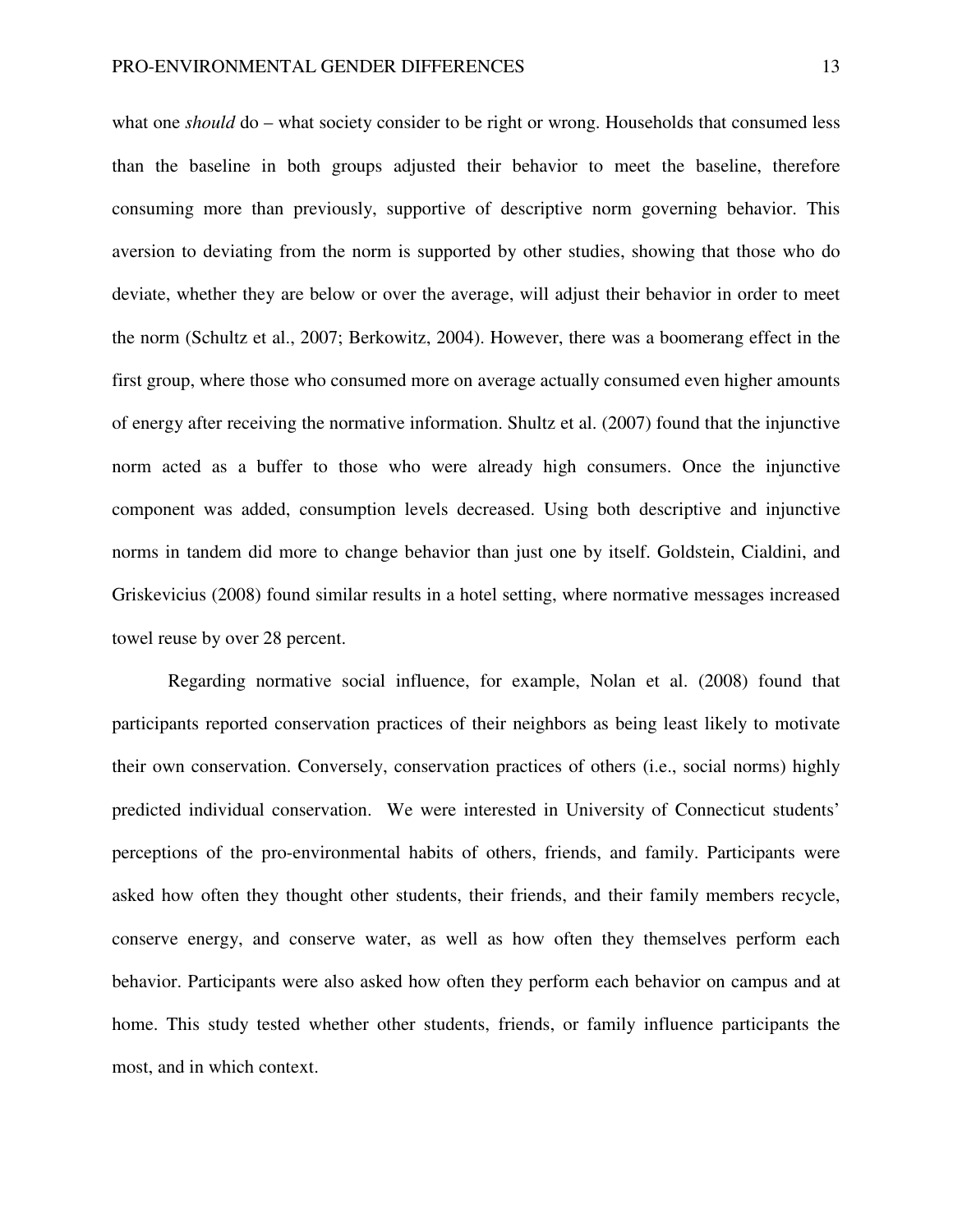We were also interested in exploring potential gender differences indicative of differences in social norms between genders. Gender norms can explain the expectations individuals place upon themselves and others. Eagly (1983) discussed the implication of gender in social norm theory, as many of the expectations that people convey about behavior are derived from social roles, and that traditional and hierarchical gender norms influence expectations of others' behavior. Consequently, "the impact of gender should focus primarily on normative social influence that arises in role-regulated contexts" (p. 971).

Based on the social norms literature, this study further hypothesized that:

*Hypothesis 2.1.* Both men and women will be more likely to engage in recycling, water conserving, and energy conserving behaviors if they think others, their friends, and their family are engaging in energy conserving behavior.

*Hypothesis 2.2.* Other students' behaviors will be most influential because they will be more indicative of the norm.

*Hypothesis 2.3.* Females will recycle, conserve water, and conserve energy more than men.

*Hypothesis 2.4.* There will be a difference in the amount men and women engage in recycling, water conserving, and energy conserving behaviors at home and on campus.

The goal of this study was to add to current literature and determine the extent to which there are gender differences or similarities regarding conservation attitudes and self-reported behaviors. This study aimed to ascertain whether there was a gender difference regarding proecological attitudes and behaviors, as social role theory and ecofeminism theorize. Furthermore, this study examined the role of social norms in governing behavior of undergraduate college students both at home and on campus.

Method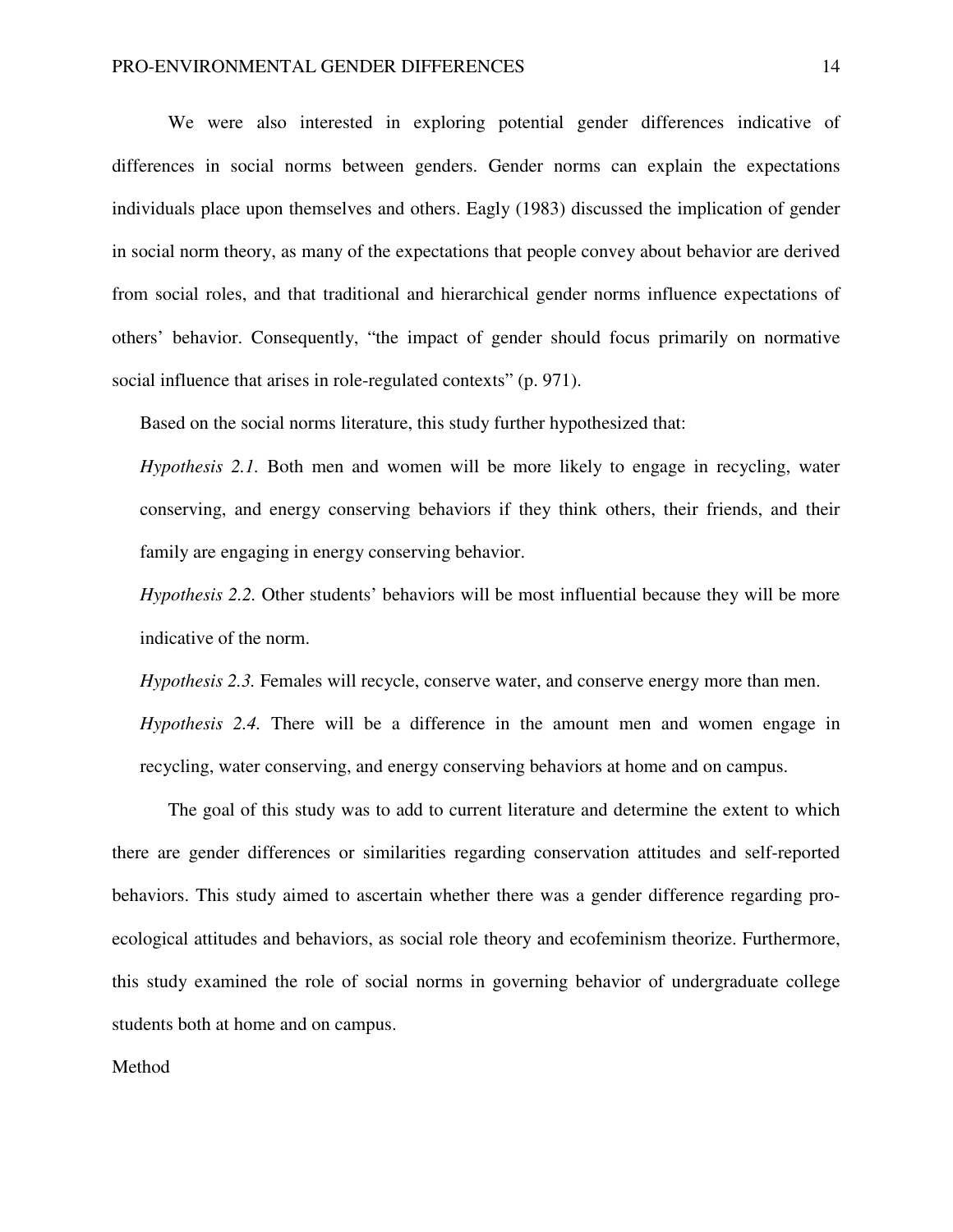#### *Participants*

Participants were University of Connecticut undergraduates (124 male, 189 female) with a mean age of 18.8 years  $(SD = 1.00)$ . A plurality of students identified as White/Caucasian (69%). When asked about political views, 41.2% were moderate and 40.6% identified as liberal. A plurality of the participants practiced Roman Catholicism (46.3). About a third of students reported that their mothers (39.9%) and fathers (30.3%) earned at least a college degree. A plurality of students' families' annual income (23.6%) was over \$150,000. A majority of students (88.8%) indicated that they lived on campus (see Table 1). Participants were students enrolled in introductory psychology courses at the University of Connecticut and participated in exchange for course credit. All participants were treated in accordance with APA ethical standards.

#### *Measures*

*Revised New Ecological Paradigm Scale.* The revised New Ecological Paradigm (NEP; Dunlap et al., 2000) scale consists of 15 items measuring agreement with a variety of statements regarding the relationship between humans and the environment (e.g., "We are approaching the limit of the number of people that the earth can support."). Responses ranged from *strongly agree* to *strongly disagree* on a 5-point scale. The seven even items were reverse scored; agreement with odd numbers indicate pro-ecological attitude, whereas disagreement with even numbers indicate a pro-ecological attitude. This study also measured gender differences among Dunlap et al.'s (2000) five subscales: reality of limits of growth, antianthropocentrism, fragility of nature's balance, rejection of exemptionalism, and possibility of ecocrisis. The NEP has repeatedly demonstrated high internal consistency,  $\alpha = .82$  (Rideout et al., 2005, systematic sample),  $\alpha$  =.83 (Dunlap et al., 2000; Rideout et al., 2005, email sample), and  $\alpha$  = .89 (Mobley et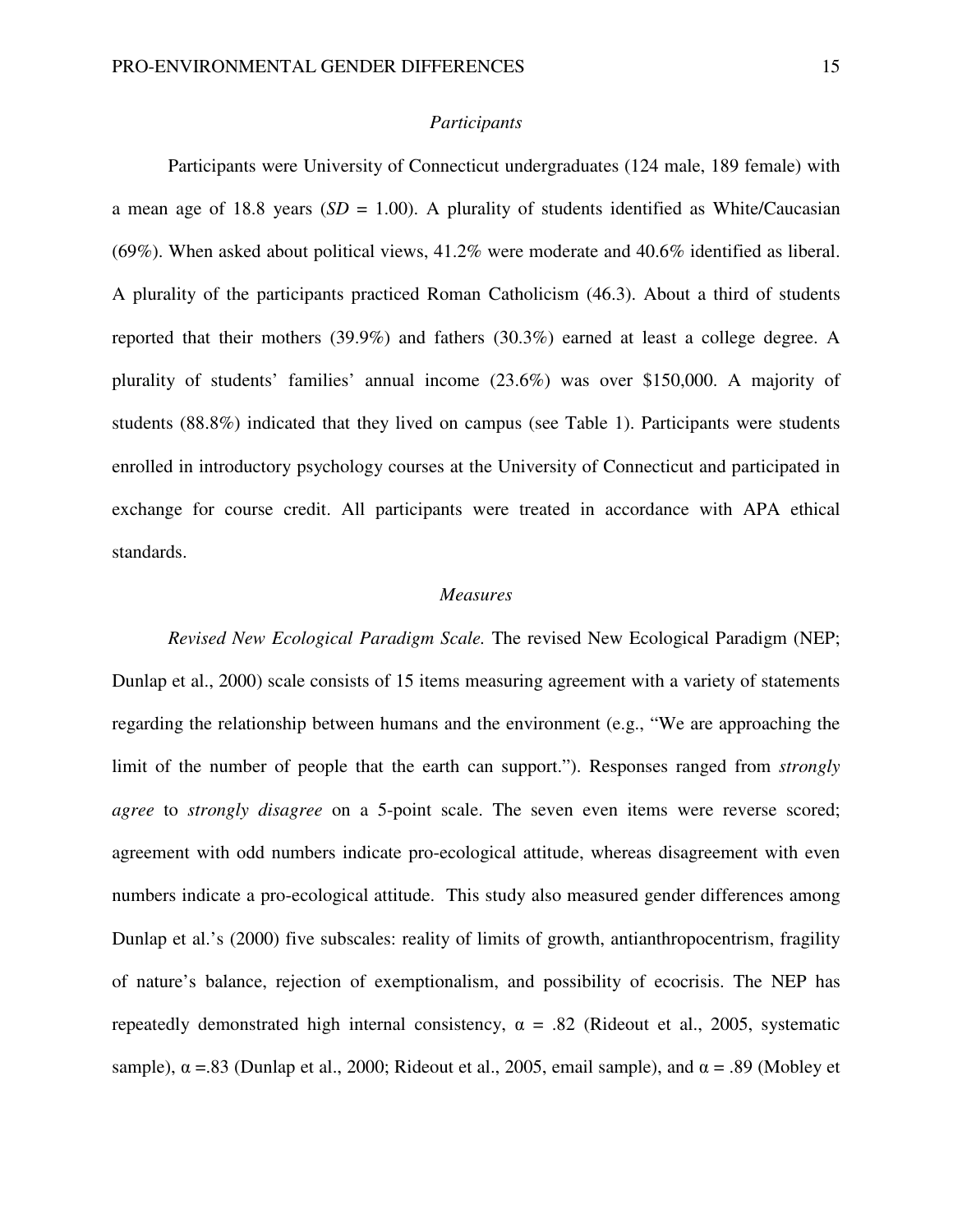al., 2009). Cronbach's alpha for the NEP in this study was adequate,  $\alpha = .78$ , however, the alphas for the separate scales were weak. The rejection of exemptionalism, reality of limits of growth, and fragility of nature's balance alphas were low, at  $\alpha = .31$ ,  $\alpha = .09$ , and  $\alpha = .45$ , respectively. Antianthropocentrism and possibility of an ecocrisis were higher at  $\alpha = .53$  and  $\alpha = .69$ , respectively. The NEP scale is reproduced in Appendix A.

*Environmentally Responsible Behavior Composite Scale.* The Environmentally Responsible Behavior (ERB; Mobley et al., 2009) composite scale consists of 17 items measuring the frequency of 17 environmentally responsible behaviors over the past 12 months. Responses ranged from *always* to *never* along a 5-point scale. Cronbach's alpha for the 17 items on the ERB composite scale was .87 in Mobley et al.'s study. Cronbach's alpha for the ERB composite scale in this study was strong,  $\alpha = .86$ , indicating high internal consistency. In addition to reporting frequencies for the behaviors on the ERB, we asked our participants to report on five additional behaviors (e.g., using paved sidewalks on campus instead of walking through grassy areas). The ERB scale is reproduced in Appendix B.

*Environmental Behaviors and Perceptions Questionnaire.* The environmental behaviors and perceptions questionnaire consisted of 19 questions; 15 were created for the purpose of this study and 4 were included in previous research. These questions asked about how often participants engaged in environmentally conservative behaviors (recycling, conserving water, and conserving energy) on campus and at home, and how often they thought other students, their friends, and their family members engage in the same behaviors. Responses were made on a 5 point scale ranging from 0 (*never*) to 4 (*almost always*). Participants also answered four questions used in Nolan et al.'s (2008) study (e.g., "In deciding to conserve resources, how important is it to you that a lot of other people are trying to conserve?"). Responses ranged along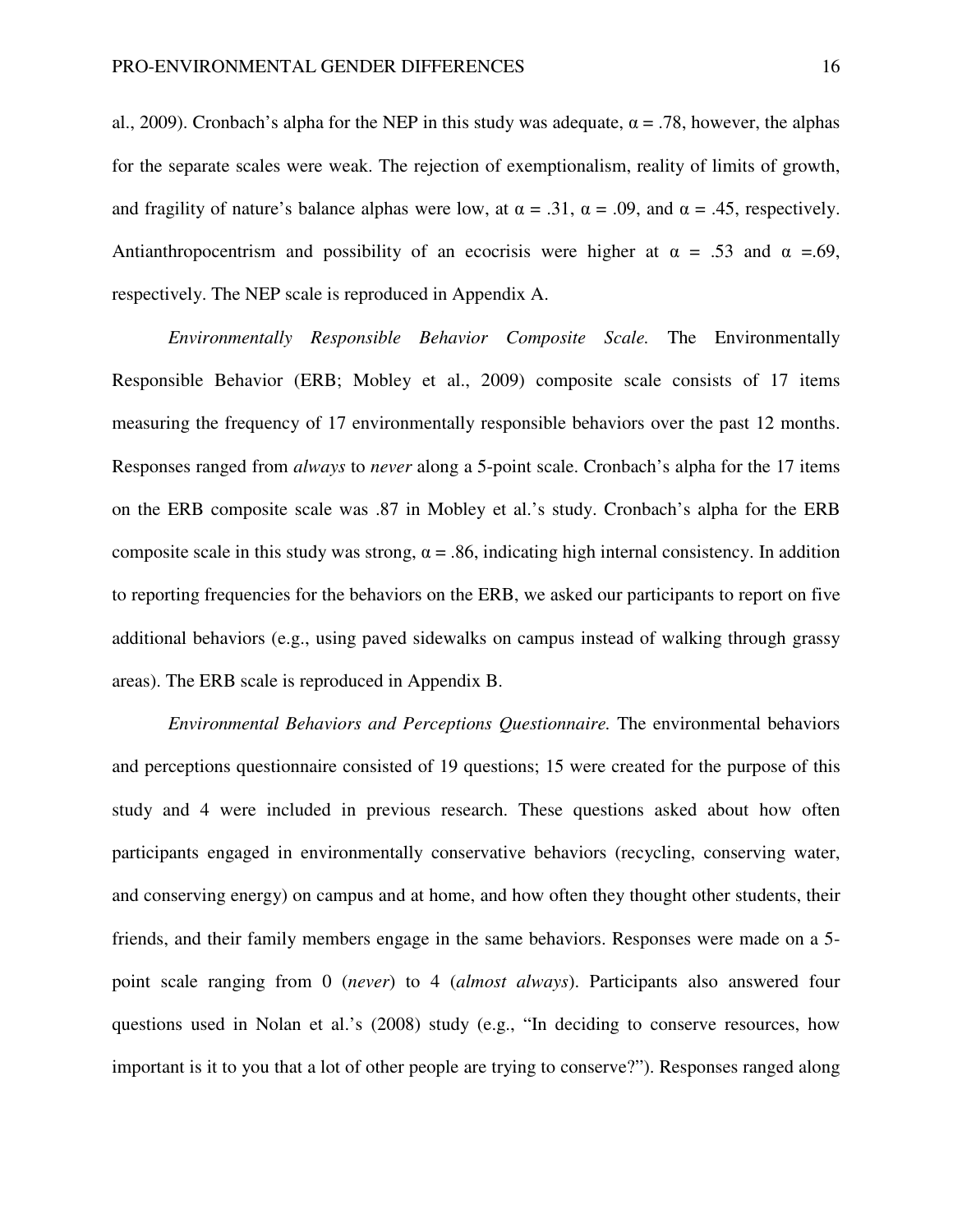a 5-point scale from 0 (*not at all important*) to 4 (*extremely important*). This scale is reproduced in Appendix C.

*Demographics Questionnaire.* The last part of the survey consisted of a demographic questionnaire. We asked participants to report their gender, age, ethnicity, religion, political ideology, undergraduate major, residency status (e.g., live on campus or commute), highest level of schooling completed by their parents, their families' estimated annual household income, and the name of the town and state from which they graduated high school.

#### *Procedure*

Participants signed up for this study via an online participant pool and received a link to anonymously complete the survey online within 24 hours. The survey was administered using the survey software, Qualtrics (Qualtrics Research Suite, 2005). Participants were not forced to answer any particular question before moving on to the next question and were allowed to withdraw from participation at any time without penalty. Survey materials were kept on a password-protected computer in accordance to data protection standards. Qualtrics has SAS 70 Certification and meets rigorous privacy standards to protect data collected over the Internet. Qualtrics accounts were password protected and data were protected with real-time data replication. Participant names were given code numbers, so as not to identify survey responses with participants in any way.

After providing informed consent online, participants completed the survey in three major parts. The first and second parts consisted of environmental questionnaires (three separate scales presented in a random order; questions within each scale were randomized). The order of these two parts was counterbalanced. The third part consisted of demographic questions. After completion of the study, participants were thanked, rewarded with research credit for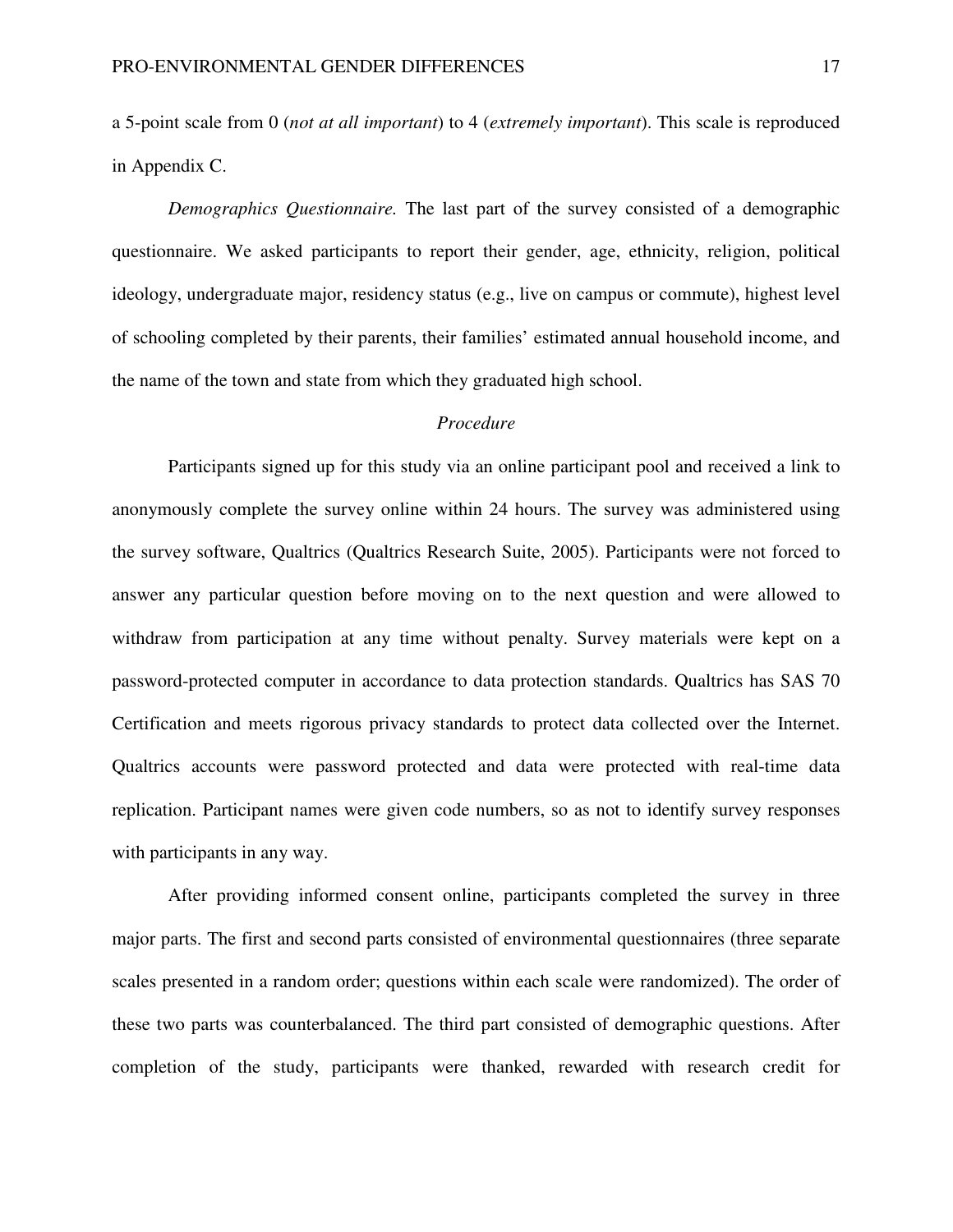introductory level psychology classes, and given contact information for any questions they may have had regarding the study.

The data were analyzed with SPSS Statistical Software (IBM Corp., 2012). Hypotheses were tested using *t*-tests and Pearson correlations.

#### Results

Using one-tailed *t*-test analyses, results showed that women  $(M = 52.67, SD = 6.73)$ reported significantly higher NEP concern than did men  $(M = 49.75, SD = 8.52)$ ,  $t(291) = -3.26$ ,  $p \leq 0.05$ , supporting hypothesis 1.1 and previous research. Women also scored significantly higher on pro-ecological (odd) questions as a whole, but there were non-significant gender differences on anti-ecological (even) questions as a whole (see Table 2). Gender differences on the five different NEP subscales that Dunlap et al. (2000) identified were specifically examined as well. Although women scored higher on all five subscales, there were only significant gender differences on the antianthropocentrism subscale,  $t(308) = -3.33$ ,  $p < .05$ , and the possibility of ecocrisis,  $t(308) = -1.53$ ,  $p < .05$ , subscale (see Table 3 and Figure 1). The possibility of ecocrisis subscale was rated the highest for both genders.

There were significant gender differences on only three topics in the ERB (see Table 4). This study was specifically interested in whether women would be more likely to buy organic, reused, and locally grown products because these items were consistent with ecofeminist views. A two-tailed *t*-test was conducted to see whether there would be gender differences on ERB questions. Three items revealed significant gender differences; women cited buying organic fruits and vegetables that are grown without pesticides or chemicals more than men,  $t(311) = -t$ 2.10,  $p < .05$ , reusing plastic bags and containers,  $t(309) = -3.97$ ,  $p < .01$ , and using less water,  $t(311) = -2.29$ ,  $p < .05$ . It was expected that men would be more likely to consider the monetary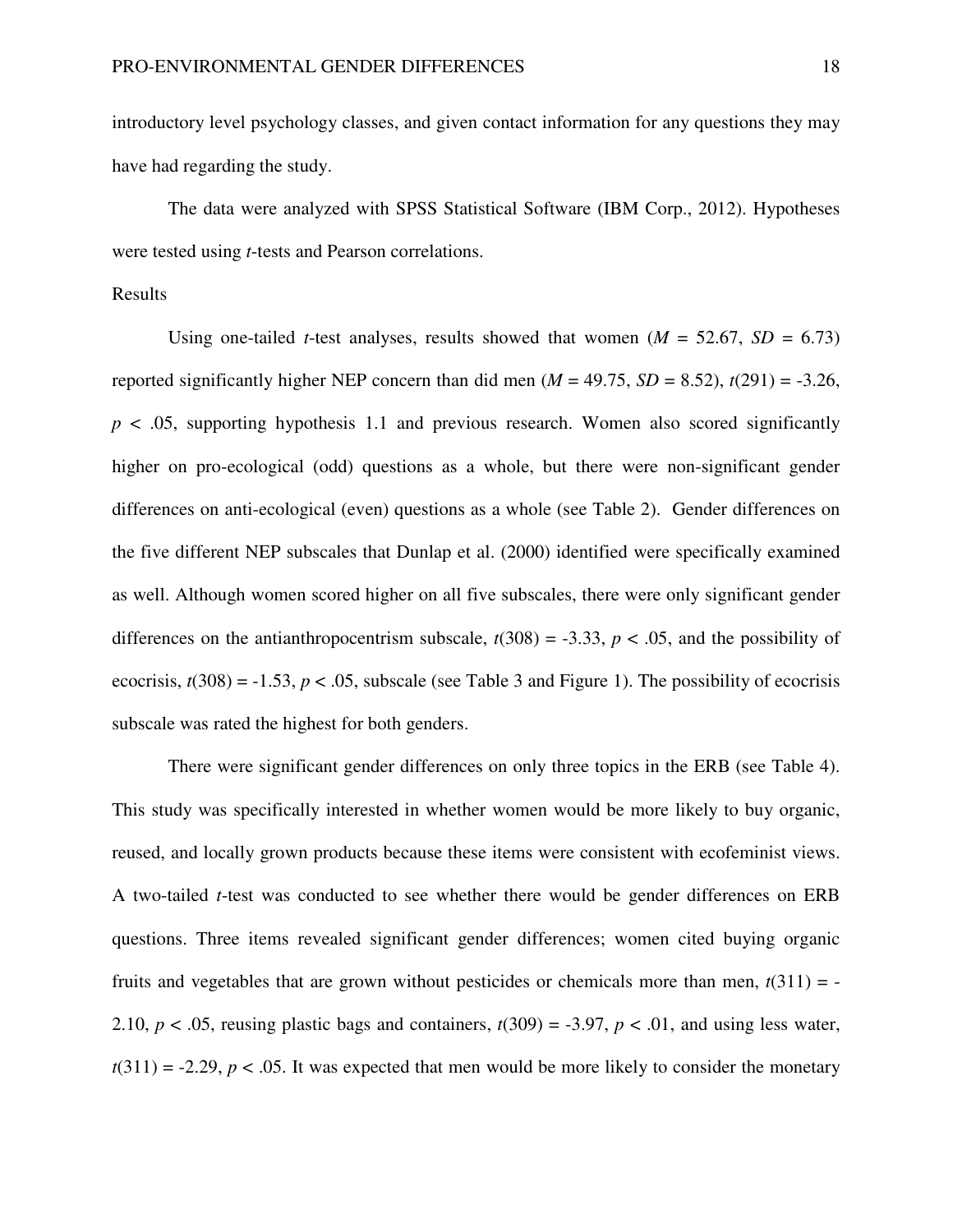and economic impacts pro-environmental behavior would have, as well as looking at business practices, on questions 16 and 17, but there were no gender differences.

Participants' responses to how important certain elements of conservation were to them were also analyzed with a two-tailed *t*-test (see Table 5). Surprisingly, women reported the importance of conservation saving money more so than did men,  $t(311) = -1.74$ ,  $p < .05$ , although the mean for this question was lowest for both men and women among the four items, suggesting it was not common or important among either sex. Women also scored significantly higher in the degree to which they conserved resources to protect the environment,  $t(310)$  =  $-2.47, p < .01$ , and because they thought it benefitted society  $t(311) = -.80, p < .05$ .

There were differences in the amount of recycling and water and energy conserving behaviors at home and on campus. According to paired samples *t*-tests, both men and women reported conserving more water and energy at home compared to on campus. Females recycled about the same amount both at home and on campus, and men recycled more at home. Women recycled significantly more than men on campus  $t(310) = -3.85$ ,  $p < .01$ , as well as conserved more water at home  $t(310) = -.69, p < .05$ .

Both men and women were more likely to engage in energy conserving behavior when they thought others, friends, and family engaged in energy conserving behavior, supporting hypothesis 2.1 (see Table 6). Students perceived that they recycled and conserved more than other students and friends both at home and on campus. They, however, perceived their recycling and conservation habits on campus to be lesser than their family's, but their own were perceived to be nearly the same as their family's at home. Family was the most influential correlate when it came to pro-environmental behaviors both at home and on campus, so my hypothesis that other students' behaviors would be most influential was not supported. Other students' and friends'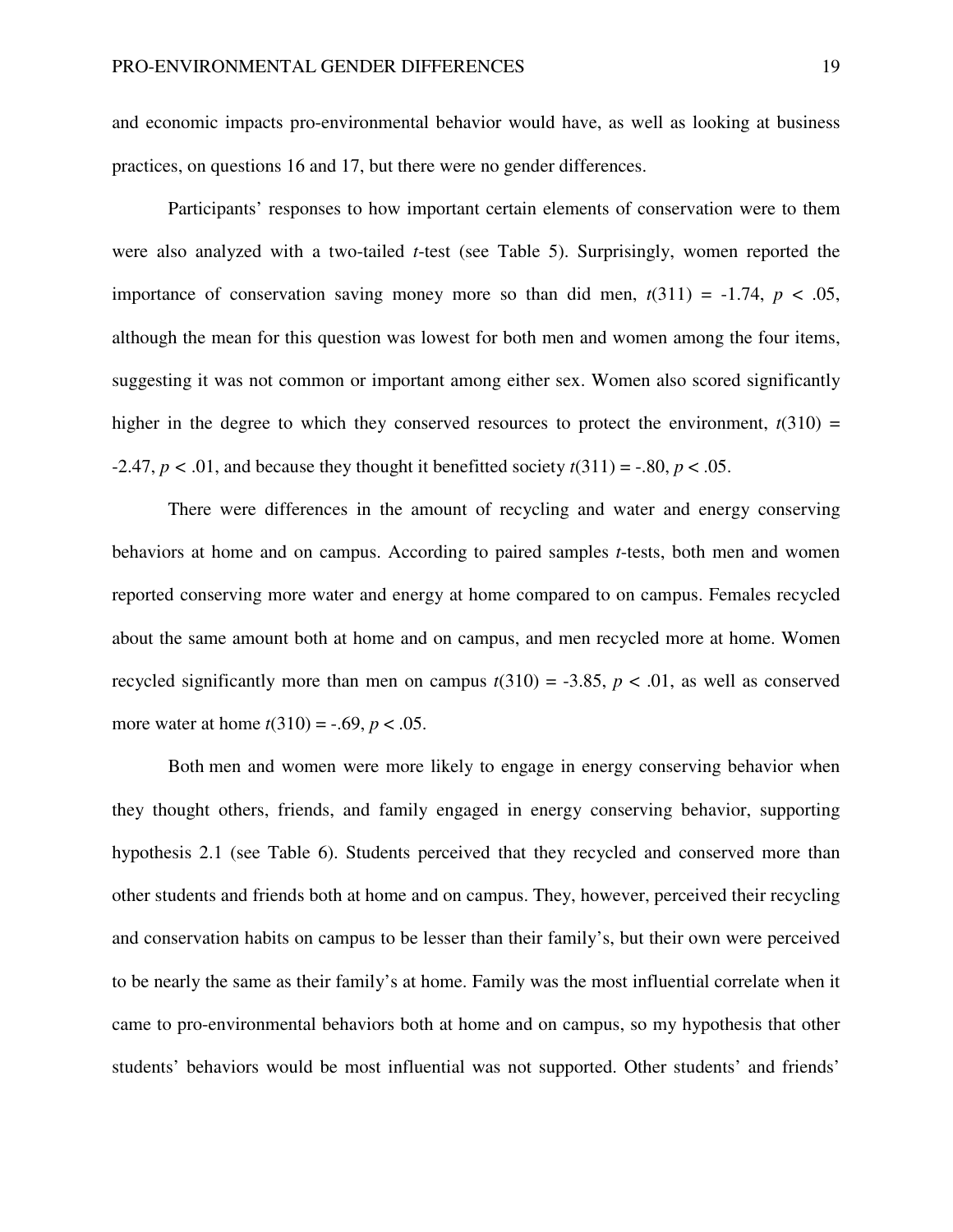behaviors were, however, also quite significantly related to individual behaviors. Recycling scored the highest among the three pro-environmental behaviors in terms of frequency.

All these topics were correlated against each other using Pearson correlations to determine the effect attitude had on behavior. The NEP was positively correlated to the ERB, recycling on campus, conserving water on campus, conserving energy on campus, and conserving water and energy at home (see Table 7). The NEP was also positively correlated to the importance of conservation protecting the environment and benefitting society.

#### Discussion

Our hypothesis that women would have more positive attitudes toward the environment was supported: women endorsed the NEP more than men did. Although there were significant gender differences among the odd, pro-ecological, questions, there was only one significant gender difference among the even numbers, in favor of women, suggesting that anti-ecological viewpoints are viewed similarly among men and women. However, a possible reconfiguring of the subscales needs to be done, as the weak alphas indicate that the items for each subscale may not be consistent with each other. This could also be due to the fact that alpha values tend to increase with scale length, and each subscale consisted of only three items. Women significantly outscored men on the antianthropocentrism and possibility of ecocrisis subscales, which were coincidentally the subscales with the highest alphas. This finding is consistent with the ecofeminist notion that women consider nature to have more of an intrinsic value than an instrumental one. The results are generalizable because they support previous research showing that females show more concern over the environment. Cronbach's alpha for the NEP was similar to Dunlap et al.'s (2000) alpha, suggesting scale consistency between the two studies.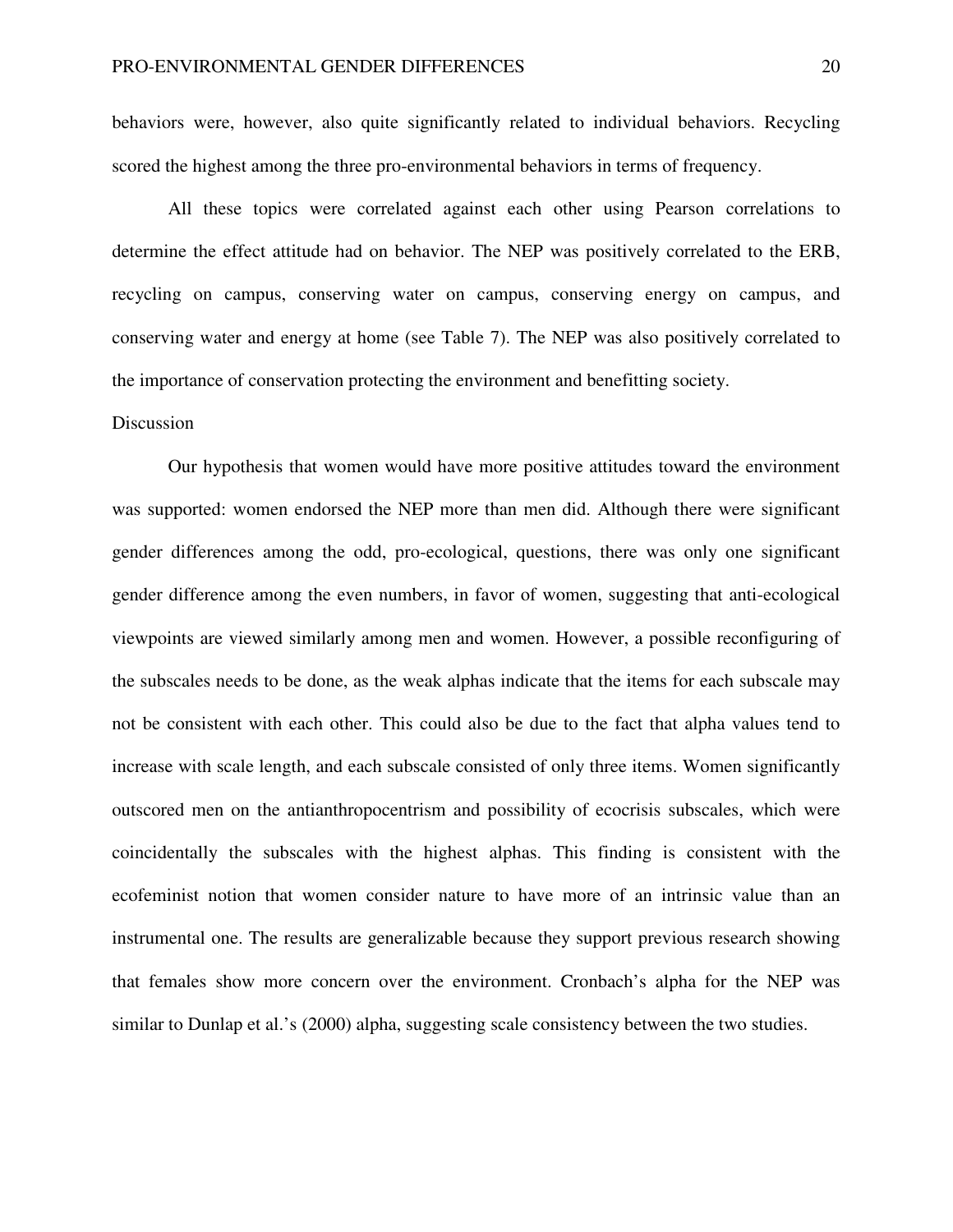Women reported more water conservation and plastic bag and container reuse on the ERB, which was consistent with gender differences found on recycling and water and energy conservation habits on and off campus. Although the majority of the ERB did not show any significant gender differences, some of the questions may have been more appropriate to ask older individuals. Mobley et al. (2009) did not measure gender differences, and more research needs to be done to ascertain whether there might be a significant gender difference amongst adults.

It was also found that men and women were more likely to recycle and conserve water and energy when they thought others, their friends, and their family were engaging in those behaviors, supporting hypothesis 2.1. However, my hypothesis that other students would be most potent in influencing behavior on campus, due to Nolan et al.'s (2008) findings that others' practices influenced participants more than those in their immediate surroundings (e.g. neighbors), was not supported. Although all three referents correlated significantly with individual behavior in both contexts, family was the biggest correlate of both at home and on campus pro-environmental behaviors. Significant gender differences were found in recycling on campus and water conserving behaviors at home. Both men and women reported recycling more than conserving energy and water, but women recycled more than men, both at home and on campus. There was a contextual difference in pro-environmental behaviors; both men and women reported that they were more likely to engage in the listed pro-ecological activities at home. It was hypothesized that given the normative influence of other students' behavior, that other students would be most influential on campus; however, family behaviors had the highest correlation with participants' pro-ecological practices both at home and on campus. These findings might be due to differing norms at home and at school. The perceptions participants had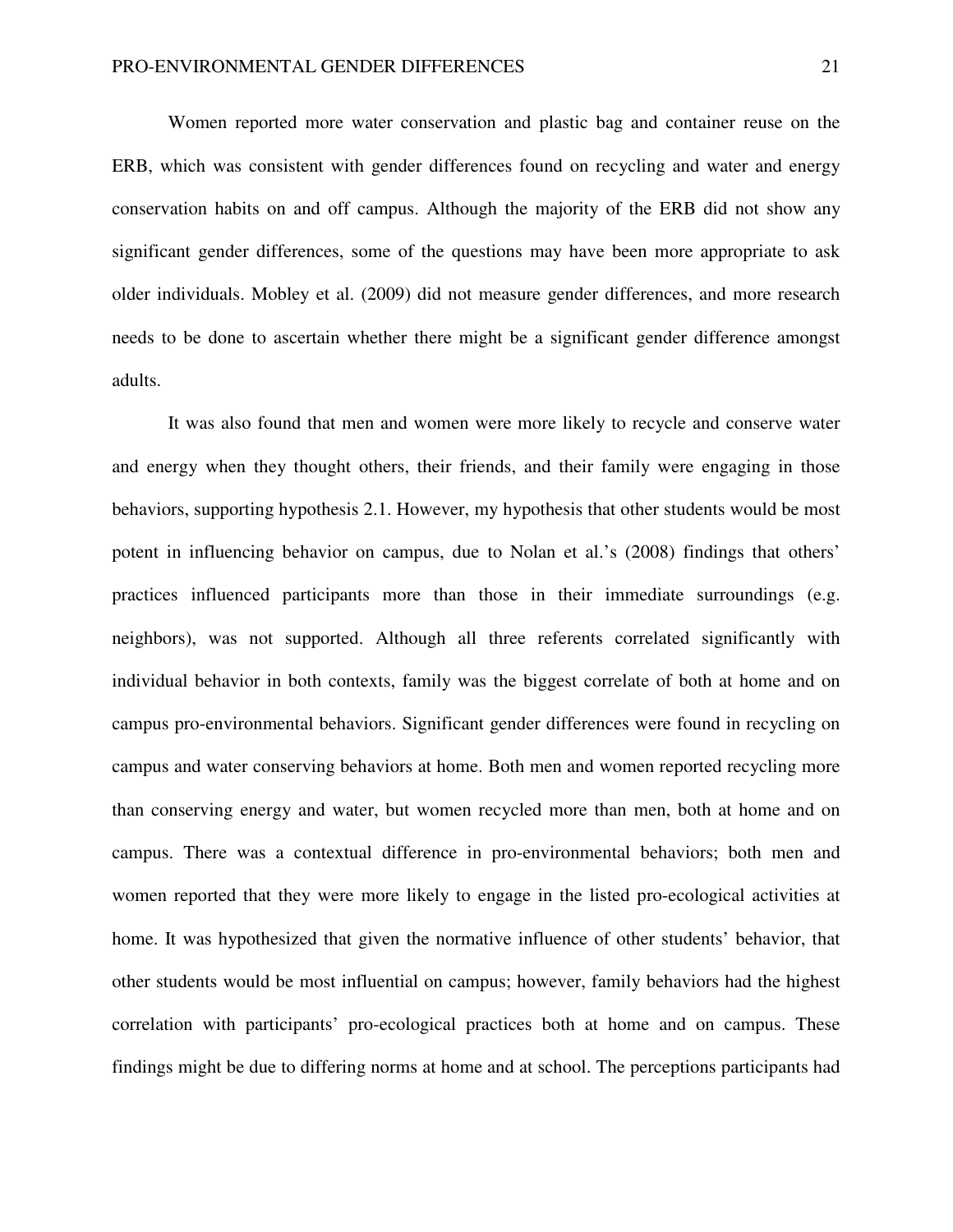of other students and friends' behaviors were similar, but parents were significantly higher. Although individuals reported they performed these behaviors more than other students and friends on campus, their means rose to meet those of their perceptions of their family when they were at home.

It was found that there was a positive relationship between pro-environmental attitudes and behavior. Pro-environmental attitudes were significantly correlated to the ERB, as well as to certain recycling and water and energy conservation behaviors. They were also significantly correlated towards the importance individuals thought conservation had in benefitting society and protecting the environment. This suggests that pro-environmental attitudes are grounded in benevolent attitudes towards the environment, consistent with the aforementioned ecofeminist belief that the environment has intrinsic value.

It is still important to study college students, as the habits they forge now will carry on later in life. Research has shown that NEP endorsement is negatively related to age, so that older individuals, as a whole, are more likely to subscribe to NEP values (Casey  $\&$  Scott, 2006; Dunlap et al., 2000). There has been limited research in this regard, so it might then be valuable to conduct a longitudinal study to see if and how college students' pro-ecological attitudes change over time, and relate it to increased pro-ecological behavioral intentions and behavior.

#### *Limitations*

This study was limited in that participants were United States college students, mainly from New England, and therefore a homogenous group. The questions relied on self-report, so it is possible that some students may have inflated the amount they actually perform a behavior or care about an issue, due to social desirability bias. Since the study was online, some students may have rushed through in an effort to finish more quickly. Along the same vein, some students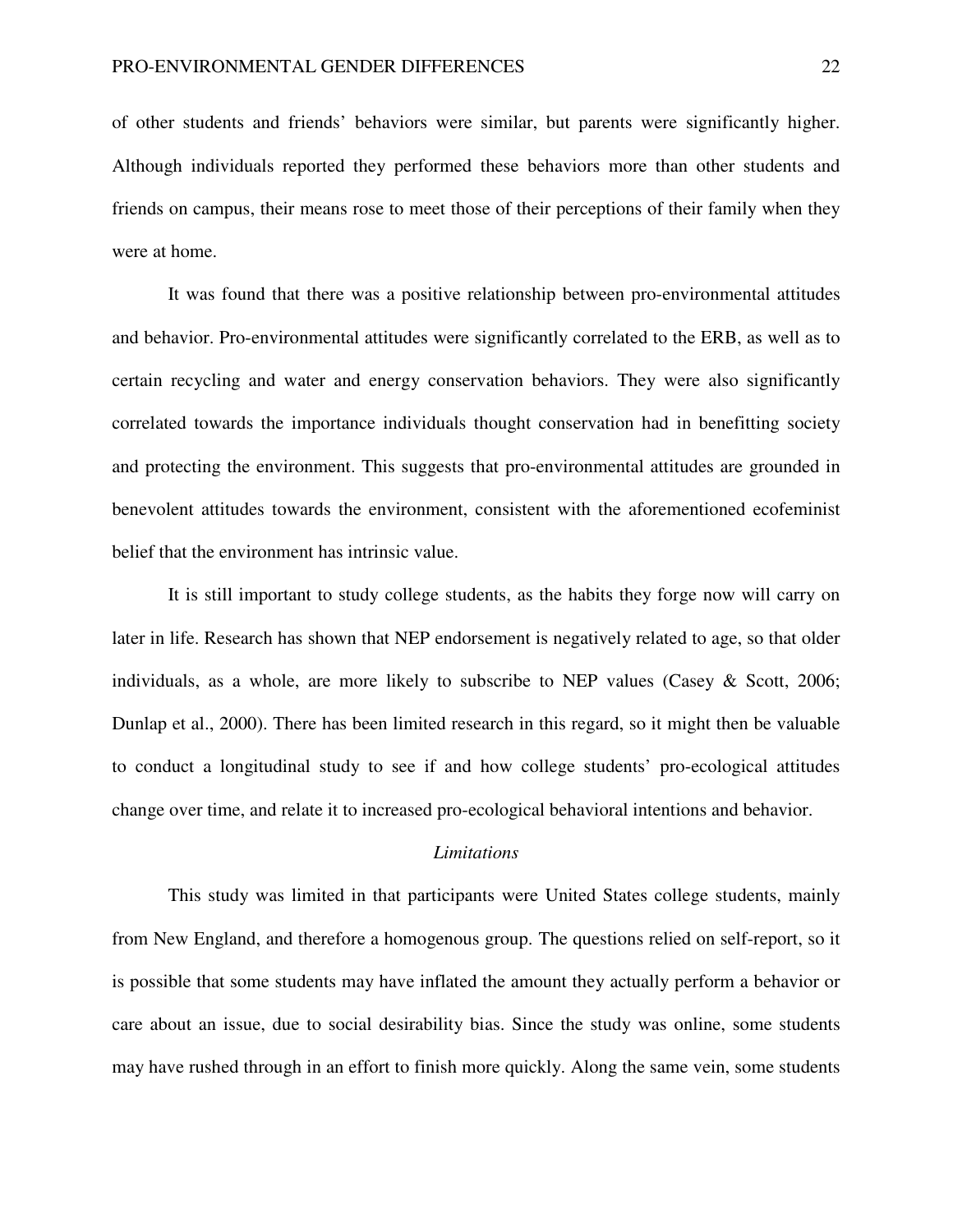may have been fatigued by the time they reached this study's questions, as another study's survey was given with conjunction with this one.

Another limitation is that this study only measured self-reported behavior and did not include behavioral intent. In addition to measuring behavior in a more controlled setting, future research should also measure behavioral intent. According to Ajzen and Fishbein's theory of planned behavior (1980), behavioral intent is a much greater predictor of behavior than are attitudes. This theory also factors in subjective norms – the perceived social pressure of engaging (or not) in a certain behavior – and perceived behavioral control. Since this study looked at different factors and did not ask about behavioral intent, it cannot be assumed that any proecological behaviors were a direct result of greater NEP and pro-ecological endorsement. Students might have wanted to perform certain behaviors, but did not have the self-efficacy to do so, affecting their responses. For example, a student might have the intent or desire to buy organic food, but is unable to because they have a meal plan on campus. Hines, Hungerford, and Tomera (1987) developed a Model of Responsible Environmental Behavior based on the theory of planned behavior. Their meta-analysis concluded that individuals with favorable environmental attitudes had a higher tendency to engage in pro-environmental behavior, however, the relationship between these constructs was found to be weak.

Another limitation was that some items on the ERB might not have been applicable to college students. Participants were primarily first and second year students, the majority of who do not own houses or apartments, buy their own groceries, invest in stocks, or are concerned with business practices in making purchasing decisions. These questions might have been irrelevant to them, accounting for the low scores. It is also possible that social norms pertaining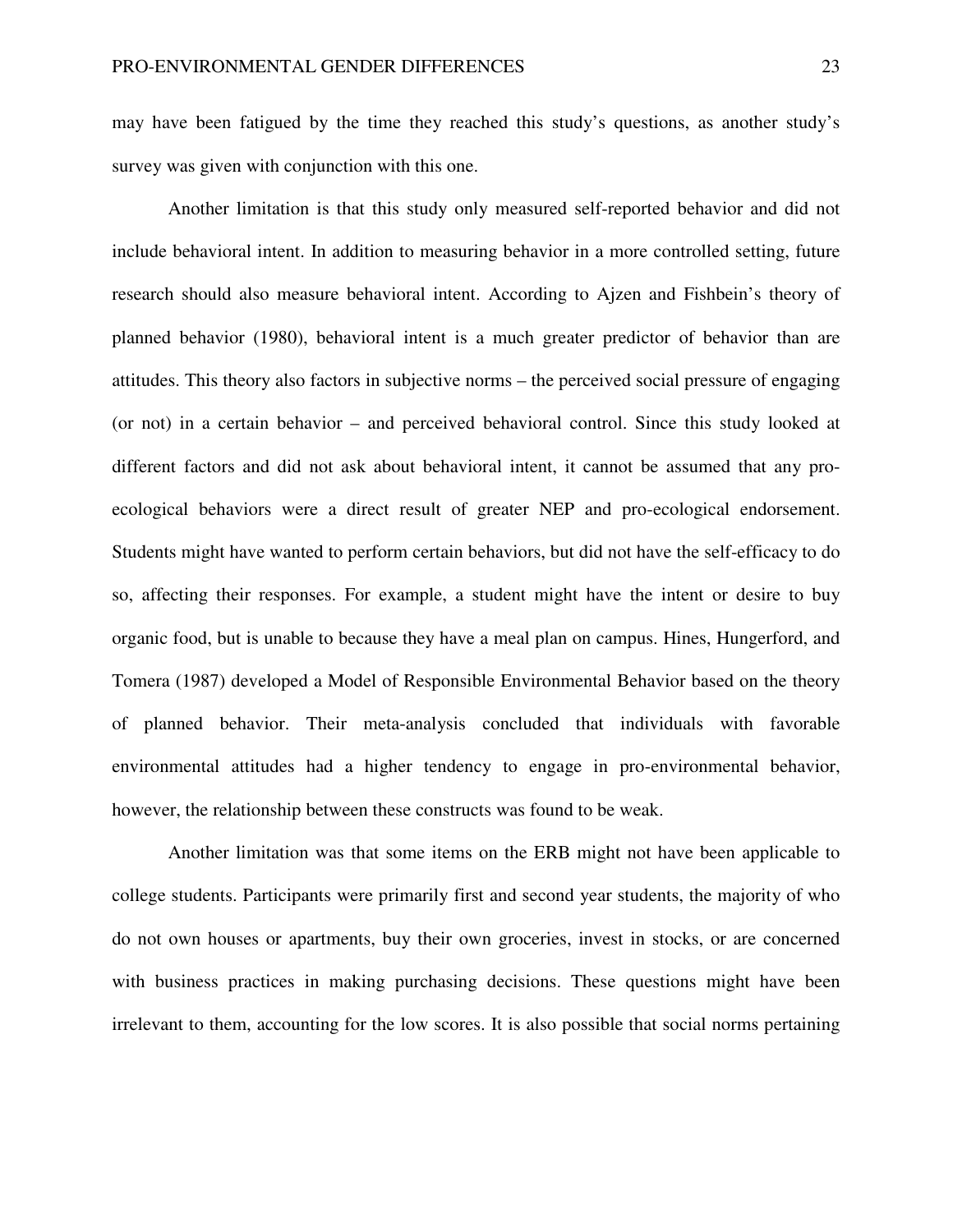to pro-environmental attitudes and behaviors at the University of Connecticut differ; there might be variance of ethic of environmental care amongst different colleges and different regions.

Lastly, it may have been unclear in the questions whether "home" referred to that of their parents, or their own if they live off campus. If any students lived off campus without the influence of family, including a question about roommates' perceived pro-environmental behavior might have been apposite.

#### *Future Implications*

This study contributes to the growing field of research focusing on pro-ecological attitudes and behavior and the relationship between humans and the environment. It also examined social norms, by dividing influencers among other students, friends, and family.

In the future, it might be cogent to publicize other ways of helping the environment. Recycling is the most performed pro-environmental activity on campus likely due to the abundant number of recycling bins and signs on campus. There is not nearly as much advocacy for water and energy conservation, on the other hand. Since other students' actions significantly affect individual behaviors, it might be that students are primarily engaging in behavior that is salient – that which they see others doing most. A greater number of recycling notices could give the impression that society deems it more important. Moreover, it is easy to an individual throw a water bottle in a recycling bin, but it is not nearly as simple to ascertain how often someone else conserves water or energy, unless they inhabit the same living space. Resources and facilities are available looking for self-efficacy, such as the EcoHusky website (UConn Office of Environmental Policy, 2012), but individuals will not know about them or think about finding them, unless they are informed.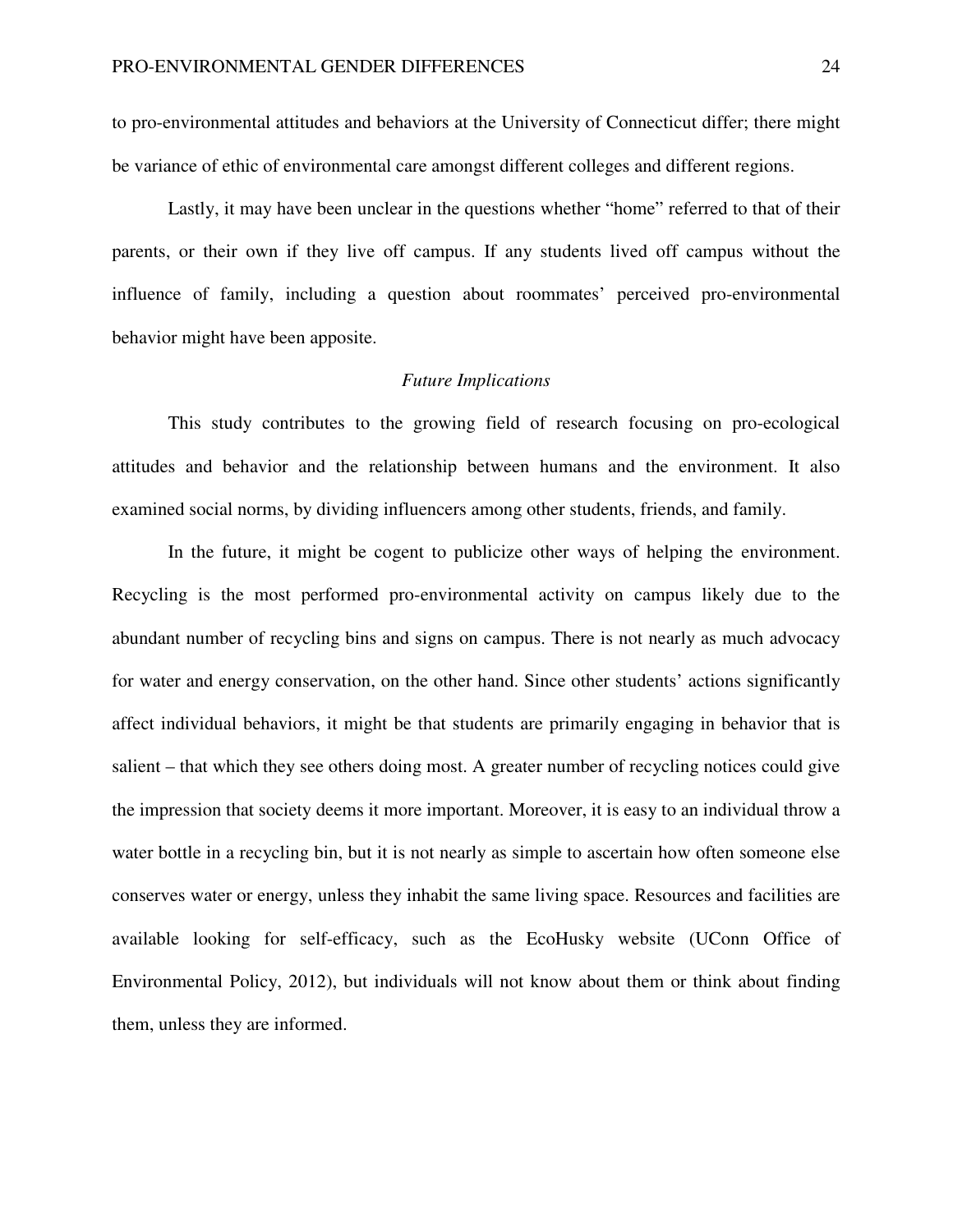Schultz et al.'s (2007) study can be replicated on campus, by informing students how much water and energy are spent at different times in different residence halls. The University of Connecticut's Office of Environmental Policy advocates a month long completion called "EcoMadness" to encourage water and energy conservation among students. Participating residence halls are pitted against each other to see how much water and energy each hall can conserve. In the end, halls are ranked by percent reduction and per capita usage (UConn Office of Environmental Policy, 2012). Future research at this campus can take the statistics from the competition and use them to replicate previous findings by Schultz et al. (2007) by examining how descriptive norms (the per capita usage) and injunctive norms (whether the individual is doing well or poorly by comparison) impact water and energy conservation on campus. This could also be implemented with residents of an apartment building or neighborhood.

It would be wise for future research to expand research to a global context, since sustainability and ecological livelihood is a global issue. Dunlap et al. (2000) discussed how it might be more appropriate to treat the NEP as a multidimensional model, as "differing populations will no doubt vary in the degree to which the NEP beliefs are organized into a highly consistent belief system" (p. 436). A possibility for the gender differences in pro-environmental attitudes in this study could be attributed to endorsement of certain gender roles and norms in the United States. As discussed in the introduction, social role theory states that women are socialized to take up caregiving roles, and men, providing roles. Due to cultural differences, there might be socialization differences in other regions and countries, so that gender roles aren't quite so disparate. Bloodhart and Swim (2010) found that countries that endorse hegemonic values have a "tendency to dominate women and the environment" (p. 191). Conversely, female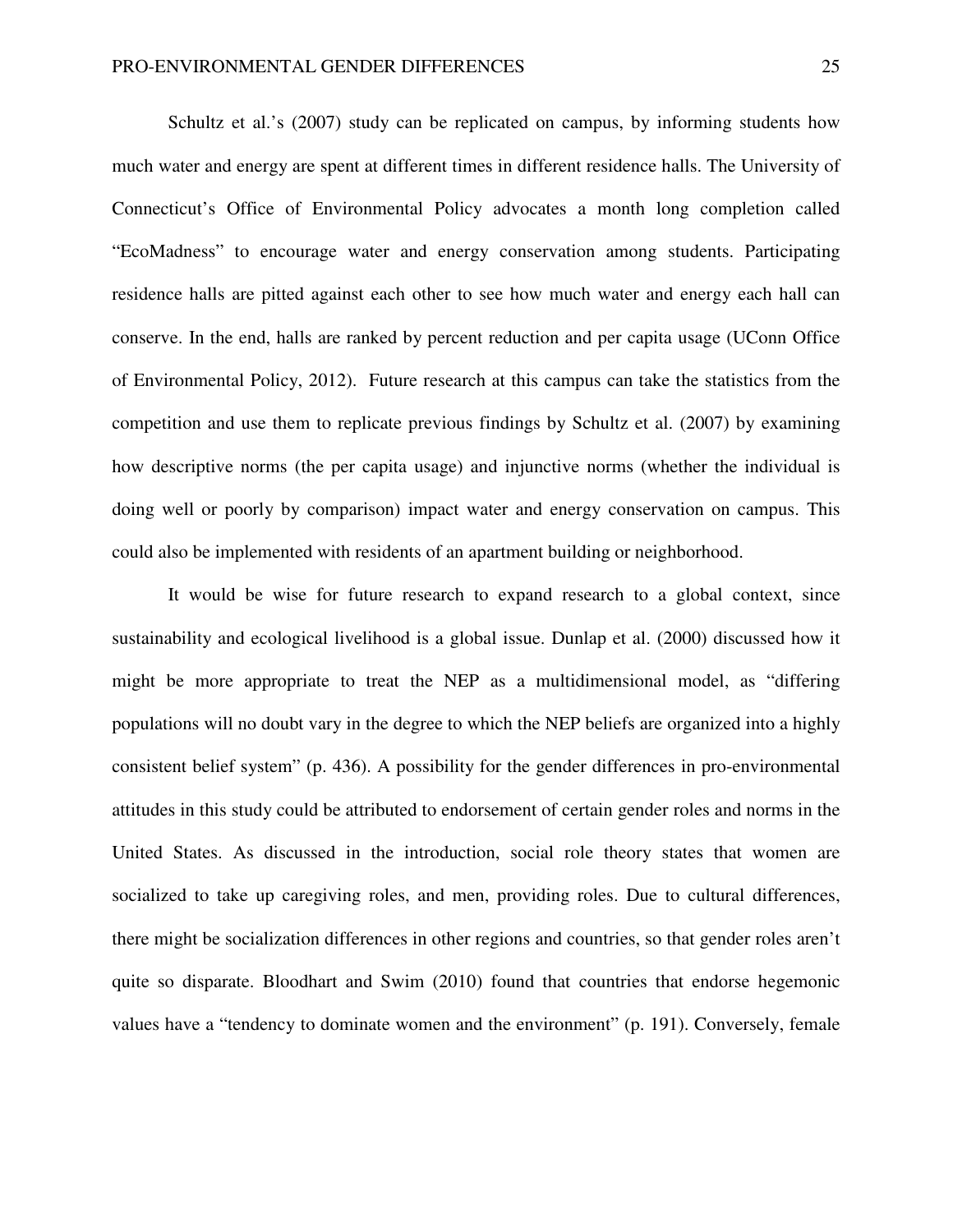empowerment and rejection of hegemonic values were found to be indications of environmental protection and vitality (Bloodhart & Swim, 2010).

There has been some research showing that gender does not show a consistent relationship with NEP endorsement when factoring in country. Vikan, Camino, Biaggio, and Nordvick (2007) studied samples from Norway and Brazil, and found that Brazilians as a whole scored higher on the NEP than did Norwegians. Although women tended to score higher than men, there was only a significant gender difference in the Norwegian sample. Hofstede's (see Hofstede, Neuijen, Ohayy, & Sanders, 1990 for a complete review of this literature) cultural dimensions describe that countries may differ on where they fall on the Individualism – Collectivism spectrum. These differences might affect ecocentric attitudes and behaviors between men and women. It was noted that there was a difference in cultural interpretations in the Latino's and Anglo's "basic relationship to the environment" (see Vikan et al., 2007 for a review of this literature). Human interdependence with nature is more salient in Latin culture, which could account for the bridged gender gap in the Brazilian sample. Brazilians and Norwegians show, respectively, collectivist and individualistic characteristics. Similarly, DeChano (2008) found NEP differences across cultures, although they didn't measure gender differences.

The degree to which relationships are emphasized in a culture might be a confounding variable when examining gender differences. Individuals in individualistic societies focus on how the individual can benefit, whereas those in collectivistic cultures prioritize the group over the self. The latter focuses on relationships and cooperation with others in order to achieve a common goal - sometimes to the expense of the self. Countries also differ along the Masculinity – Femininity spectrum, so that individuals who live in more masculine countries tap into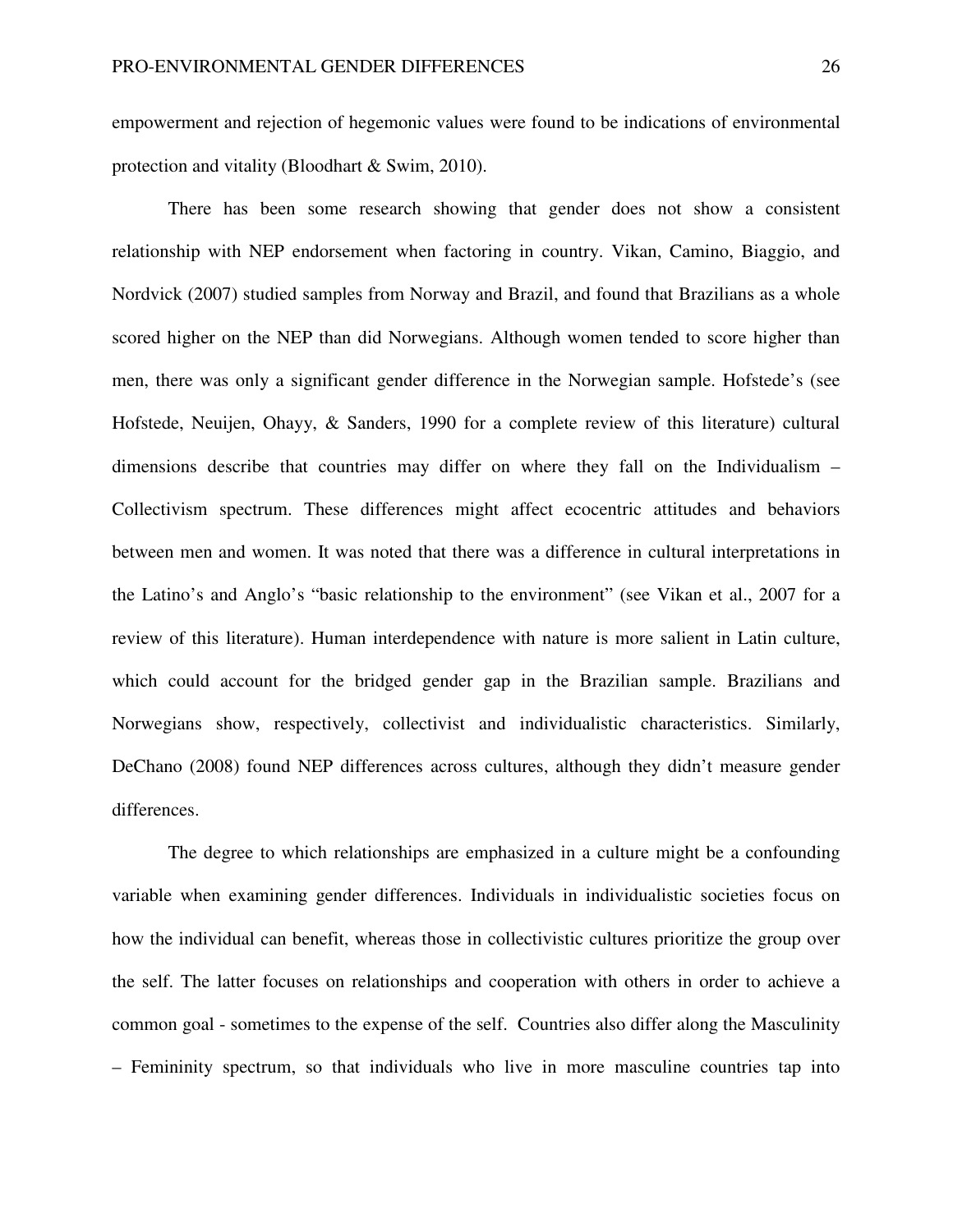traditional role expectations (see Bloodhart  $\&$  Swim, 2010 for a review of this literature), and those in feminine ones emphasize quality of life. This spectrum affects environmentalism more on an individual level, in terms of subscribing to particular gender norms, such as "men's differential self-interest over the interests of caring for others" (Bloodhart & Swim, 2010, p. 189).

The United States falls in the middle of this spectrum, since certain states are more likely than others to favor hegemonic values regarding "utilization of natural resources" (Bloodhart & Swim, 2010, p. 192). In the future, it might be meaningful to measure regional- and state-level differences in attitudes, and correlating them with state environmental rankings (e.g. see Wingfield & Marcus, 2007). Political views might play a hand in this regional discrepancy, as research has found a liberal inclination to be a strong indicator of high support for the NEP (Dunlap et al., 2000; Hampel et al., 1996; Mobley et al., 2009; Smith, 2001), and certain regions are more liberal or conservative than others. Therefore, it would be beneficial to consider that some of the variation due to gender differences might be a result from cultural differences in gender and social norms. Taking a more holistic approach to ecofeminism and social norms would encourage the examination of other influences that might play a part in pro-environmental attitudes and behaviors.

Future research should also focus further on the effect the media has on disparities in proenvironmental attitudes and behaviors between genders. Previous research has found that media exposure had a significant direct effect on participants' outdoor activities, attitudes toward sustainability, and behaviors pertaining to sustainability (Sahin et al., 2012). Although there was no statistically significant direct effect of media on participants' environmental values, the results indicated an indirect effect of media on values, which was mediated by participants'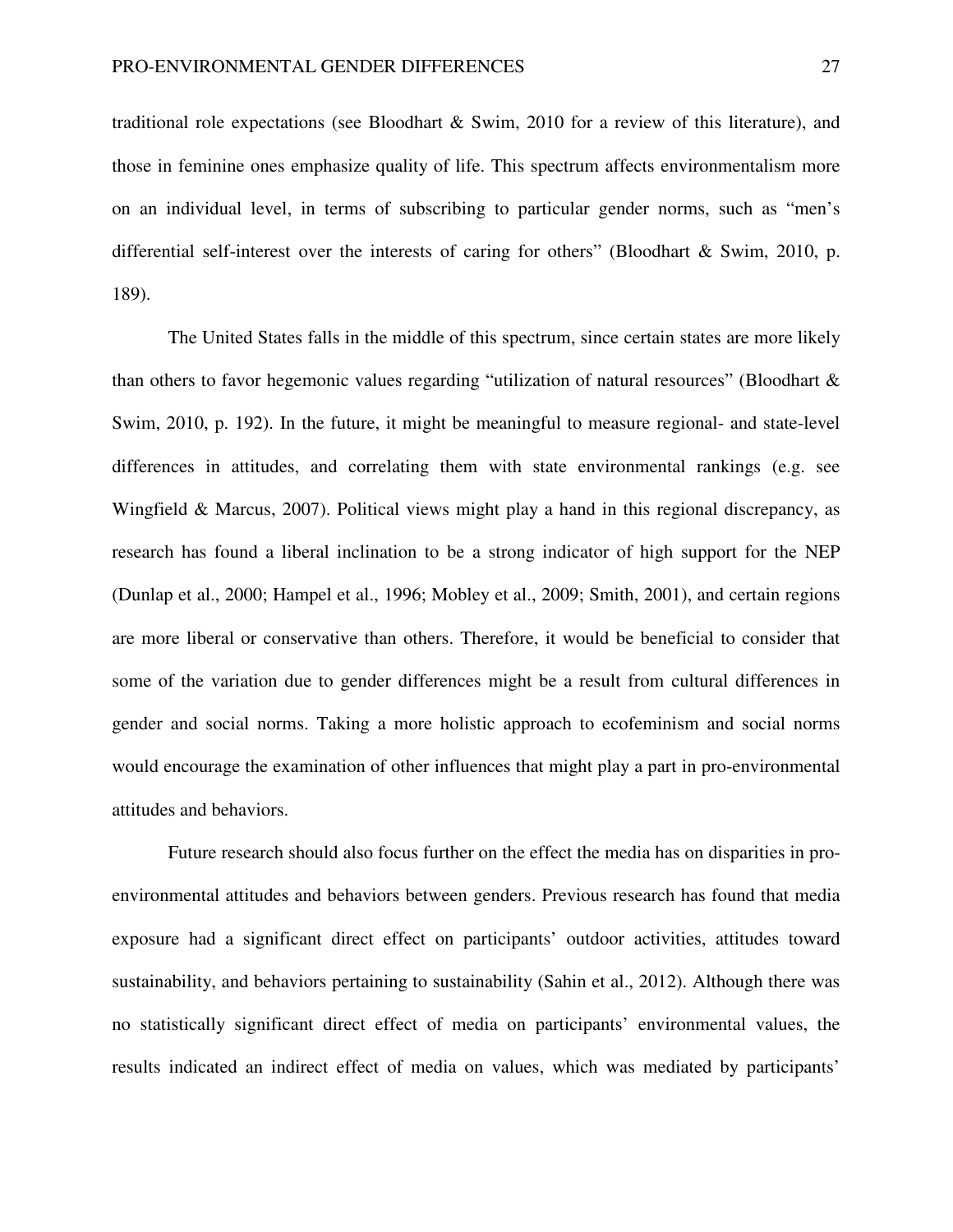participation in outdoor activities. If media can influence how men and women relate to the environment, either through advocating certain kinds of behaviors and activities, and reinforcing social norms, then it would be beneficial as a society to test this and try to mitigate these effects.

 As mentioned in the Introduction, the majority of hiking, fishing, and camping activities are male-dominated, whereas roles taking up an environmental cause have been delegated to girls (Hampel et al., 1996; Bloodhart & Swim, 2010). Men in feminist and ecocentric roles are underrepresented in the media, and when women are portrayed in those in roles in pop culture, the entire group is misrepresented. Television tropes can form and perpetuate stereotypes, with feminists demeaned to "feminazis" and environmentalists to irrational "bleeding-hearts." When feminism, and along the same vein, ecofeminism, is shown in the media, it is portrayed as extreme and often becomes a trope. A trope is a "common pattern in a story or a recognizable attribute in a character that conveys information to the audience"; when overused, it can become a cliché (feministfrequency, 2011). The "straw feminist" for example, is a distorted and warped version of feminism that reflects poorly on actual feminism (feministfrequency, 2011). For example, the series *Veronica Mars* featured straw feminists as villains in one season. The character Poison Ivy in *Batman* is also an excellent example of not only a stereotypical feminist, but also a dangerous and deranged tree-hugger. She is first shown willing to kill in order to preserve a near extinct plant. Later on, her agenda develops to fighting against perceived male oppression in addition to eco-terrorism. Not only has her pro-ecological stance been paired with a feminist worldview, but it has also been depicted as a *bad* thing. She is an antagonist and cannot be controlled.

When females aren't being portrayed negatively though feminism in an environmental context, they are instead designated to fill extra, traditional gender roles. "The Empath" trope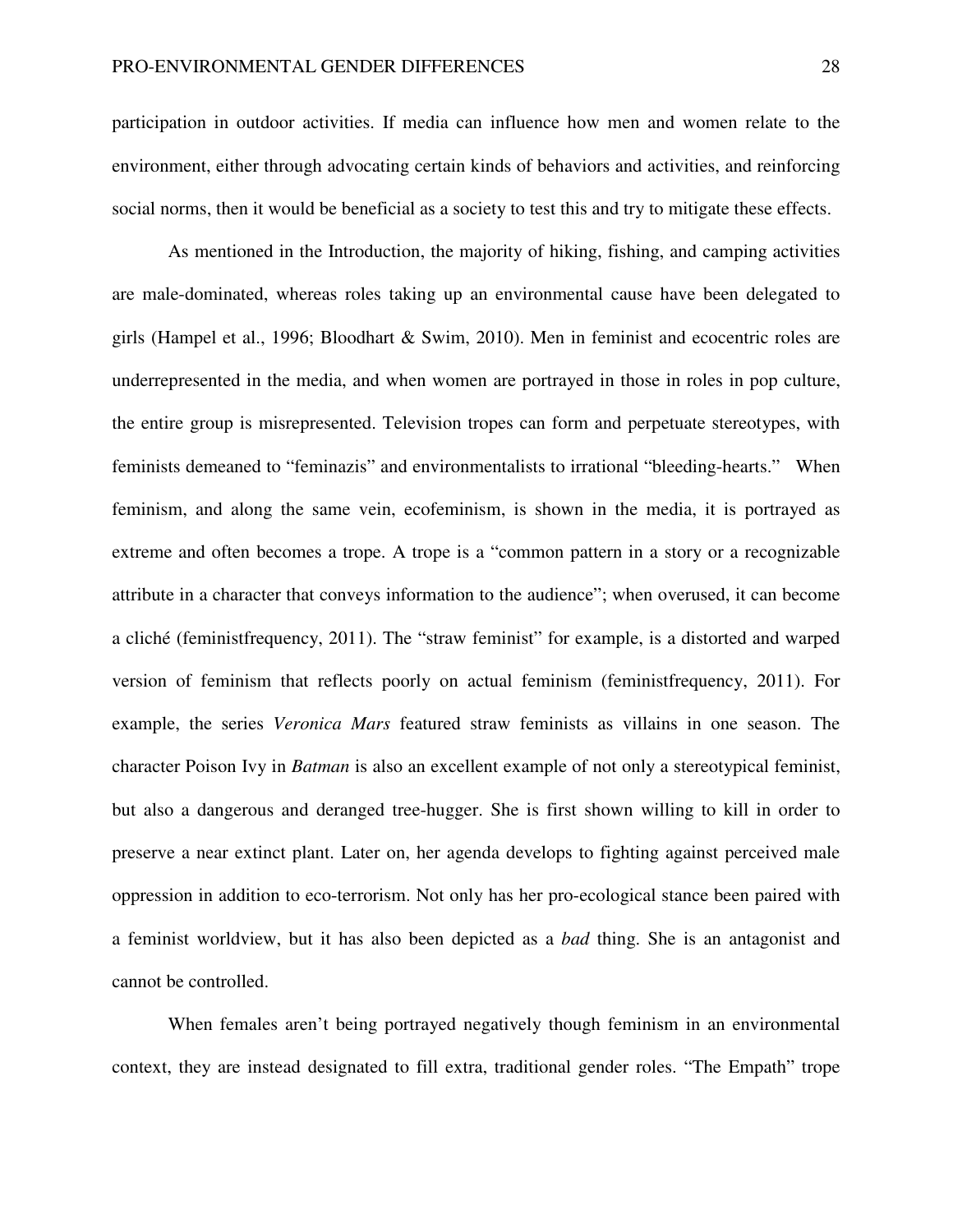plays along with the gender-biased notion that woman are "more in tune" with their emotions than men are (TV Tropes LLC, 2013a). One needs only look as far as Disney princesses and their animal friends to see the affinity women supposedly have with nature. In media, empathy is also a superpower usually passed on to the girl in a team of superheroes. These "Empaths" usually become a "Gaia's Avenger" in the "Gaia's Vengeance" scenario, where "Mother Nature" turns against humans, due to their ability to connect with others and their ability to "feel the planet's pain." This scenario is a metaphor for the destruction that environmental damage will do (TV Tropes LLC, 2013b). There is likely a feedback loop between media and socialization, norms, and activities, as both constructs seem to influence each other. Future research should continue to examine this link and recognize societal patterns and inform individuals, so society is more aware of this disparity and can work to mitigate the divisive effects of media and socialization.

Future research should further determine an individual's feminist orientation and the degree to which relationships are important to them, to see whether this has an effect on how much they endorse pro-environmental views. Some questions that individuals can be asked are what shows they watch, qualities they associate with feminism, whether they consider themselves feminists, and what they think a feminist is, and cross-reference the results with feminist traits portrayed in media. A pertinent focus for future research would then be to discover how to encourage those who do not act pro-ecologically to be more pro-ecological, especially if they do not endorse feminist notions. Future studies should aim to try to examine the difference between social role theory and ecofeminism from norms in influencing differences in proenvironmental attitudes and behaviors. For example, buying organic and engaging in a "green" lifestyle may not be an indication so much of ecocentric behavior, as it is of adherence to social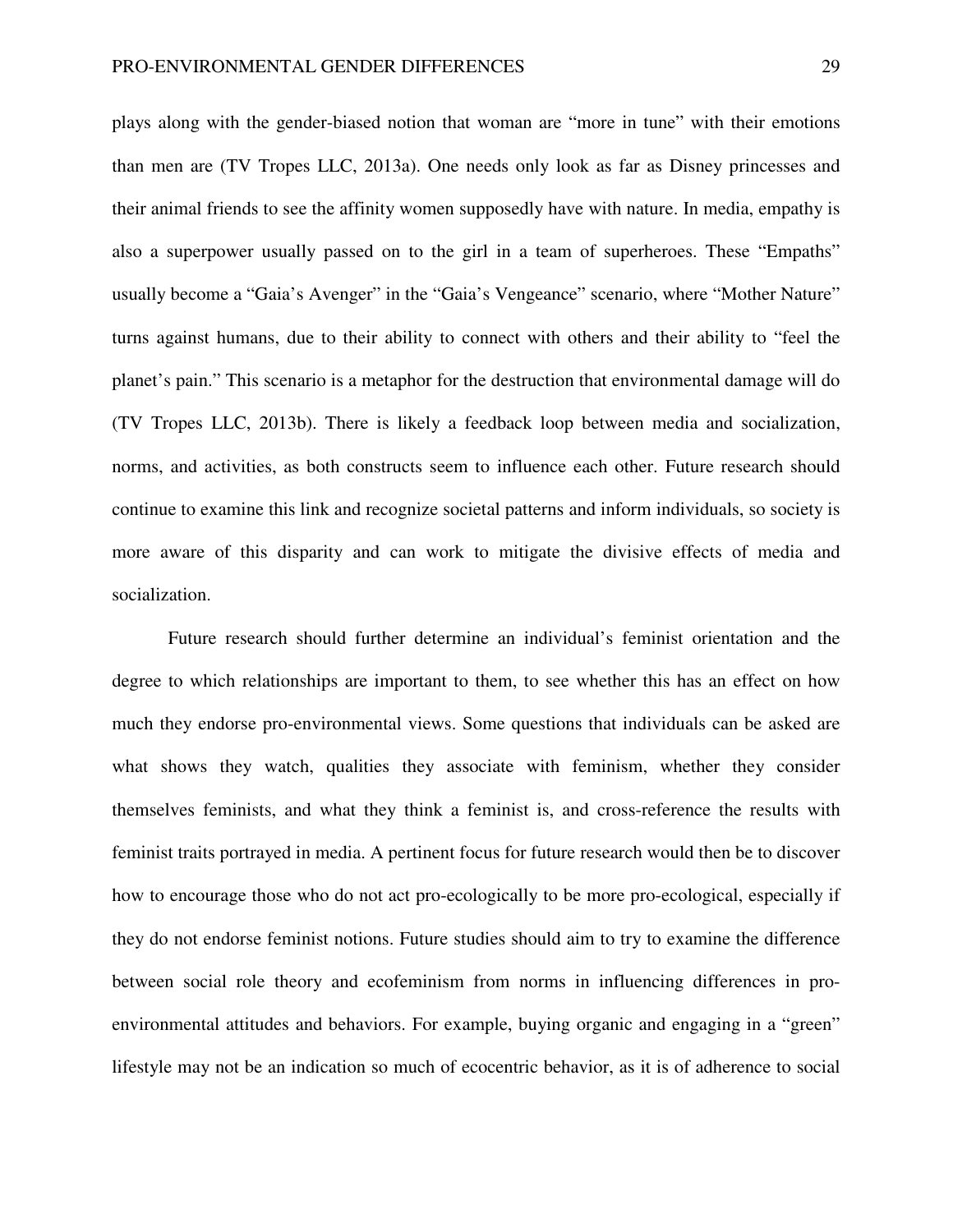norms. In subsequent research, it might be germane to measure how important it is for an individual to be seen as "green" versus them actually doing so to benefit the environment, and the specifics of why.

### *Conclusion*

This study replicated and reinforced previous findings as well as contributed to current literature on socialization, ecofeminism, and social norms, and their effects on pro-environmental attitudes and behaviors. It was found that there was a positive relationship between proenvironmental attitudes and pro-environmental behaviors, and that females endorsed proenvironmental attitudes more than men did. Individuals were also influenced by social norms; family, friends, and other students positively affected their behavior, with familial influence being most potent. Although there were limitations from self-report and the applicability of the questions asked, this study has been important for setting the grounds for future research. It is our belief that there needs to be more numerous and in-depth studies in the future to see if and how the gender gap is bridged, and whether pro-environmental intent and behavior increases. Acknowledging that there are gender differences and examining why will help society move forward so that a favorable view of protecting the environment for the sake of the environment is adopted by all.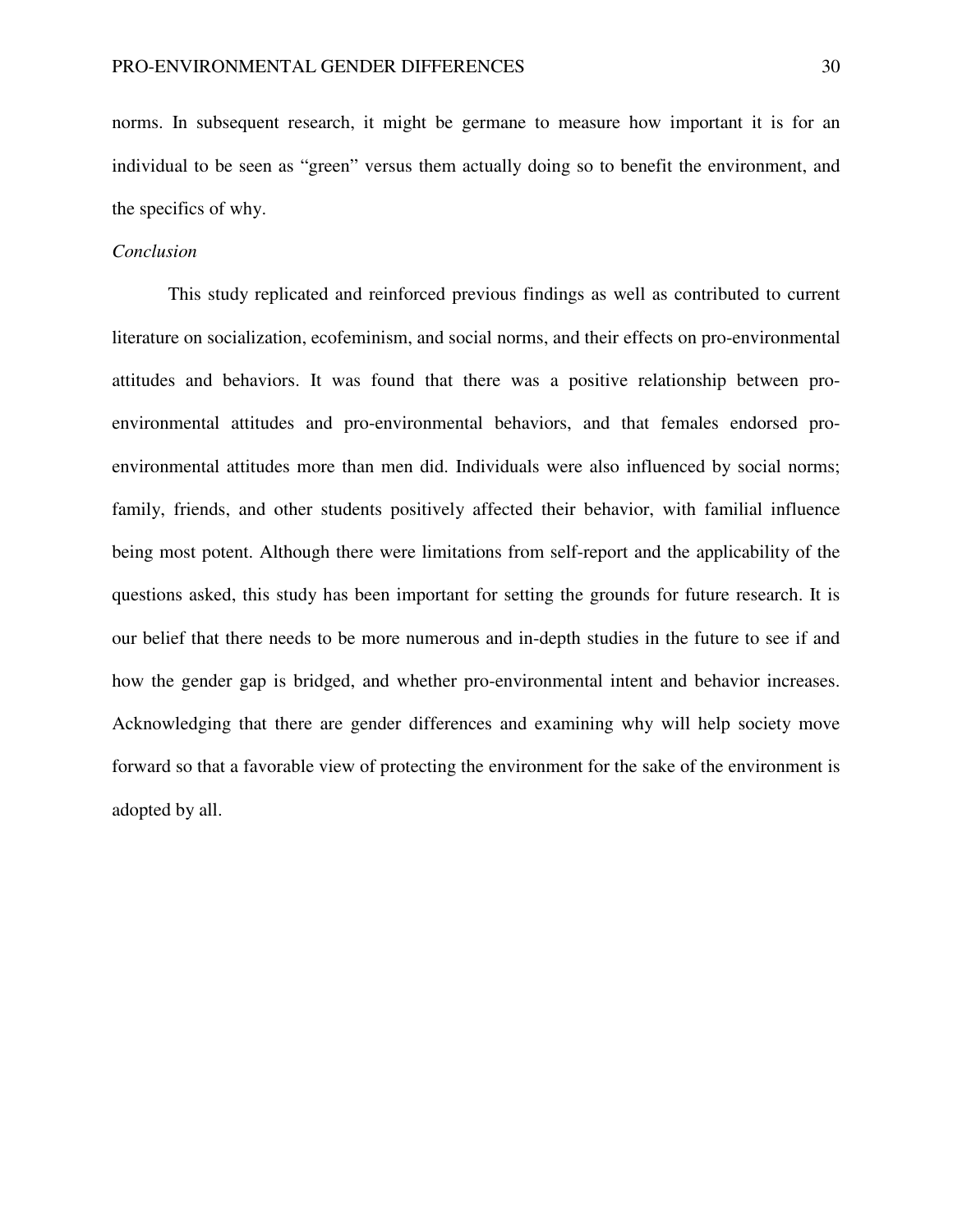#### References

- Ajzen, I., & Fishbein, M. (1980). *Understanding attitudes and predicting social behavior.*  Englewood Cliffs, NJ: Prentice-Hall.
- Anderson, E., Simpson, R., Kitching, R., Conacher, A., Ingle Smith D., Morrison, J. et al. (1997). State of the Environment 1996. *Australasian Journal of Environmental Management, 4*(2), 157-184.
- Asch, S. (1973). Opinions and social pressure. In E. Aronson (Ed.), *Readings about the social animal* (pp.17-26). New York: W. H. Freeman & Company
- Aydin, F., & Cepni, O. (2010). University students' attitudes towards environmental problems: A case study from Turkey. *International Journal of the Physical Sciences, 5*, 2715-2720.
- Berkowitz, A.D. (2004). An overview of the social norms approach. In L. Lederman & L. Stewart (Eds.), *Changing the culture of college drinking* (pp. 193–214). Cresskill, NJ: Hampton Press
- Bloodhart, B., & Swim, J. K. (2010). Equality, harmony, and the environment: An ecofeminist approach to understanding the role of cultural values on the treatment of women and nature. *Ecopsychology, 2*, 187-194.
- Casey, P. J., & Scott, K. (2006). Environmental concern and behaviour in an Australian sample within an ecocentric – anthropocentric framework. *Australian Journal of Psychology, 58*, 57-67
- DeChano, L. M. (2006). A multi-country examination of the relationship between environmental knowledge and attitudes. *International Research in Geographical and Environmental Education, 15,* 15-28.

Deutsch, M., & Gerard, H. B. (1955). A study of normative and informational social influence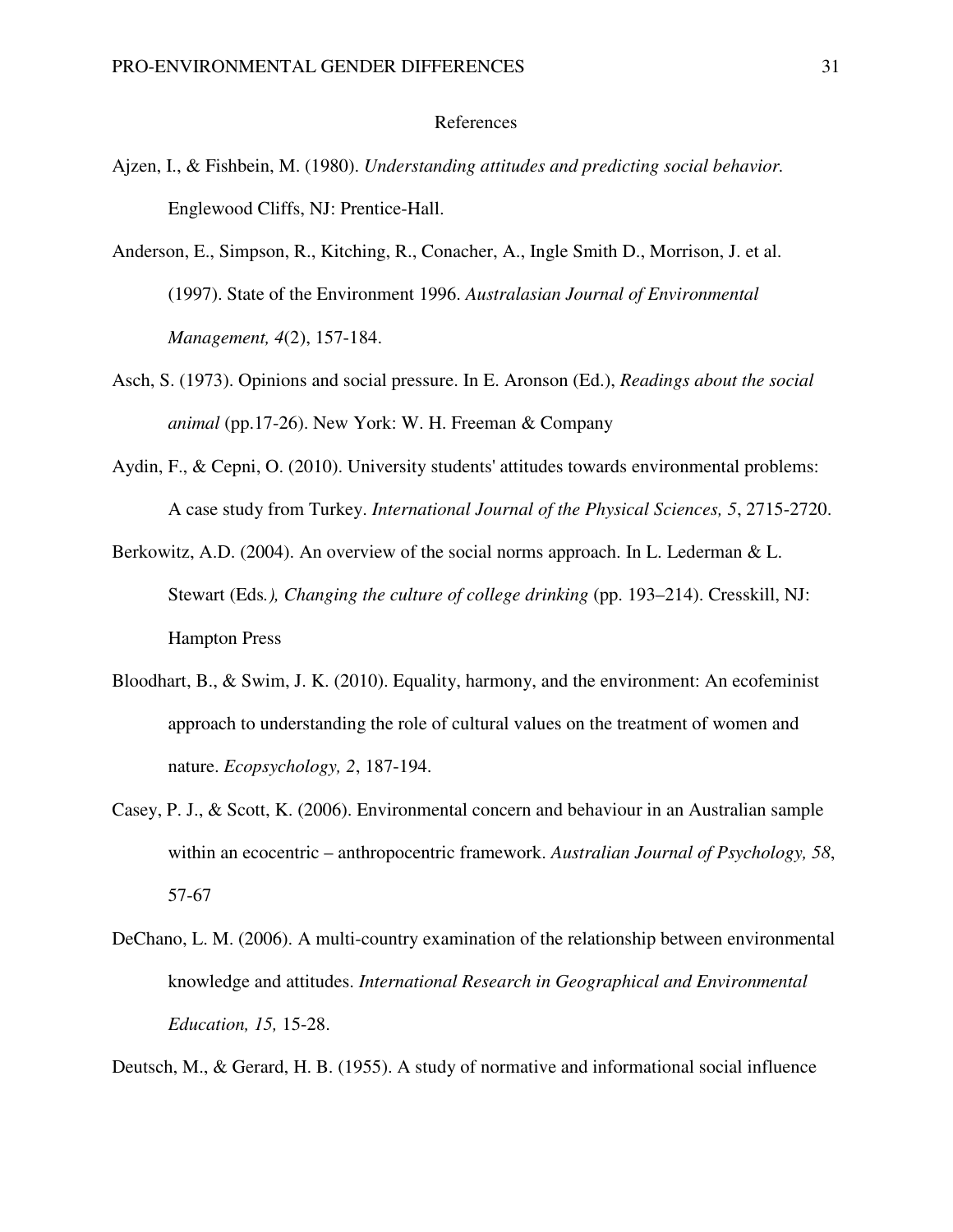upon individual judgment. *Journal of Abnormal and Social Psychology, 5*, 629-636.

- Dunlap, R. E., Van Liere, K. D., Mertig, A. G., & Jones, R. E. (2000). Measuring endorsement of the New Ecological Paradigm: A revised NEP scale. *Journal of Social Issues, 56,* 425- 442.
- Dwyer, P. J. (1991) The Transition Factor: A Survey of Seventeen Schools Melbourne: Youth Research Centre, Research Report No. 6.
- Eagly, A. H. (1978). Sex differences in influenceability. *Psychological Bulletin, 85,* 86-116.
- Eagly, A. H. (1983). Gender and social influence. *American Psychologist, 38*, p. 971-981.
- Eagly, A. H. (1987). Sex differences in social behavior: A social role interpretation. Hillsdale, NJ: Erlbaum.
- feministfrequency (2011, September 22). *#6 The Straw Feminist (Tropes vs. Women)*. Retrieved May 1, 2013 from http://www.youtube.com/watch?v=tnJxqRLg9x0
- Goldstein, N. J., Cialdini, R. B., & Griskevicius, V. (2008). A room with a viewpoint: Using social norms to motivate environmental conservation in hotels. *Journal of Consumer Research, 35*, 472-482.
- Hampel, B., Boldero, J., & Holdsworth, R. (1996). Gender patterns in environmental consciousness among adolescents. *Journal of Sociology, 32*, 58-71.
- Hines, J. M., Hungerford, H. R., & Tomera, A. N. (1987). Analysis and synthesis of research on responsible environmental behavior: A meta analysis*. Journal of Environmental Education, 18*, 1-8
- Hofstede, G. Neuijen, B., Ohayy, D. D., & Sanders, G. (1990). Measuring organizational cultures: A qualitative and quantitative study across twenty cases. *Administrative Science Quarterly, 35*, 286-316.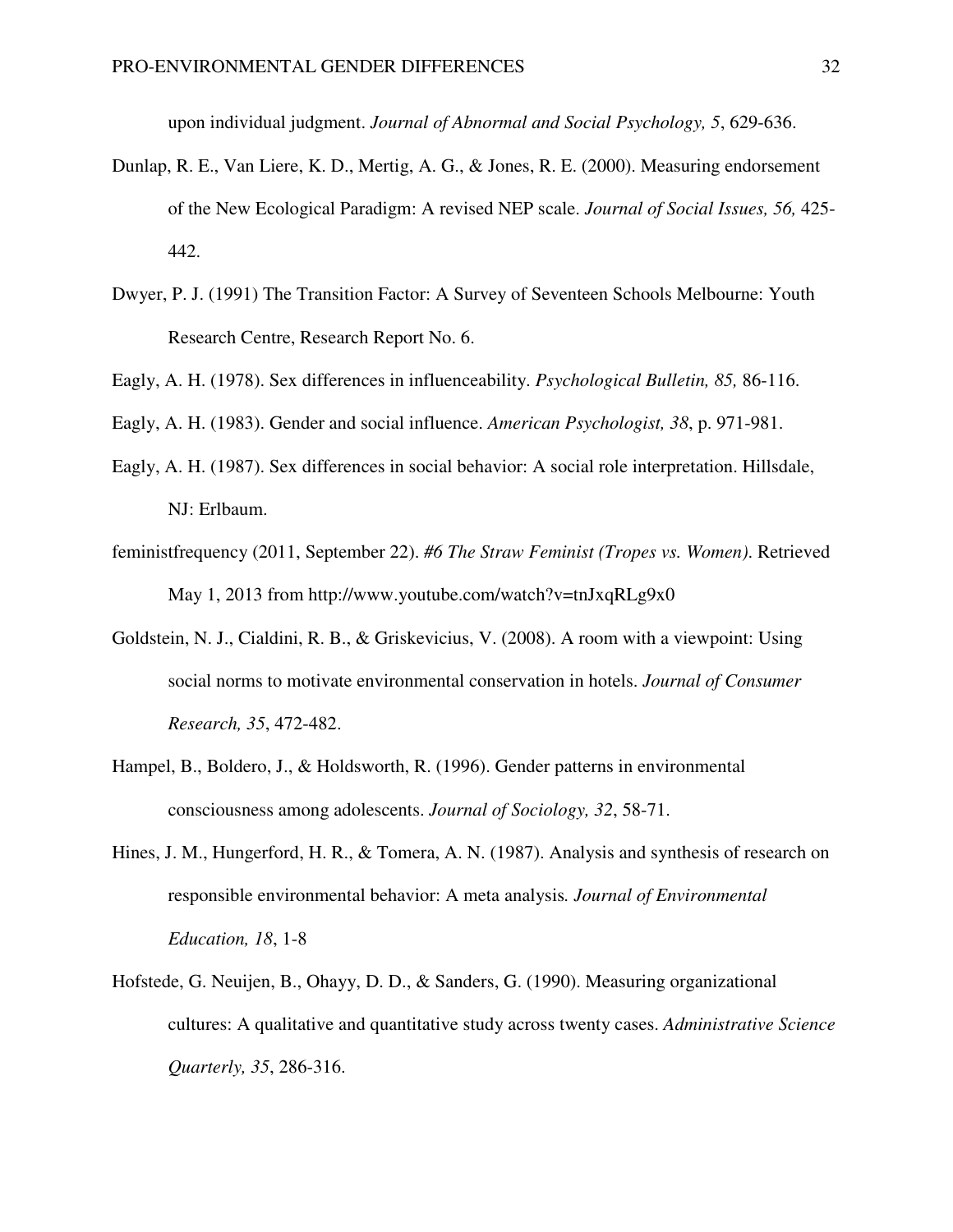IBM Corp. (2012). IBM SPSS Statistics for Windows, Version 21.0. Armonk, NY: IBM Corp.

King, Y. (1990). Healing the wounds: Feminism, ecology, and the nature/culture dualism. In I. Diamond & G. F. Orenstein (Eds.), *Reweaving the World: The Emergence of Ecofeminism* (pp. 106-121)*.* San Francisco: Sierra Club Books.

Middlebrook, P. N. (1974). *Social psychology and modern life*. New York: Knopf.

- Mobley, C., Vagias, W. M., & DeWard, S. L. (2009). The influence of environmental literature and environmental attitudes. *Environment and Behavior, 42,* 420-447.
- Nolan, J. M., Schultz, W., Cialdini, R. B., Goldstein, N. J., & Griskevicius, V. (2008). Normative social influence is underdetected. *Personality and Social Psychology Bulletin, 34,* 913- 923.
- Qualtrics Research Suite (2005). Qualtrics Software (Version 2013) [Software]. Available from http://www.qualtrics.com
- Rideout, B. E., Hushen, K., McGinty, D., Perkins, S., & Tate, J. (2005). Endorsement of the New Ecological Paradigm in systematic and e-mail samples of college students. *The Journal of Environmental Education, 36,* 15-23.
- Ruether, R. R. (1993). Ecofeminism: Symbolic and social connections of the oppression of women and the domination of nature. In C. J. Adams (Ed.), *Ecofeminism and the Sacred*  (pp. 13-23). New York: Continuum.
- Sahin, E., Ertepinar, H., & Teksoz, G. (2012). University students' behaviors pertaining to sustainability: A structural equation model with sustainability-related attributes. *Interna International Journal of Environmental & Science Education*, *7*, 459-478.
- Sala, O. E., Chapin, S. F. III, Armesto, J. J., Berlow, E., Bloomfield, J., Dirzo, R., …Wall, D. H. (2000). Biodiversity scenarios for the year 2100. *Science, 287,* 1770-1774.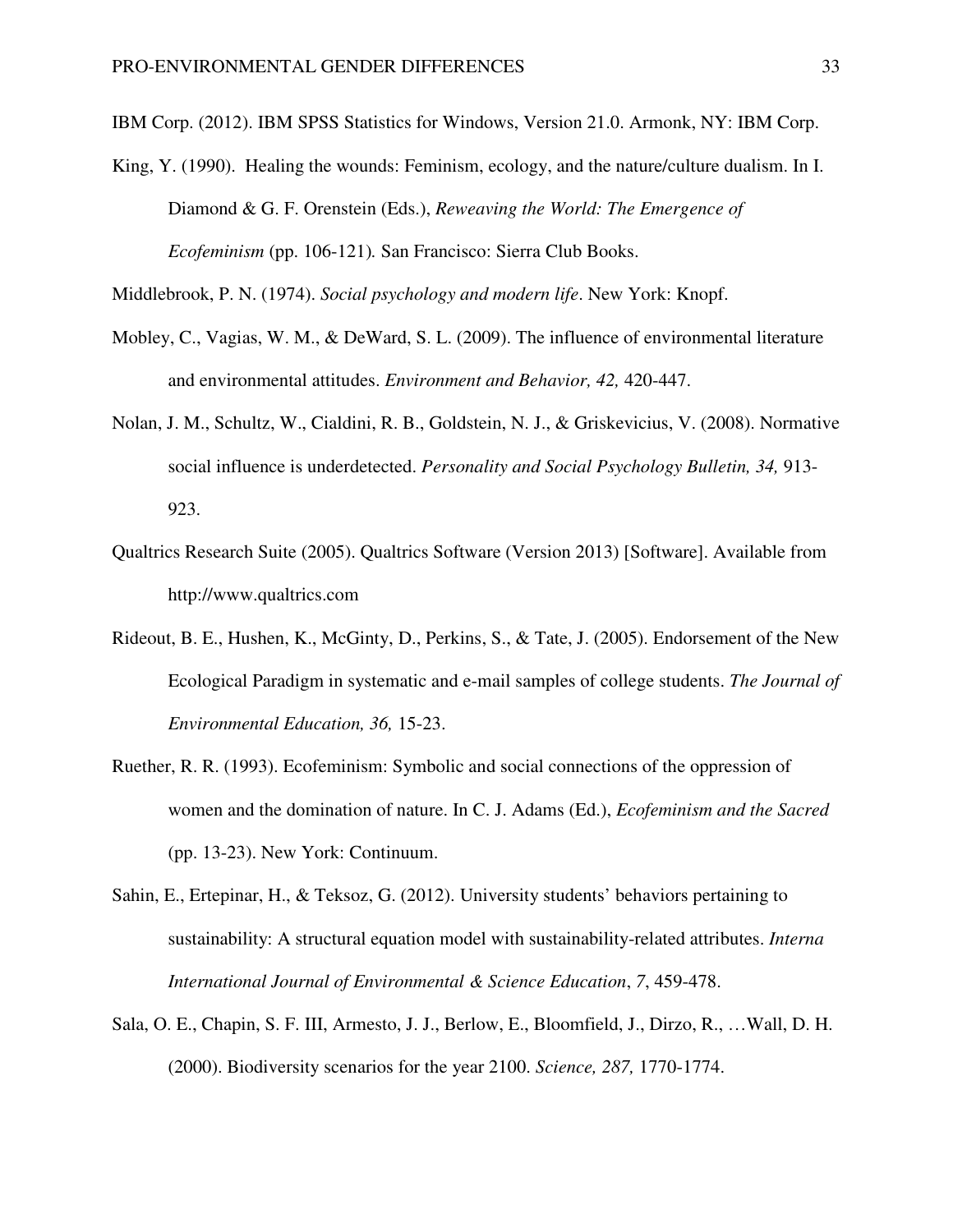- Sandilands, C. (1998). The good-natured feminist: Ecofeminism and democracy. In R. Keil, D. Bell, P. Penz, & L. Fawcett (Eds.), *Political ecology: Global and local* (pp. 235-249). London: Routledge.
- Schultz, P. W., Nolan, J. M., Cialdini, R. B., Goldstein, N. J., & Griskevicius, V. (2007). The constructive, destructive, and reconstructive power of social norms. *Psychological Science, 18,* 429-434.
- Sevillano, V., Aragones, J. I., Schultz, P. W. (2007). Perspective taking, environmental concern, and the moderating role of dispositional empathy. *Environment and Behavior, 39,* 685- 705.
- Smith, D. C, (2001). Environmentalism, feminism, and gender. *Sociological Inquiry, 71*, 314- 334.
- Stephens, A., Jacobson, C., & King, C. (2010). Describing a feminist-systems theory. *Systems Research and Behavioral Science, 27*, 553-566.
- Taylor, S. E., Klein, L. C., Lewis, B. P., Gruenewald, T. L., Gurung, R. A. R., & Updegraff, J. A. (2000). Biobehavioral responses to stress in females: Tend and befriend, not fight-orflight. *Psychological Review, 107*, 411-429.
- Tikka, P. M., Kuitunen, M. T., & Tynys, S. M. (2000). Effects of educational background on students' attitudes, activity levels, and knowledge concerning the environment. *The Journal of Environmental Education, 31*, 12-19.
- TV Tropes Foundation, LLC (2013a). The empath. Retrieved from http://tvtropes.org/pmwiki/pmwiki.php/Main/TheEmpath
- TV Tropes Foundation, LLC (2013b). Gaia's vengeance. Retrieved from http://tvtropes.org/pmwiki/pmwiki.php/Main/GaiasVengeance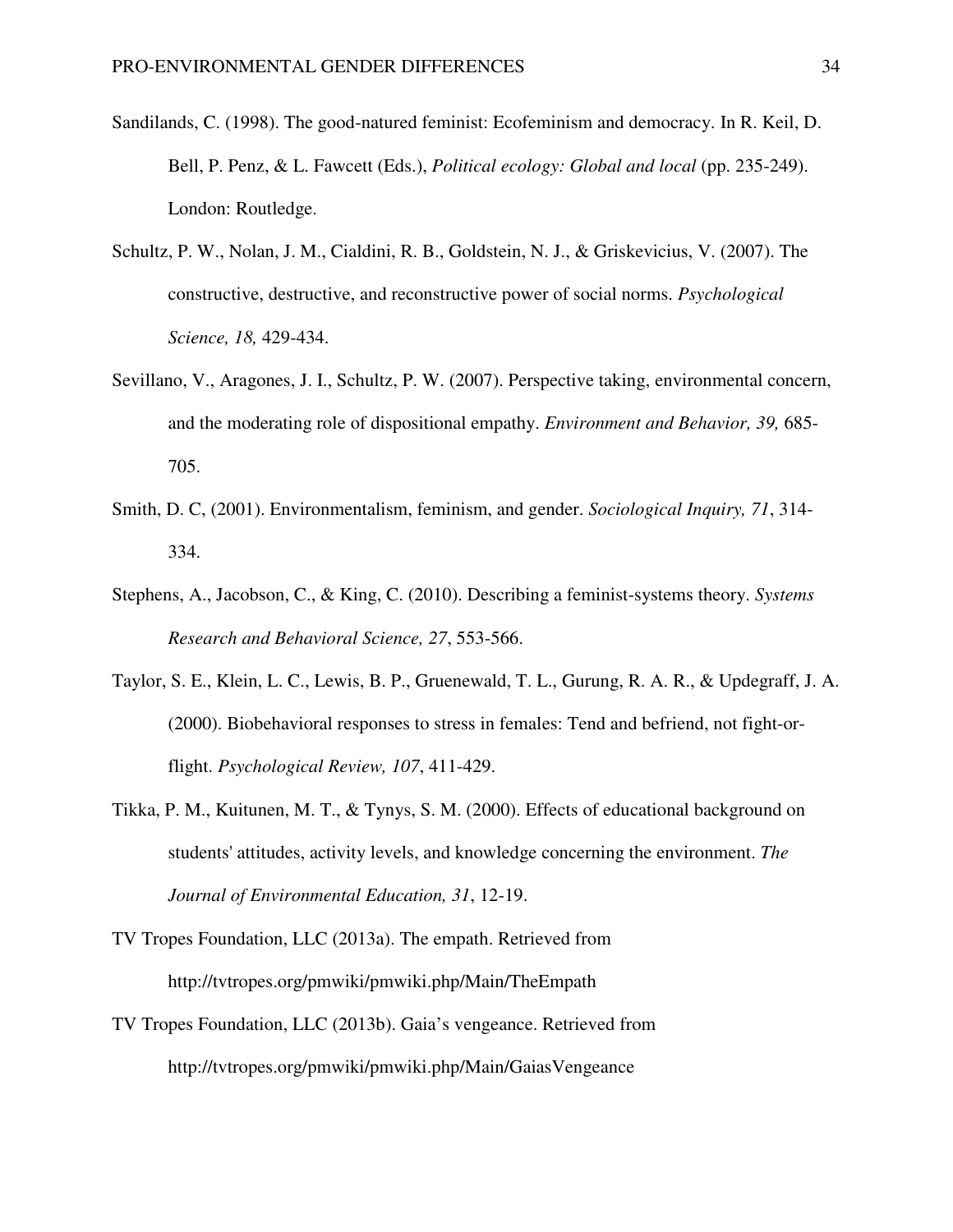- Subramian, P. M. (2000). Plastics recycling and waste management in the US. *Resources, Conservation and Recycling, 28,* 253-263.
- UConn Office of Environmental Policy (2012). EcoMadness 2012. Retrieved from http://www.ecohusky.uconn.edu/outreach/ecomadness2012.html

Uhls, D. (1998). Ecofeminism. Retrieved from http://www.cla.purdue.edu/waaw/ressler/artists/uhlsessay.html

- United Nations (1998). Kyoto Protocol to the United Nations framework convention on climate change.
- Vikan, A., Camino, C., Biaggio, A., & Nordvick, H. (2007). Endorsement of the new ecological paradigm: A comparison of two Brazilian samples and one Norwegian Sample. *Environment and Behavior, 39*, 217-228.
- Wang, A. Y. (1999). Gender and nature: A psychological analysis of ecofeminist theory. *Journal of Applied Social Psychology, 29*, 2410-2424.
- Wingfield, B., & Marcus, M. (2007, October 17). America's Greenest States. Retrieved from http://www.forbes.com/2007/10/16/environment-energy-vermont-biz-beltwaycx\_bw\_mm\_1017greenstates.html
- Zelezny, L. C., Chua, P., & Aldrich C. (2000). Elaborating on gender differences in environmentalism. *Journal of Social Issues, 56*, 443-457.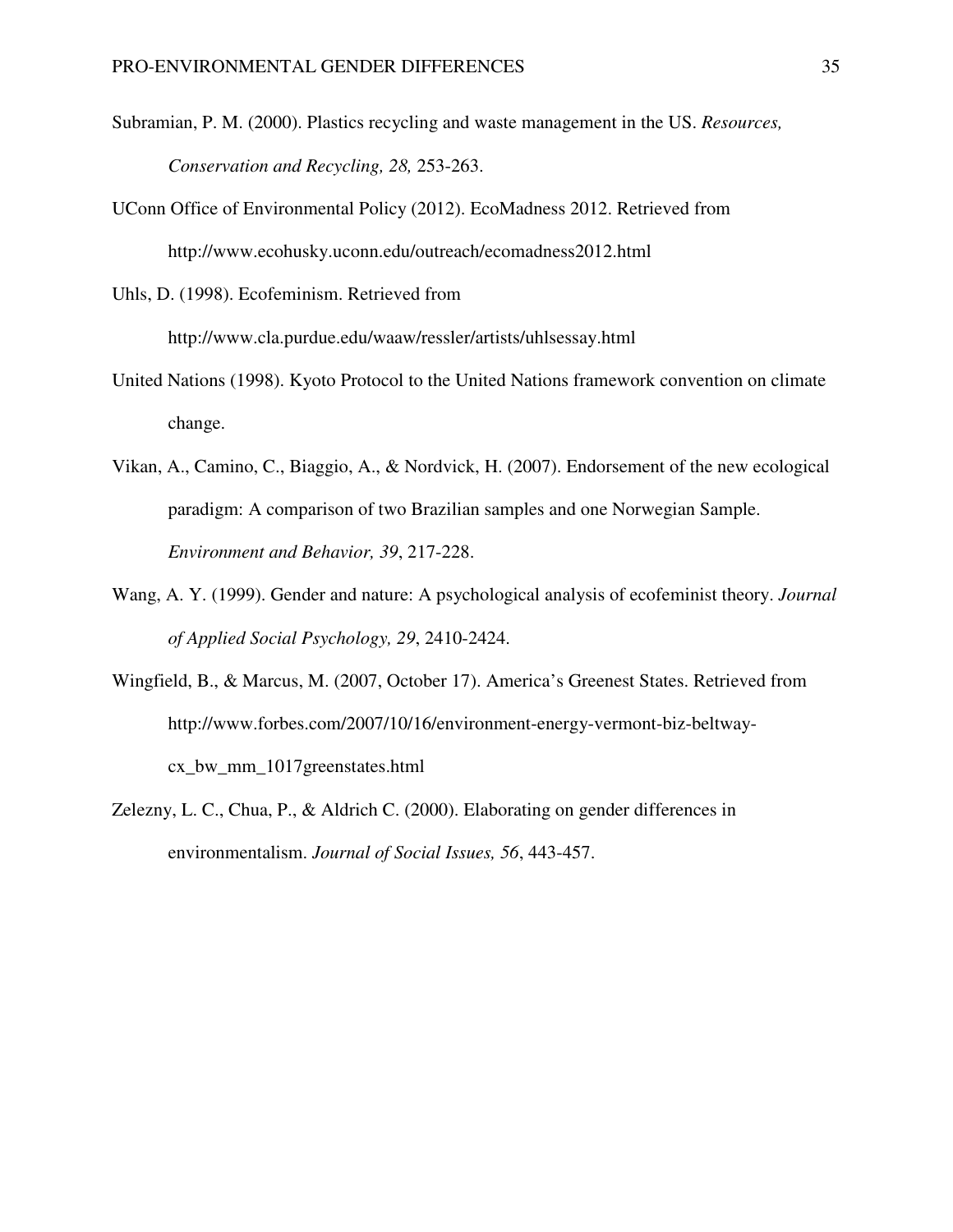# PRO-ENVIRONMENTAL GENDER DIFFERENCES 36

Table 1. Descriptive characteristics of participants.

|                                                       | Overall | Males  | Females |
|-------------------------------------------------------|---------|--------|---------|
| Total N                                               | 313     | 124    | 189     |
| Mean age (SD)                                         | 18.80   | 19.05  | 18.68   |
|                                                       | (1.00)  | (1.07) | (0.92)  |
| Race/Ethnicity (%)                                    |         |        |         |
| White/Caucasian                                       | 69.0    | 71.8   | 67.2    |
| <b>Black/African American</b>                         | 7.7     | 5.6    | 9.0     |
| Hispanic                                              | 4.5     | 4.8    | 4.2     |
| Asian/Pacific Islander                                | 13.7    | 12.9   | 14.3    |
| Other                                                 | 5.1     | 4.8    | 5.3     |
| Political Views (%)                                   |         |        |         |
| Conservative                                          | 18.2    | 18.5   | 18.0    |
| Moderate                                              | 41.2    | 45.2   | 38.6    |
| Liberal                                               | 40.6    | 36.3   | 43.4    |
| Religion $(\%)$                                       |         |        |         |
| Protestant/Christian                                  | 12.5    | 10.5   | 13.8    |
| Roman Catholic                                        | 46.3    | 50.8   | 43.4    |
| Jewish                                                | 3.8     | 4.8    | 3.2     |
| Muslim                                                | 1.9     | 0.8    | 2.6     |
| None                                                  | 17.6    | 20.2   | 15.9    |
| Other                                                 | 17.9    | 12.9   | 21.2    |
| Mother's Education $(\%)$                             |         |        |         |
| Less than high school degree                          | 3.8     | 5.6    | 2.7     |
| Graduated high school/GED                             | 10.5    | 14.5   | 7.9     |
| Some college/technical school                         | 24.3    | 21.8   | 25.9    |
| College graduate                                      | 39.9    | 41.1   | 39.2    |
| Some post-graduate school                             | 4.2     | 4.0    | 4.2     |
| Completed graduate school                             | 17.3    | 12.9   | 20.1    |
| Father's Education (%)                                |         |        |         |
| Less than high school degree                          | 4.2     | 8.0    | 1.6     |
| Graduated high school/GED                             | 16.8    | 19.4   | 15.1    |
| Some college/technical school                         | 19.7    | 16.1   | 22.0    |
| College graduate                                      | 30.3    | 29.8   | 30.6    |
| Some post-graduate school                             | 3.2     | 2.4    | 3.8     |
| Completed graduate school                             | 25.8    | 24.5   | 26.9    |
| Income $(\%)$                                         |         |        |         |
|                                                       |         | 6.0    |         |
| Less than \$25,000 per year                           | 5.8     | 4.8    | 5.3     |
| More than \$25,000 but less than \$50,000 per year    | 8.0     |        | 10.1    |
| More than \$50,000 but less than \$75,000 per year    | 13.4    | 15.3   | 12.2    |
| More than $$75,000$ but less than $$100,000$ per year | 19.8    | 15.3   | 22.8    |
| More than \$100,000 but less than \$125,000 per year  | 16.6    | 14.5   | 18.0    |
| More than \$125,000 but less than \$150,000 per year  | 12.8    | 16.9   | 10.1    |
| More than \$150,000 per year                          | 23.6    | 26.6   | 21.7    |
| Residency $(\% )$                                     |         |        |         |
| On-campus                                             | 89.7    | 87.8   | 90.9    |
| Off-campus                                            | 10.3    | 12.2   | 9.1     |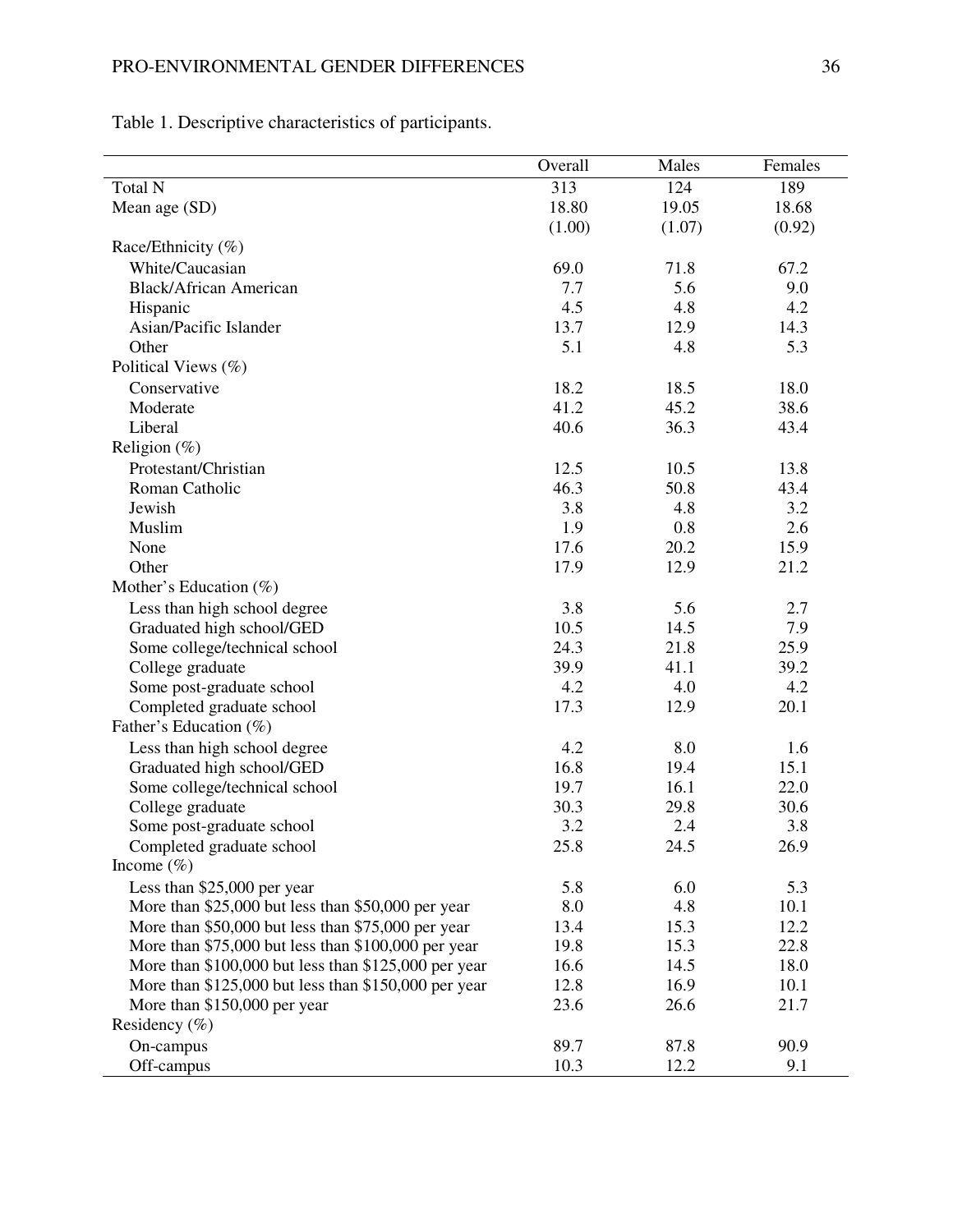| <b>NEP</b> Questions                                                                                     | Overall    | Males      | Females         |
|----------------------------------------------------------------------------------------------------------|------------|------------|-----------------|
|                                                                                                          | M(SD)      | M(SD)      | M(SD)           |
| Odd-numbered items                                                                                       |            |            |                 |
| We are approaching the limit of the number of<br>people that the earth can support                       | 3.51(1.03) | 3.50(1.12) | $3.51(0.96)$ *  |
| When humans interfere with nature it often<br>produces disastrous consequences                           | 3.58(0.93) | 3.45(1.06) | $3.66(0.81)$ ** |
| Humans are severely abusing the environment                                                              | 3.94(0.89) | 3.83(0.98) | $4.01(0.83)*$   |
| Plants and animals have as much right as<br>humans to exist                                              | 3.99(1.16) | 3.73(1.27) | $4.16(1.05)$ ** |
| Despite our special abilities, humans are still<br>subject to the laws of nature                         | 4.07(0.88) | 4.00(1.00) | $4.12(0.78)$ *  |
| The earth is like a spaceship with very limited<br>room and resources                                    | 3.54(1.08) | 3.41(1.11) | 3.63(1.05)      |
| The balance of nature is very delicate and easily<br>upset                                               | 3.59(0.99) | 3.48(1.07) | $3.66(0.92)$ ** |
| If things continue on their present course, we<br>will soon experience a major ecological<br>catastrophe | 3.74(0.91) | 3.64(1.03) | $3.80(0.82)$ ** |
| Even-numbered items                                                                                      |            |            |                 |
| Humans have the right to modify the natural<br>environment to suit their needs                           | 3.03(1.10) | 2.96(1.13) | 3.07(1.09)      |
| Human ingenuity will ensure that we do not<br>make the earth unlivable                                   | 2.89(0.91) | 2.83(0.99) | $2.94(0.85)*$   |
| The earth has plenty of natural resources if we<br>just learn how to develop them                        | 2.46(1.05) | 2.43(1.06) | 2.48(1.05)      |
| The balance of nature is strong enough to cope<br>with the impacts of modern industrial nations          | 3.31(1.04) | 3.23(1.07) | 3.36(1.01)      |
| The so-called "ecological crisis" facing<br>humankind has been greatly exaggerated                       | 3.43(1.05) | 3.38(1.10) | 3.47(1.02)      |
| Humans were meant to rule over the rest of<br>nature                                                     | 3.25(1.23) | 3.01(1.29) | 3.40(1.16)      |
| Humans will eventually learn enough about how<br>nature works to be able to control it                   | 3.13(1.08) | 3.05(1.13) | 3.19(1.06)      |

*Note.* \* p < .05, \*\* p < .01, one-tailed *t*-tests for the comparison of the genders. Even-numbered questions were reverse scored for pro-ecological measures.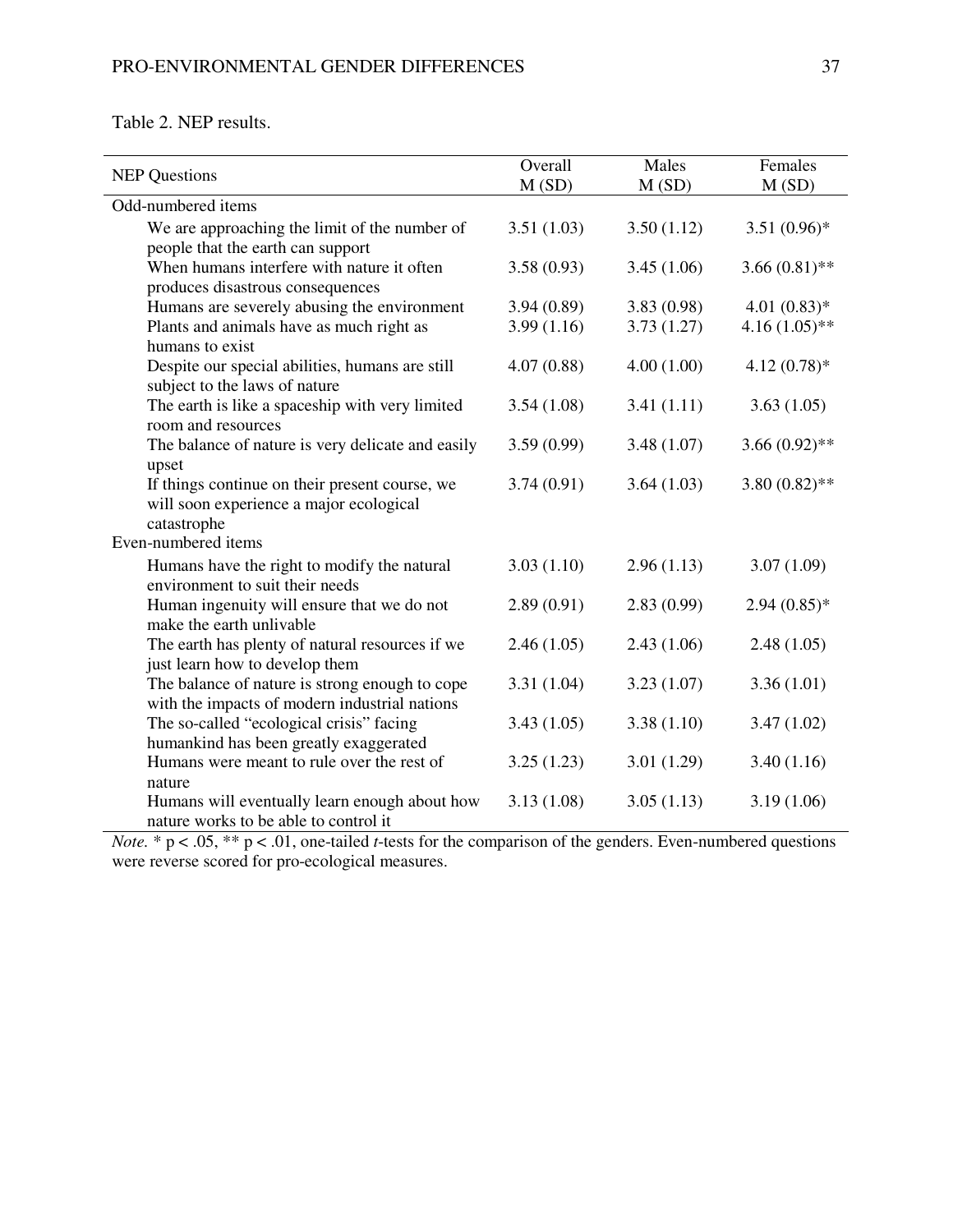| Subscale                      | Overall     | Males        | <b>Females</b>   |
|-------------------------------|-------------|--------------|------------------|
|                               | M(SD)       | M(SD)        | M(SD)            |
| Reality of limits of growth   | 9.51(2.13)  | 9.331(2.29)  | 9.628(2.01)      |
| Antianthropocentrism          | 10.25(2.51) | 9.672(2.76)  | $10.628(2.26)$ * |
| Fragility of nature's balance | 10.46(2.03) | 10.138(2.16) | 10.681(1.92)     |
| Rejection of exemptionalism   | 10.11(1.86) | 9.910(2.00)  | 10.243(1.76)     |
| Possibility of ecocrisis      | 11.12(2.25) | 10.877(2.58) | $11.277(2.00)*$  |

# Table 3. NEP Subscales.

*Note.* \* p < .05, \*\* p < .01, one-tailed *t*-tests for the comparison of the genders.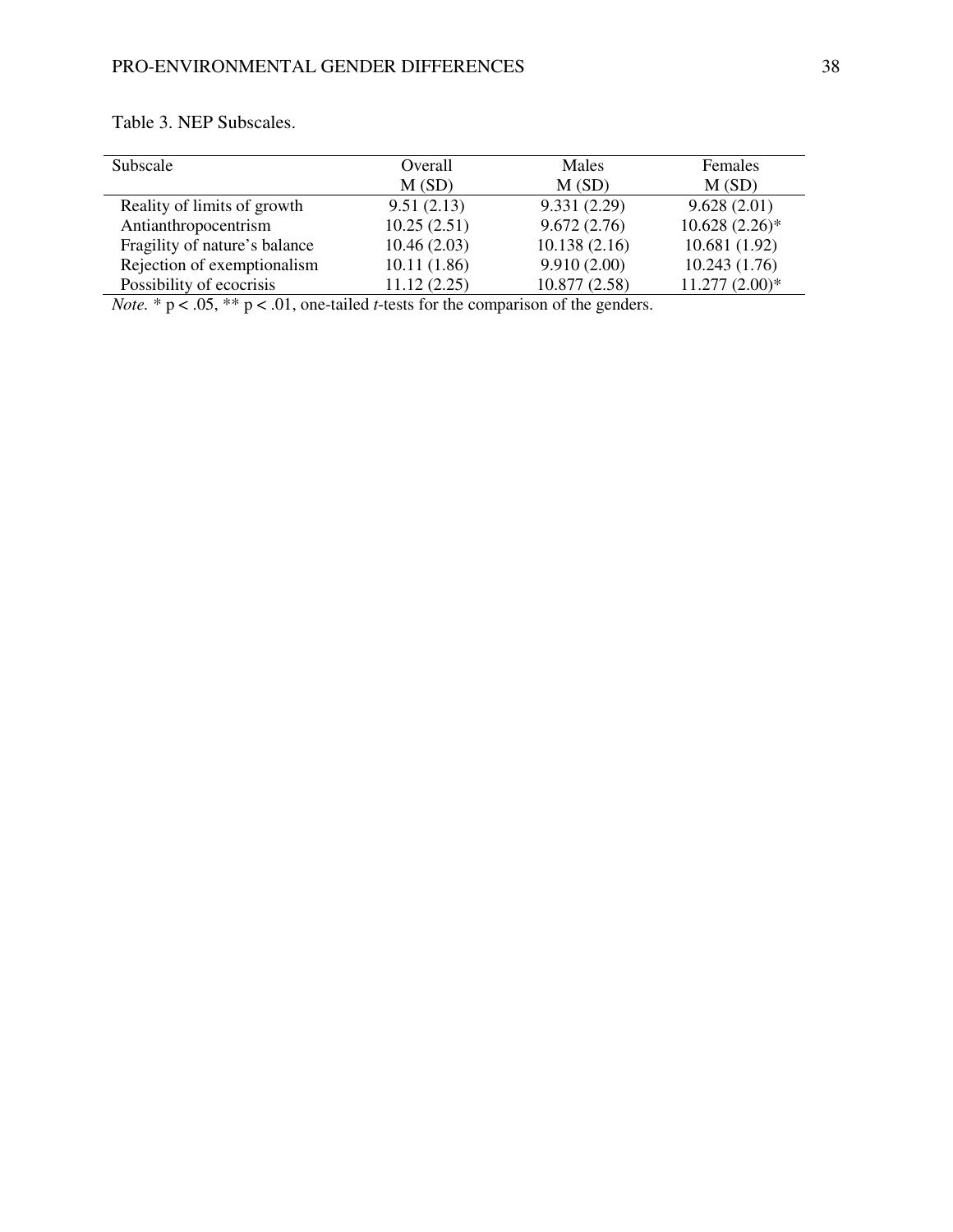Table 4. ERB results.

| How often have you participated in the                                              | Overall                  | Males                    | Females                     |
|-------------------------------------------------------------------------------------|--------------------------|--------------------------|-----------------------------|
| following activities in the past 12                                                 | M(SD)                    | M(SD)                    | M(SD)                       |
| months?                                                                             |                          |                          |                             |
| Cut back on driving                                                                 | 2.67(1.18)               | 2.65(1.18)               | 2.69(1.18)                  |
| Sorted glass, cans, plastic, or papers for<br>recycling                             | 3.60(1.17)               | 3.54(1.10)               | 3.65(1.22)                  |
| Cut back on heat or air conditioning                                                | 2.94(1.13)               | 2.83(1.12)               | 2.03(1.13)                  |
| systems                                                                             |                          |                          |                             |
| Bought products made from recycled                                                  | 2.97(0.94)               | 2.86(0.98)               | 3.04(0.91)                  |
| materials                                                                           |                          |                          |                             |
| Bought organic fruits and vegetables,                                               | 2.82(1.18)               | 2.65(1.16)               | $2.93(1.19)$ *              |
| which are grown without pesticides or                                               |                          |                          |                             |
| chemicals                                                                           |                          |                          |                             |
| Refused to eat meat for moral or                                                    | 1.71(1.10)               | 1.64(1.015)              | 1.76(1.15)                  |
| environmental reasons                                                               |                          |                          |                             |
| Composted food, grass clippings, or                                                 | 2.11(1.32)               | 2.20(1.31)               | 2.04(1.33)                  |
| other materials for fertilizer                                                      |                          |                          |                             |
| Reused plastic bags or containers                                                   | 3.65(1.12)               | 3.34(1.09)               | $3.85(1.10)$ **             |
| Bought a product because it had less                                                | 2.27(1.13)               | 2.26(1.11)               | 2.28(1.14)                  |
| packaging than others                                                               |                          |                          |                             |
| Used public transportation more than you                                            | 2.63(1.23)               | 2.55(1.21)               | 2.68(1.25)                  |
| usually do                                                                          |                          |                          |                             |
| Purchased locally made products                                                     | 2.93(1.03)               | 2.83(1.06)               | 2.99(1.00)                  |
| Used environmentally safe products (e.g.                                            | 3.01(0.97)               | 2.99(1.02)               | 3.02(0.95)                  |
| detergents, paper)                                                                  |                          |                          |                             |
| Used solar or wind energy                                                           | 1.79(0.99)               | 1.81(1.00)               | 1.78(0.98)                  |
| Tried to use less water in your household<br>Reduced your household's energy use by | 3.07(1.00)<br>3.49(1.07) | 2.91(0.95)<br>3.35(1.04) | $3.17(1.03)*$<br>3.58(1.08) |
| turning off lights, electrical appliances,                                          |                          |                          |                             |
| etc.                                                                                |                          |                          |                             |
| Complained to a business about its                                                  | 1.53(0.94)               | 1.63(0.96)               | 1.47(0.92)                  |
| products/policies for environmental                                                 |                          |                          |                             |
| reasons                                                                             |                          |                          |                             |
| Bought or sold stocks based on the                                                  | 1.54(0.93)               | 1.59(0.97)               | 1.51(0.91)                  |
| environmental record of companies                                                   |                          |                          |                             |
| Thrown trash out of your window while                                               | 1.79(1.01)               | 1.92(1.03)               | 1.71(0.99)                  |
| driving                                                                             |                          |                          |                             |
| Bought a product because it used                                                    | 2.51(1.17)               | 2.37(1.13)               | 2.59(1.18)                  |
| naturally-derived ingredients                                                       |                          |                          |                             |
| Used paved sidewalks on campus instead                                              | 3.40(1.03)               | 3.38(0.98)               | 3.42(1.07)                  |
| of walking through grassy areas                                                     |                          |                          |                             |
| Encouraged your friends to engage in                                                | 2.58(1.15)               | 2.49(1.09)               | 2.64(1.18)                  |
| environmentally responsible behavior                                                |                          |                          |                             |
| Encouraged your family members to                                                   | 2.72(1.19)               | 2.58(1.17)               | 2.81(1.20)                  |
| engage in environmentally responsible                                               |                          |                          |                             |
| behavior                                                                            |                          |                          |                             |

*Note.* \* p < .05, \*\* p < .01, two-tailed *t*-tests for the comparison of the genders.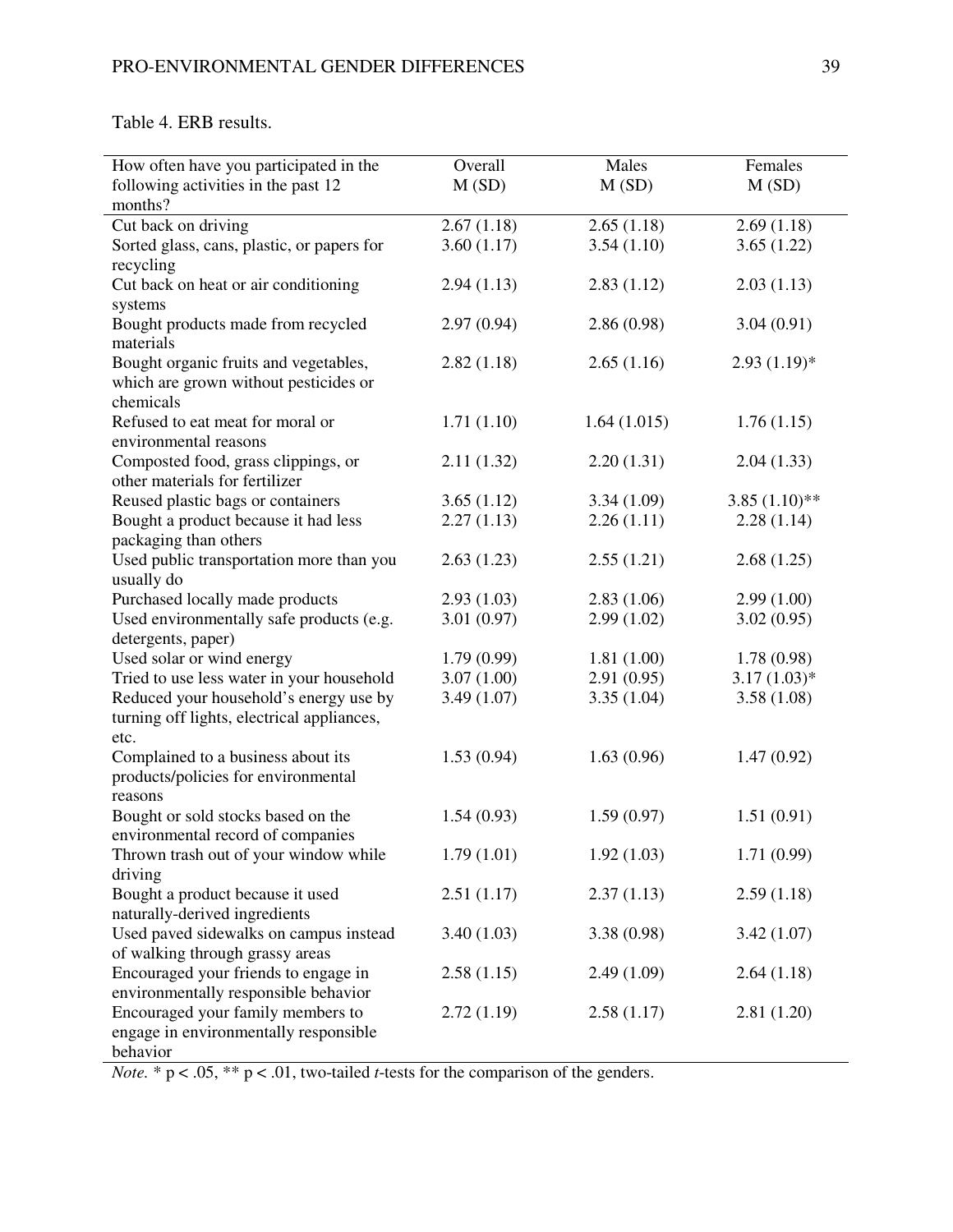| In deciding to conserve resources, how        | Overall    | Males      | Females         |
|-----------------------------------------------|------------|------------|-----------------|
| important is it to you that:                  | M(SD)      | M(SD)      | M(SD)           |
| A lot of other people are trying to conserve? | 3.53(1.00) | 3.48(1.01) | 3.57(1.00)      |
| It benefits society?                          | 3.95(0.82) | 3.90(0.89) | $3.98(0.78)$ *  |
| It protects the environment?                  | 4.04(0.91) | 3.90(0.96) | $4.13(0.68)$ ** |
| Conservation saves money?                     | 3.96(0.84) | 3.86(0.91) | $4.03(0.79)*$   |

Table 5. Nolan et al.'s (2008) four measures of importance in conserving resources.

*Note.* \* p < .05, \*\* p < .01, two-tailed *t*-tests for the comparison of the genders.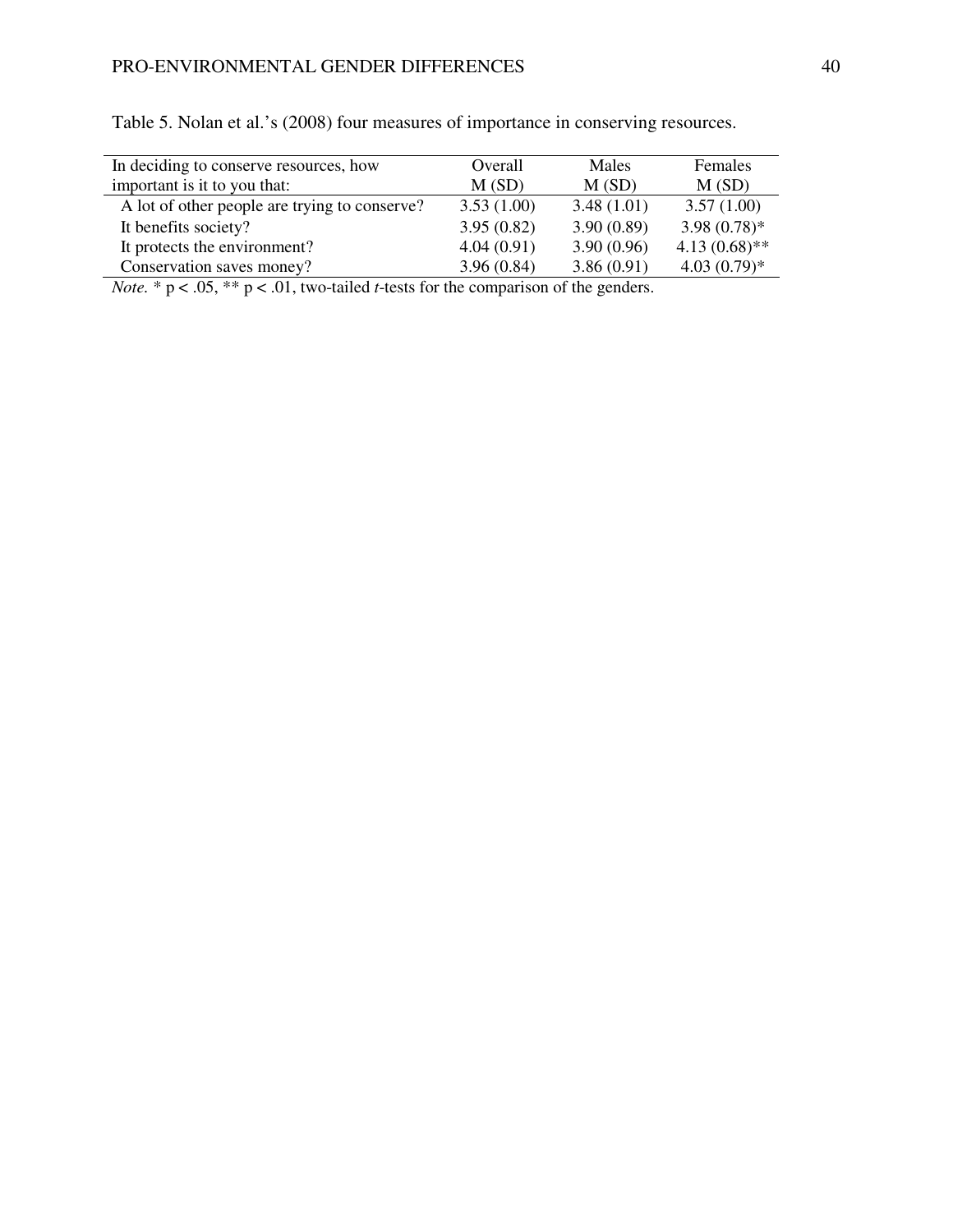| How often do you          | Overall    | <b>Males</b> | Females          |
|---------------------------|------------|--------------|------------------|
|                           | M(SD)      | M(SD)        | M(SD)            |
| Recycle on campus         | 3.86(1.04) | 3.59(1.09)   | $4.04(0.96)$ **  |
| Conserve water on campus  | 3.03(1.05) | 2.90(1.07)   | 3.11(1.04)       |
| Conserve energy on campus | 3.02(1.04) | 3.01(1.09)   | 3.03(1.01)       |
| Recycle at home           | 4.05(1.05) | 3.97(1.08)   | 4.10(1.03)       |
| Conserve water at home    | 3.43(0.98) | 3.38(0.90)   | $3.46(1.02)^{*}$ |
| Conserve energy at home   | 3.61(0.97) | 3.56(1.01)   | 3.65(0.94)       |

Table 6. Participant pro-ecological behavior at home and on campus.

*Note.* \* p < .05, \*\* p < .01, two-tailed *t*-tests for the comparison of the genders.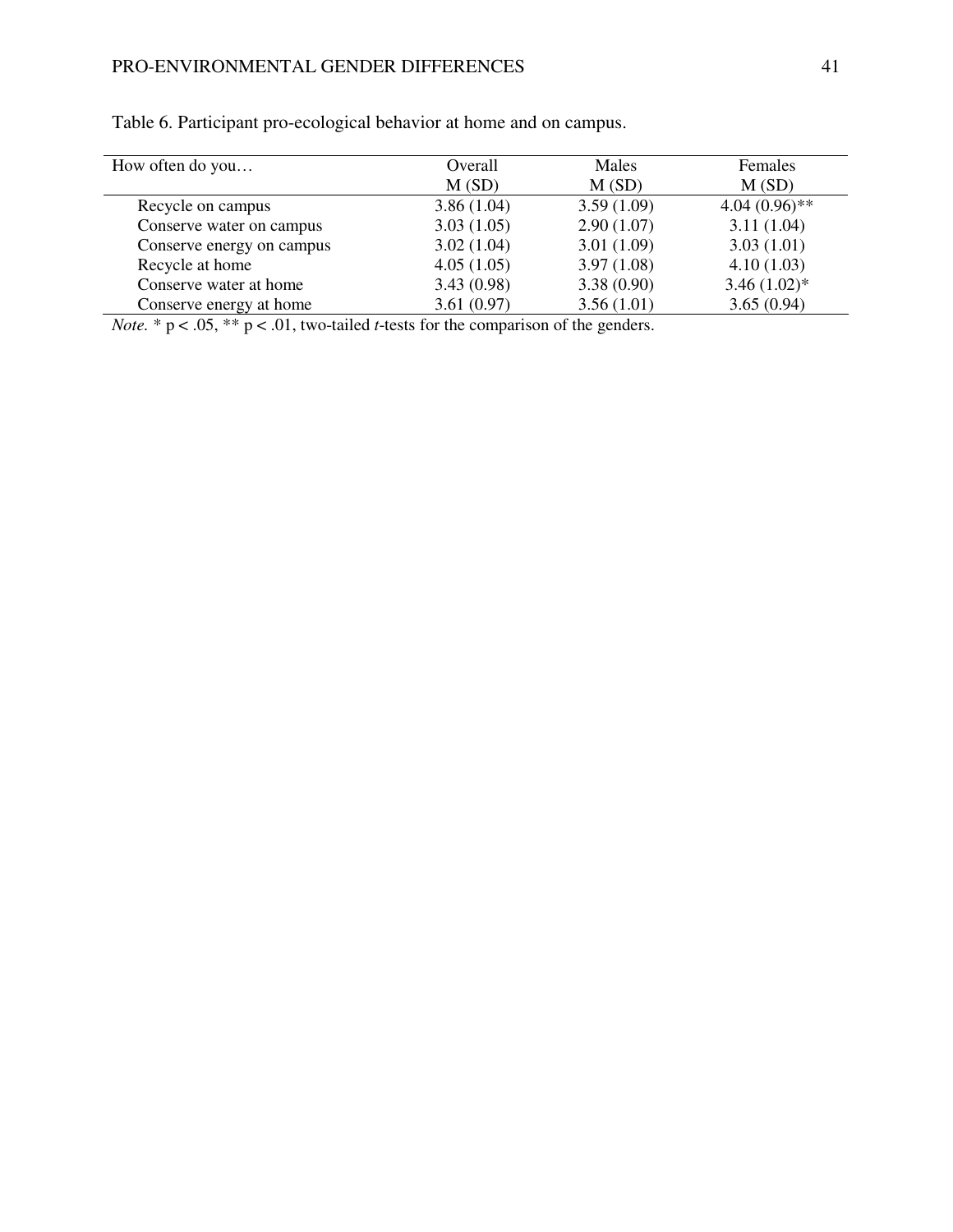# PRO-ENVIRONMENTAL GENDER DIFFERENCES 42

|                  |                      | 1                | $\mathbf{2}$ | 3                | $\boldsymbol{\Delta}$ | 5        | 6         | 7        | 8        | 9        | 10                 | 11       | 12       | 13       | 14               | 15       | 16       | 17       | 18       | 19  | 20       | 21  | 22 |
|------------------|----------------------|------------------|--------------|------------------|-----------------------|----------|-----------|----------|----------|----------|--------------------|----------|----------|----------|------------------|----------|----------|----------|----------|-----|----------|-----|----|
| -1               | Recycle, campus      | 1                |              |                  |                       |          |           |          |          |          |                    |          |          |          |                  |          |          |          |          |     |          |     |    |
| $\overline{2}$   | Water, campus        | $.40***$         |              |                  |                       |          |           |          |          |          |                    |          |          |          |                  |          |          |          |          |     |          |     |    |
| 3                | Energy, campus       | $.32***$         | $.65***$     |                  |                       |          |           |          |          |          |                    |          |          |          |                  |          |          |          |          |     |          |     |    |
| $\boldsymbol{4}$ | Recycle, home        | $.44***$         | $.25***$     | $.22***$         |                       |          |           |          |          |          |                    |          |          |          |                  |          |          |          |          |     |          |     |    |
| 5                | Water, home          | $.20***$         | $.49***$     | $.44***$         | $.32***$              |          |           |          |          |          |                    |          |          |          |                  |          |          |          |          |     |          |     |    |
| 6                | Energy, home         | $.28***$         | $.41***$     | $.49***$         | $.46***$              | $.66***$ |           |          |          |          |                    |          |          |          |                  |          |          |          |          |     |          |     |    |
| 7                | Recycle, others      | $.45***$         | $.21***$     | $.18^{\ast\ast}$ | $.31***$              | $.21***$ | $.15***$  |          |          |          |                    |          |          |          |                  |          |          |          |          |     |          |     |    |
| 8                | Water, others        | $.14*$           | $.39***$     | $.32***$         | $.14*$                | $.31***$ | $.18***$  | $.44***$ |          |          |                    |          |          |          |                  |          |          |          |          |     |          |     |    |
| 9                | Energy, others       | $.16***$         | $41***$      | $.41***$         | $.13*$                | $.27***$ | $.20***$  | $.42***$ | $.65***$ |          |                    |          |          |          |                  |          |          |          |          |     |          |     |    |
| 10               | Recycle, friends     | $.42***$         | $.26***$     | $.17***$         | $.34***$              | $.19***$ | $.17***$  | $.42***$ | $.20***$ | $.20***$ |                    |          |          |          |                  |          |          |          |          |     |          |     |    |
| 11               | Water, friends       | $.23***$         | $.51***$     | $.38***$         | $.15*$                | $.37***$ | $.26***$  | $.27***$ | $.45***$ | $.45***$ | $.43***$           |          |          |          |                  |          |          |          |          |     |          |     |    |
| 12               | Energy, friends      | $.23***$         | $.48***$     | $.37***$         | $.14*$                | $.33***$ | $.30**$   | $.27***$ | $.34***$ | $.37***$ | $.49***$           | $.69***$ |          |          |                  |          |          |          |          |     |          |     |    |
| 13               | Recycle, family      | $.42***$         | $.20***$     | $.18^{\ast\ast}$ | $.75***$              | $.26***$ | $.37***$  | $.27***$ | .08      | .07      | $.37***$           | $.12*$   | .08      |          |                  |          |          |          |          |     |          |     |    |
| 14               | Water, family        | $.20***$         | $.36***$     | $.36***$         | $.3***$               | $.64***$ | $.5^{**}$ | $.17***$ | $.16***$ | $.16***$ | $.13*$             | $.25***$ | $.21***$ | $.38***$ |                  |          |          |          |          |     |          |     |    |
| 15               | Energy, family       | $.18^{\ast\ast}$ | $.29***$     | $.27***$         | $.29***$              | $.44***$ | $.52***$  | $.14*$   | .10      | .10      | $.14*$             | $.20***$ | $.24***$ | $.36***$ | $.64***$         |          |          |          |          |     |          |     |    |
| 16               | Others conserve      | $.16***$         | $.29***$     | $.23***$         | .08                   | $.26***$ | $.13*$    | .08      | $.22***$ | .07      | $.15***$           | $.23***$ | $.23***$ | $.13*$   | $.17***$         | $.20***$ |          |          |          |     |          |     |    |
| 17               | Benefits society     | $.27***$         | $.24***$     | $.22***$         | $.22***$              | $.22***$ | $.16***$  | $.13*$   | $.12*$   | .04      | $.21***$           | $.16***$ | $.21***$ | $.27***$ | $.19***$         | $.26***$ | $.51***$ |          |          |     |          |     |    |
| 18               | Protects environment | $.39***$         | $.38***$     | $.36***$         | $.22***$              | $.24***$ | $.23***$  | $.15***$ | .10      | .11      | $.27***$           | $.21***$ | $.27***$ | $.29***$ | $.18^{\ast\ast}$ | $.22***$ | $.52***$ | $.61***$ |          |     |          |     |    |
| 19               | Saves money          | $.14*$           | .09          | .06              | .04                   | .06      | .03       | .00      | $-.04$   | $-.06$   | $.13*$             | $-.00$   | .10      | .08      | $.14*$           | $.22***$ | $.26***$ | $.41***$ | $.35***$ |     |          |     |    |
| 20               | <b>NEP</b>           | $.27***$         | $.21***$     | $.15***$         | .10                   | $.13*$   | $.16***$  | $.12*$   | .01      | .06      | .05                | .11      | .01      | $.15***$ | $.16***$         | $.15*$   | .09      | $.14*$   | $.37***$ | .09 |          |     |    |
| 21               | <b>ERB</b>           | $.26***$         | $.49***$     | $.43***$         | $.34***$              | $.49***$ | $.42***$  | $.23***$ | $.27***$ | $.28***$ | $.22***$           | $.36***$ | $.34***$ | $.22***$ | $.30**$          | $.30***$ | $.26***$ | $.17***$ | $.27***$ | .01 | $.14*$   |     |    |
| 22               | Gender               | $21^{**}$        | .10          | .01              | .06                   | .04      | .04       | $.19***$ | $-.05$   | $-.01$   | $.12$ <sup>*</sup> | .05      | .11      | .03      | $-.00$           | $-.01$   | .05      | .05      | $.14*$   | .10 | $.19***$ | .09 |    |

Table 7. Attitude-Behavior Correlations

*Note* . \* p < .05, \*\* p < .01.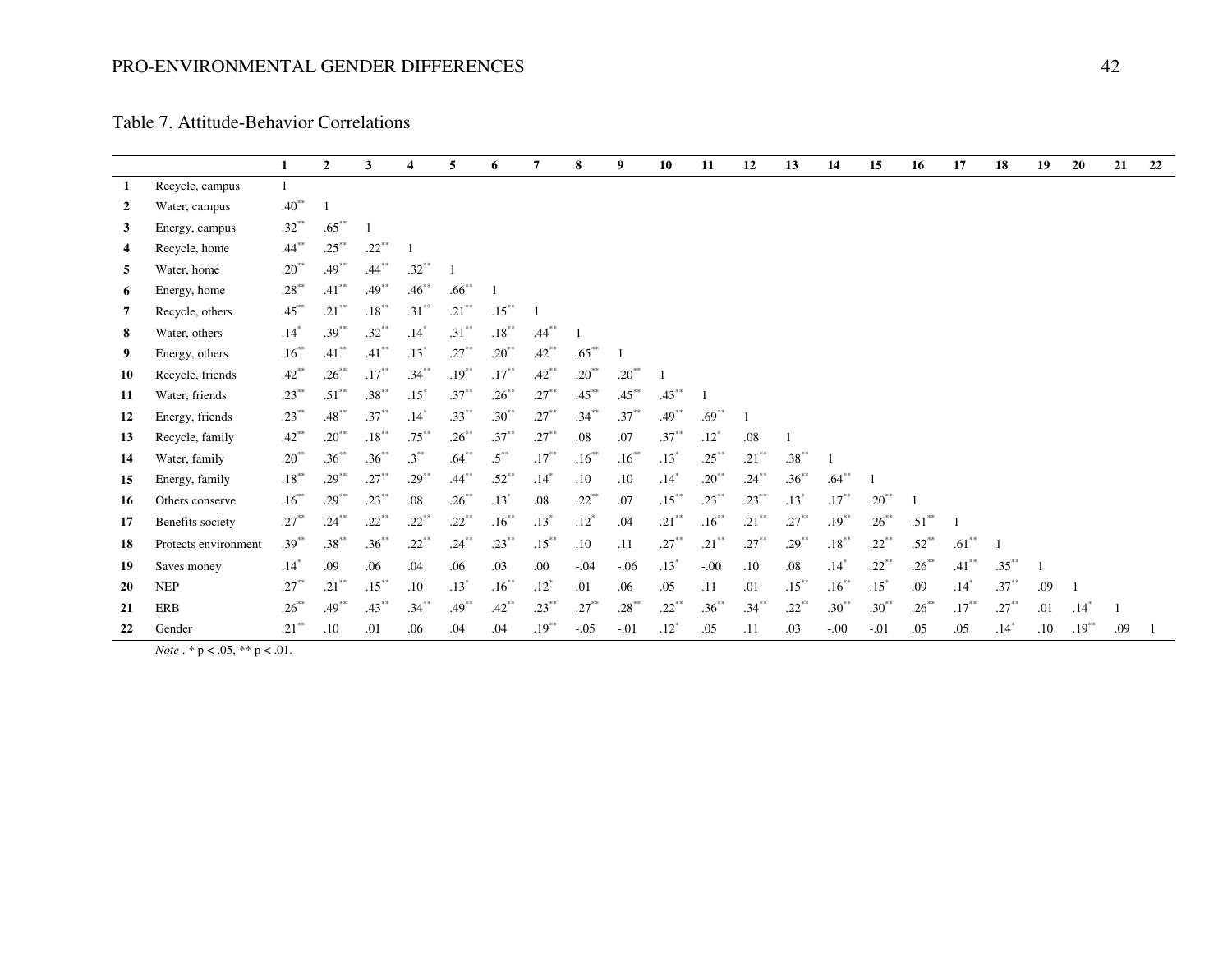

Figure 1. NEP Subscale Gender Differences.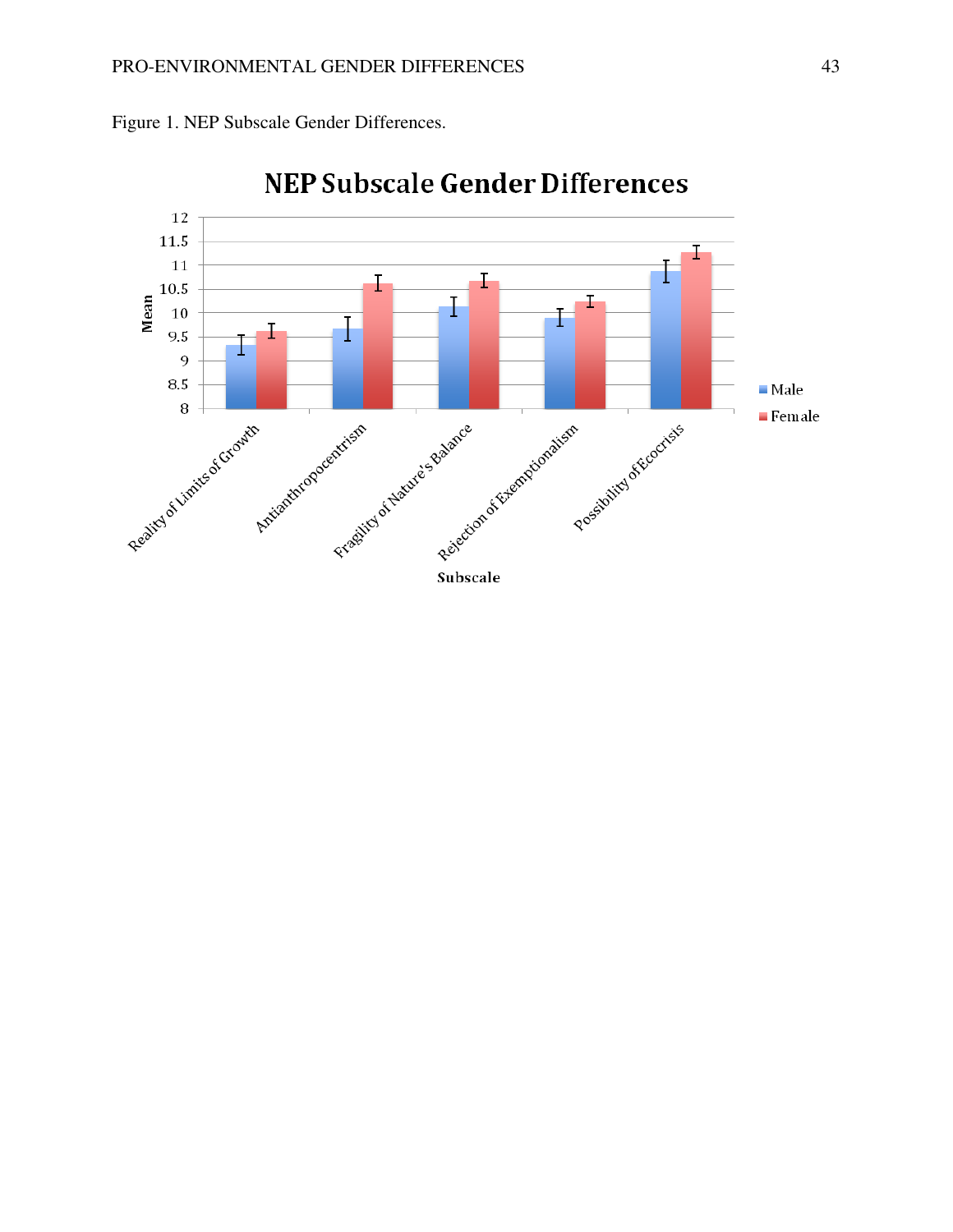# Appendix A

## *Revised New Ecological Paradigm Scale*

For the following,  $1 =$  strongly agree,  $2 =$  mildly agree,  $3 =$  unsure,  $4 =$  mildly disagree,  $5 =$ strongly disagree

- 1. We are approaching the limit of the number of people that the earth can support.
- 2. Humans have the right to modify the natural environment to suit their needs.
- 3. When humans interfere with nature it often produces disastrous consequences.
- 4. Human ingenuity will ensure that we do not make the earth unlivable.
- 5. Humans are severely abusing the environment.
- 6. The earth has plenty of natural resources if we just learn how to develop them.
- 7. Plants and animals have as much right as humans to exist.
- 8. The balance of nature is strong enough to cope with the impacts of modern industrial nations.
- 9. Despite our special abilities, humans are still subject to the laws of nature.
- 10. The so-called "ecological crisis" facing humankind has been greatly exaggerated.
- 11. The earth is like a spaceship with very limited room and resources.
- 12. Humans were meant to rule over the rest of nature.
- 13. The balance of nature is very delicate and easily upset.
- 14. Humans will eventually learn enough about how nature works to be able to control it.
- 15. If things continue on their present course, we will soon experience a major ecological catastrophe.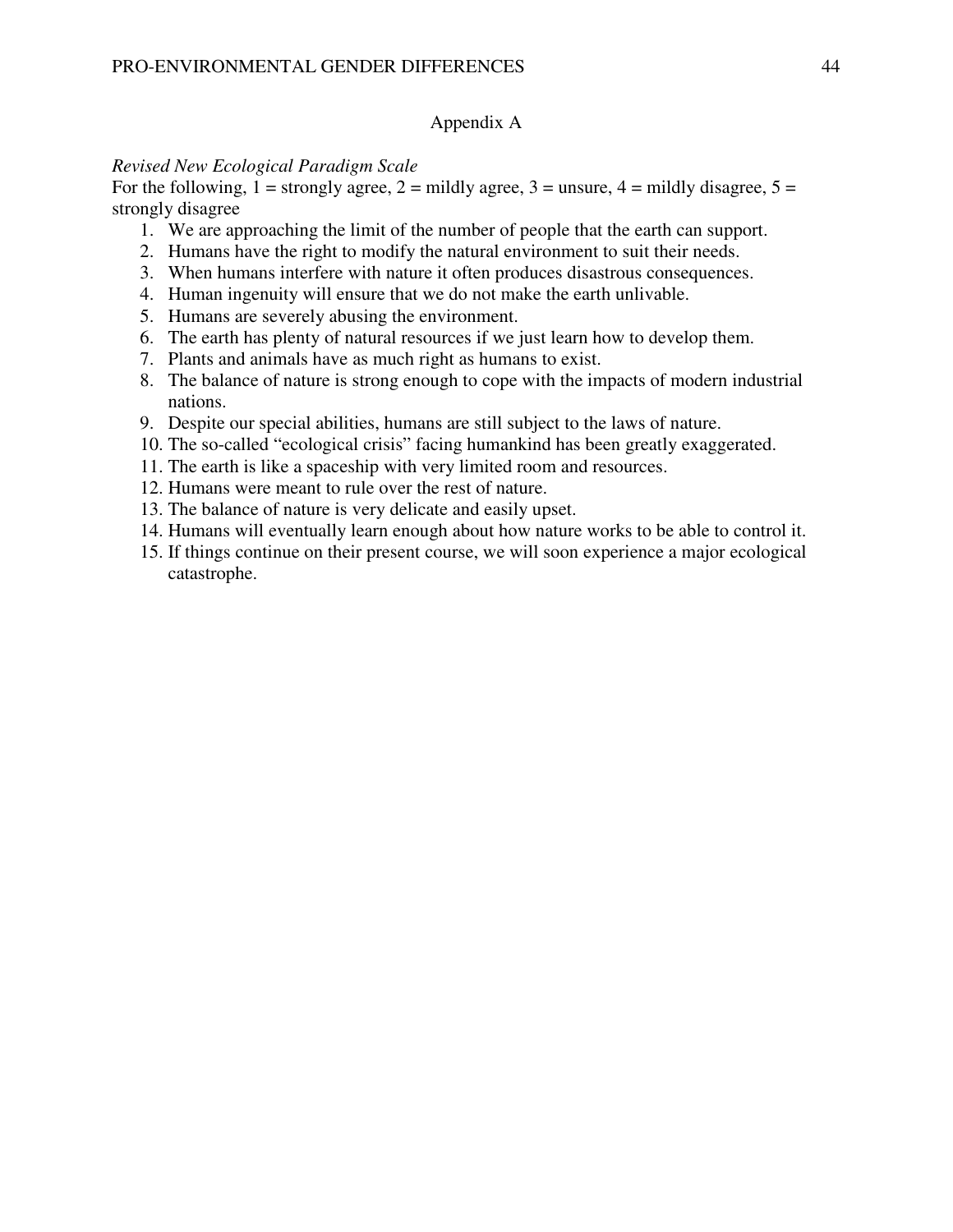# Appendix B

#### *Environmentally Responsible Behavior Composite Scale*

For the following,  $1 =$  always,  $2 =$  often,  $3 =$  sometimes,  $4 =$  rarely,  $5 =$  never

How often have you participated in the following activities in the past 12 months?

- 1. Cut back on driving
- 2. Sorted glass, cans, plastic, or papers for recycling
- 3. Cut back on heat or air conditioning systems
- 4. Bought products made from recycled materials
- 5. Bought organic fruits and vegetables, which are grown without pesticides or chemicals
- 6. Refused to eat meat for moral or environmental reasons
- 7. Composted food, grass clippings, or other materials for fertilizer
- 8. Reused plastic bags or containers
- 9. Bought a product because it had less packaging than others
- 10. Used public transportation more than you usually do
- 11. Purchased locally made products
- 12. Used environmentally safe products (e.g. detergents, paper)
- 13. Used solar or wind energy
- 14. Tried to use less water in your household
- 15. Reduced your household's energy use by turning off lights, electrical appliances, etc.
- 16. Complained to a business about its products/policies for environmental reasons
- 17. Bought or sold stocks based on the environmental record of companies

Items added for the current study:

- 1. Thrown trash out of your window while driving
- 2. Bought a product because it used naturally-derived ingredients
- 3. Used paved sidewalks on campus instead of walking through grassy areas
- 4. Encouraged your friends to engage in environmentally responsible behavior
- 5. Encouraged your family members to engage in environmentally responsible behavior